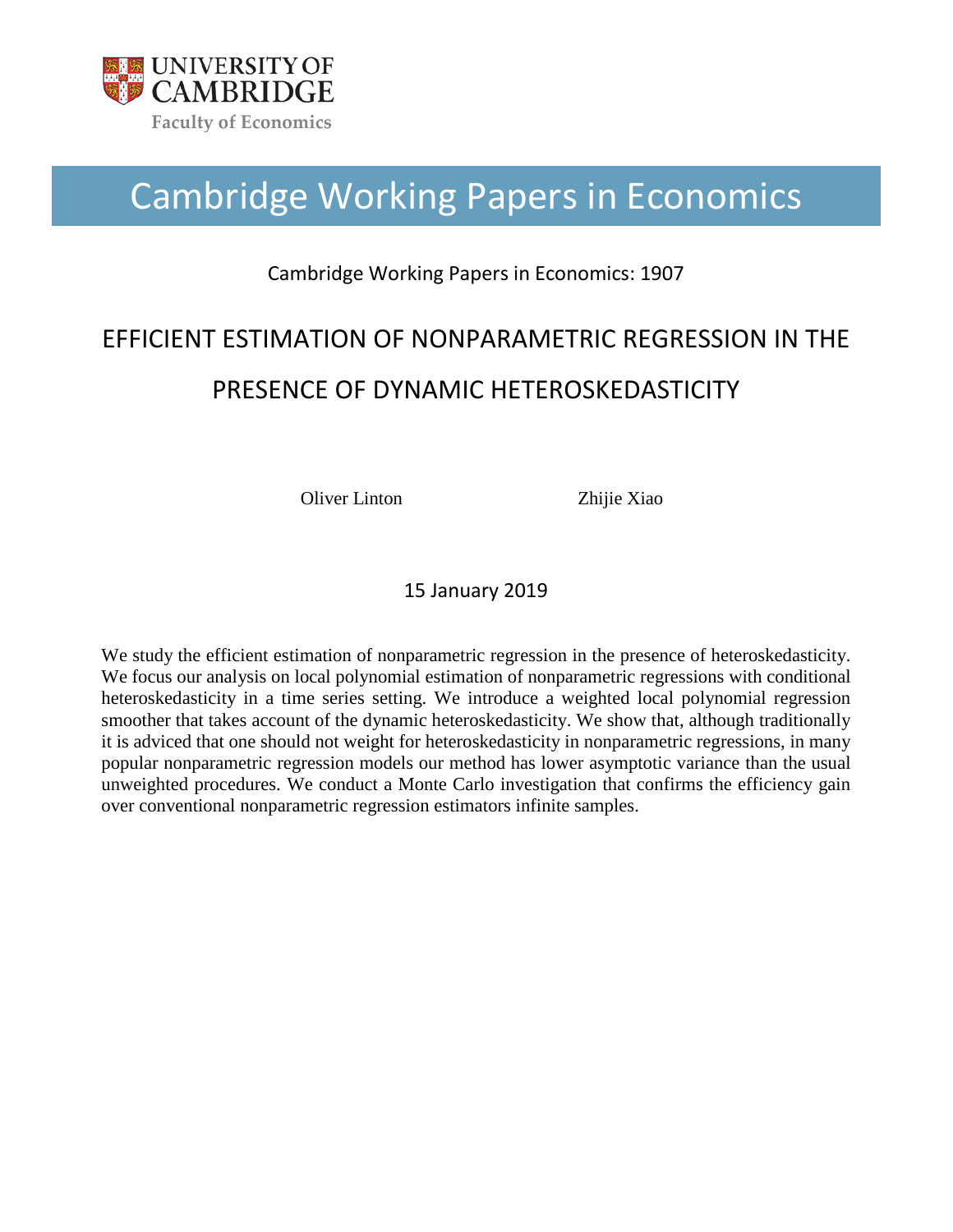## Efficient Estimation of Nonparametric Regression in The Presence of Dynamic Heteroskedasticity

Oliver Linton<sup> $\dagger$ </sup> Cambridge University

Zhijie Xiao<sup>‡</sup> Boston College

January 15, 2019

#### Abstract

We study the efficient estimation of nonparametric regression in the presence of heteroskedasticity. We focus our analysis on local polynomial estimation of nonparametric regressions with conditional heteroskedasticity in a time series setting. We introduce a weighted local polynomial regression smoother that takes account of the dynamic heteroskedasticity. We show that, although traditionally it is adviced that one should not weight for heteroskedasticity in nonparametric regressions, in many popular nonparametric regression models our method has lower asymptotic variance than the usual unweighted procedures. We conduct a Monte Carlo investigation that confirms the efficiency gain over conventional nonparametric regression estimators in Önite samples.

JEL classifications: C13, C14

Key Words: Efficiency; Heteroskedasticity; Local Polynomial Estimation; Nonparametric Regression.

We thank Yacine Ait-Sahalia (the Co-Editor), an Associate Editor and two referees for their helpful comments on an earlier version of this paper.

<sup>&</sup>lt;sup>†</sup>Faculty of Economics, University of Cambridge, Sidgwick Avenue, Cambridge CB3 9DD, United Kingdom, e-mail: obl20@cam.ac.uk

<sup>&</sup>lt;sup>‡</sup>Department of Economics, Boston College, Chestnut Hill, MA 02467, USA. Tel: 617-552-1709. Email: xiaoz@bc.edu. Financial support from Boston College is gratefully acknowledged.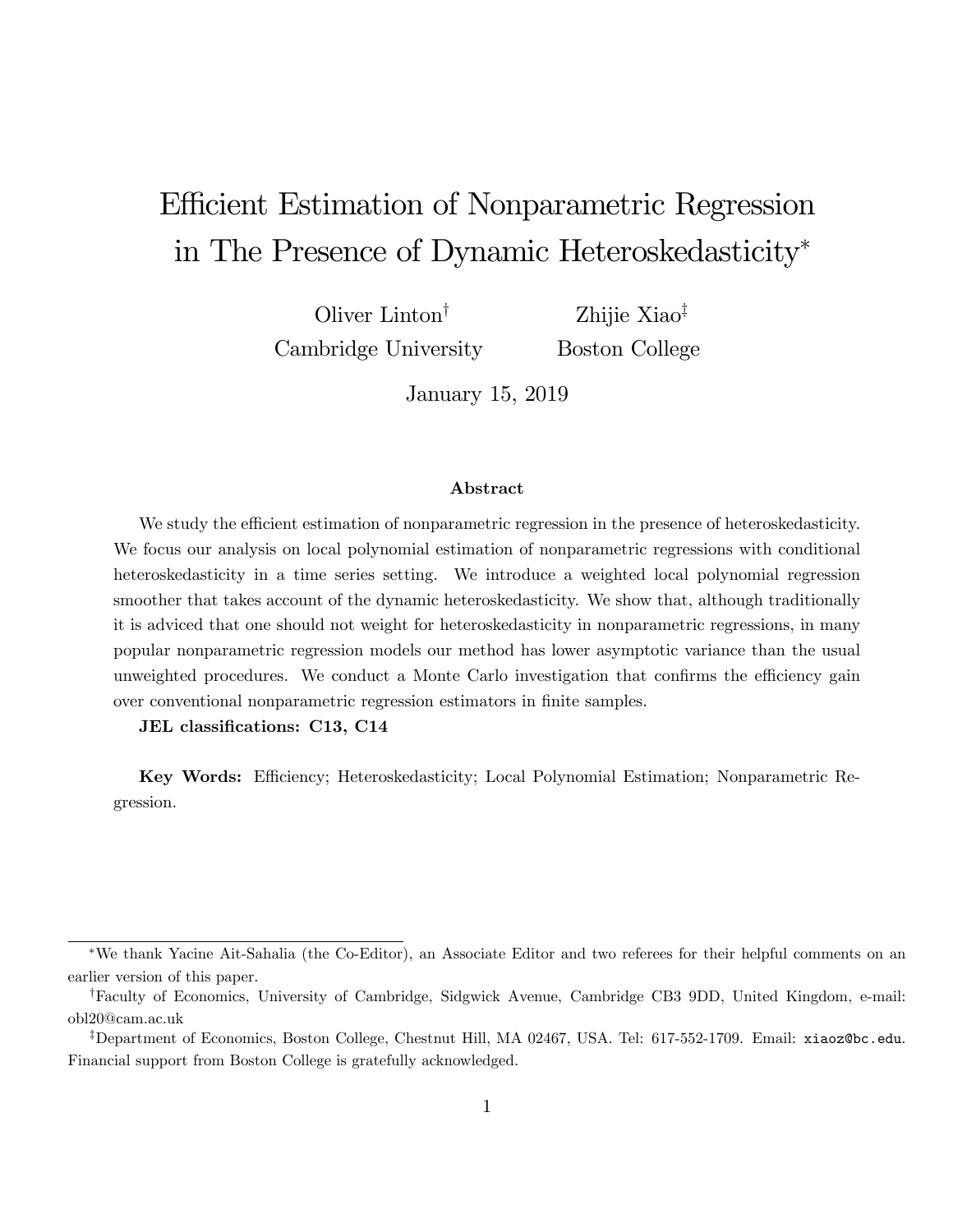## 1 Introduction

In this paper we consider the nonparametric regression model

$$
y_t = m(X_t) + u_t, \ t = 1, \dots, T,
$$
\n(1)

where the function  $m(\cdot)$  is assumed to be unknown but smooth, while  $u_t$  is an error process that is mean zero given the covariate  $X_t \in \mathbb{R}^d$  (which may include lagged values of  $y_t$ ). The parameters of interest include  $m(x)$  and partial derivatives of m at x. A popular estimator of  $m(x)$  is the local polynomial regression estimator, which minimizes a localized least squares criterion, see, e.g. Fan and Gijbels (1996).

When the error term has some additional structure beyond the conditional moment restriction, it may be possible to improve the estimation of  $m$  by taking that structure into account. We consider the regression model (1) where the errors are heteroskedastic, i.e.,

$$
u_t = \sigma_t \varepsilon_t,\tag{2}
$$

where  $\sigma_t^2 = \text{var}(u_t | \mathcal{F}_{t-1})$ , while  $\varepsilon_t$  and  $\varepsilon_t^2 - 1$  are stationary martingale difference sequences (m.d.s.) i.e.,  $E(\varepsilon_t|\mathcal{F}_{t-1}) = 0$ , and  $E(\varepsilon_t^2 - 1|\mathcal{F}_{t-1}) = 0$ . Here,  $\mathcal{F}_{t-1}$  is the information set that contains  $X_t$  and additional information such as lags of  $(X_t, y_t)$  or possibly other covariates. The specific content of  $\mathcal{F}_{t-1}$  may vary over different models, and more detail will be given in our later discussion on specific models. We do not assume that the error term is independent of the covariate. As will be more clear later in this paper, it is the information in addition to  $X_t$  that brings efficiency improvement. In the special case where  $\mathcal{F}_{t-1}$  only contains information about  $X_t$ , the conditional variance can be written as

$$
\sigma_t = \sigma(X_t),\tag{3}
$$

for some measurable function  $\sigma(\cdot)$ . In this case, it is not possible to improve the asymptotic efficiency (in the sense of Tibshirani (1984)) of the local linear least squares estimator of  $m$ , which has variance proportional to  $\frac{\sigma^2(x)}{f_Y(x)}$  $\frac{\sigma^2(x)}{f_X(x)}$ , where  $f_X(x)$  is the covariate density. This is in contrast to the case of linear regression where the Gauss-Markov theorem assures that GLS improves on OLS except in certain pathological cases, Amemiya (1985, Chapter 6), Robinson (1987). This is because, locally to  $X_t = x$  the process  $y_t$  is homoskedastic. For this reason, the traditional advice in the literature is that one should not weight for heteroskedasticity in nonparametric regressions, see, e.g., Jones (1993).

However, in many applications, (3) is not satisfied, and  $var(u_t|X_t) \neq var(u_t|\mathcal{F}_{t-1}) = \sigma_t^2$ . The most widely used class of models in economics and finance are the ARCH/GARCH models. In this case,  $\sigma_t^2$  is characterized by a parametric model that does not satisfy (3). For example, suppose that  $\sigma_t^2$  follows a GARCH(1,1) process described by unknown parameters  $\theta = (\omega, \beta, \gamma)^{\dagger}$ :

$$
\sigma_t^2 = \omega + \beta \sigma_{t-1}^2 + \gamma u_{t-1}^2.
$$
\n(4)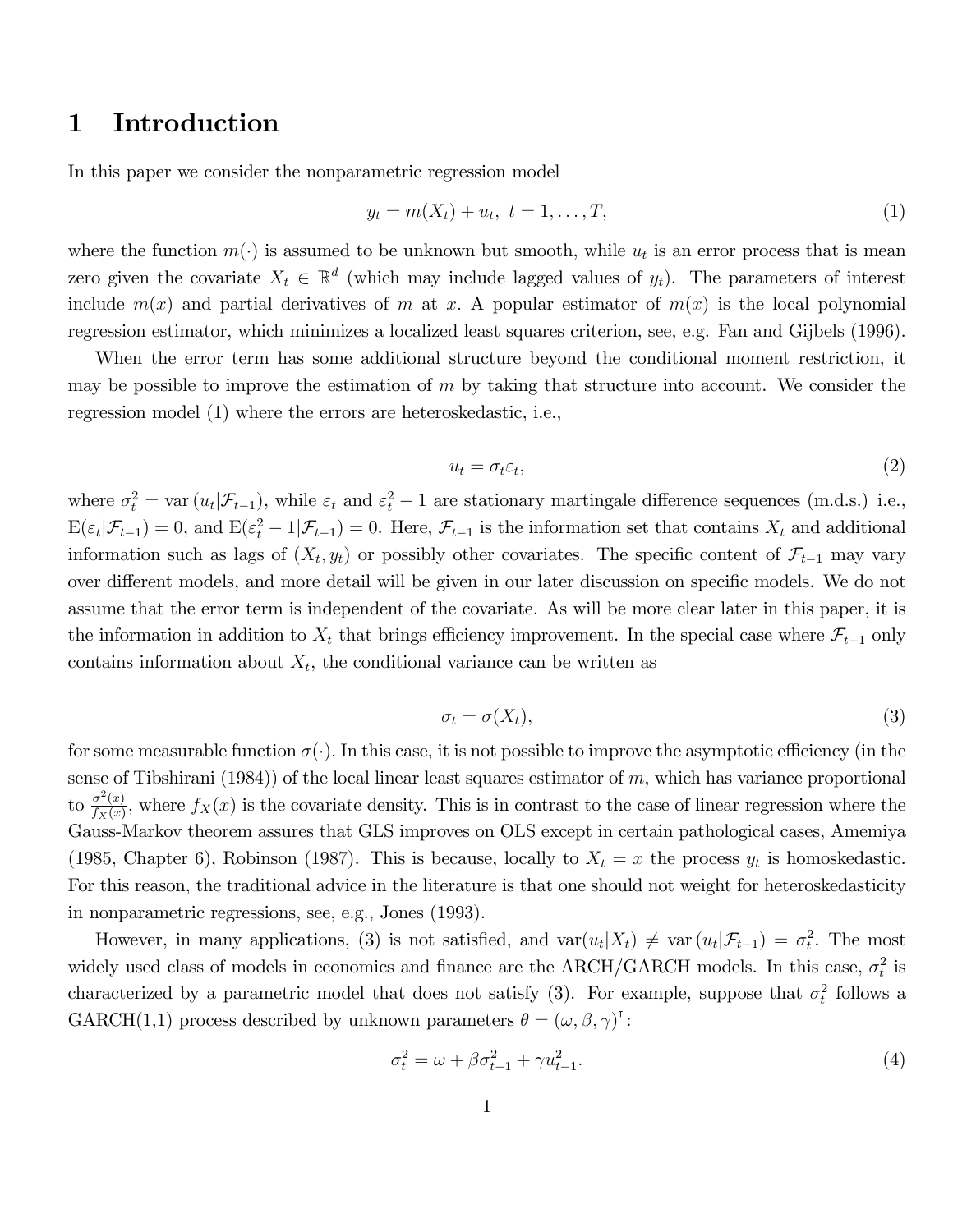Since  $X_t \in \mathcal{F}_{t-1}$ , then  $E(u_t|X_t) = 0$  so that

$$
E(yt|\mathcal{F}_{t-1}) = E(yt|Xt) = m(Xt) \text{ and } \sigmat2 = \text{var}(yt|\mathcal{F}_{t-1}).
$$
\n(5)

However,  $E(u_t^2|X_t) \neq \sigma_t^2$ . We argue in this paper that this type heteroskedasticity will allow efficiency improvements to be made by GLS weighting. In general, if there are variables in  $\mathcal{F}_{t-1}$  that affect the volatility but have no influence on the conditional mean, then additional heteroskedasticity can be found even after fixing the value of  $X_t$ , and efficiency gain can be achieved by GLS weighting. In essence, we just need some kind of exclusion restriction that the variables driving the variance are not all present in the conditional mean. We show that one can improve efficiency of the conditional mean estimation by taking into account the volatility structure we have described above.

The analysis and proposed approach in this paper actually applies to a wide range of models. A growingly popular approach to volatility modeling is to include additional information either from high frequency data (e.g., Realized Volatility) or from option prices (e.g., the VIX). This case also fits into our framework where we have expanded the definition of  $\mathcal{F}_{t-1}$  to include these variables but excluded them from having an influence on the conditional mean. Another case of interest is where the variance is deterministic, perhaps nonparametric, say  $\sigma_t^2 = \sigma^2(t/T)$  for some smooth function  $\sigma^2(\cdot)$ , Starica (2003) (which is consistent with the widely used rolling window analysis). In this case,  $E(u_t^2|X_t) = E(u_t^2) = \sigma_t^2$ , and the covariate has no effect on the evolution of the variance.<sup>1</sup> If  $X_t = t/T$ , but  $\sigma_t^2$  is a dynamic heteroskedastic process, we also generally get efficiency improvements. If  $X_t$  is a stochastic process independent of  $u_t$ , then it is also independent of  $\sigma_t^2$ , we in any case get efficiency gains.

We examine the effect of weighting on nonparametric regressions in this paper. We point to cases where an efficiency gain can be achieved via weighting. and where they cannot. In particular, an efficiency gain can be achieved when the weighting is determined by the correctly specified error volatility structure. In that case the "GLS weighted" least squares smoothing method is shown to have a smaller variance than the variance of the unweighted estimator and yet the bias of the two estimators is the same. In practice, we have to estimate the error variance. We show that this feasible estimator can achieve the same limiting variance and improves the pointwise mean squared error relative to the unweighted estimator. We also propose consistent conÖdence intervals based on our procedures, which will thereby be shorter than the corresponding ones from the unweighted procedures.

In some applications the efficiency gains may be important. For example, in nonparametrically predicting stock returns one finds that the conditional mean is not very well estimated, but in any case, the memory is relatively short. By contrast, the conditional variance has a very strong nonlinear shape with substantial dynamics or memory (see, e.g. Engle 1982, Engle and Rangel 2008). This suggests that

<sup>&</sup>lt;sup>1</sup>In this case also, one can say that there are variables (time) that affect volatility but do not affect the covariate (except in the special case where also  $X_t = t/T$ .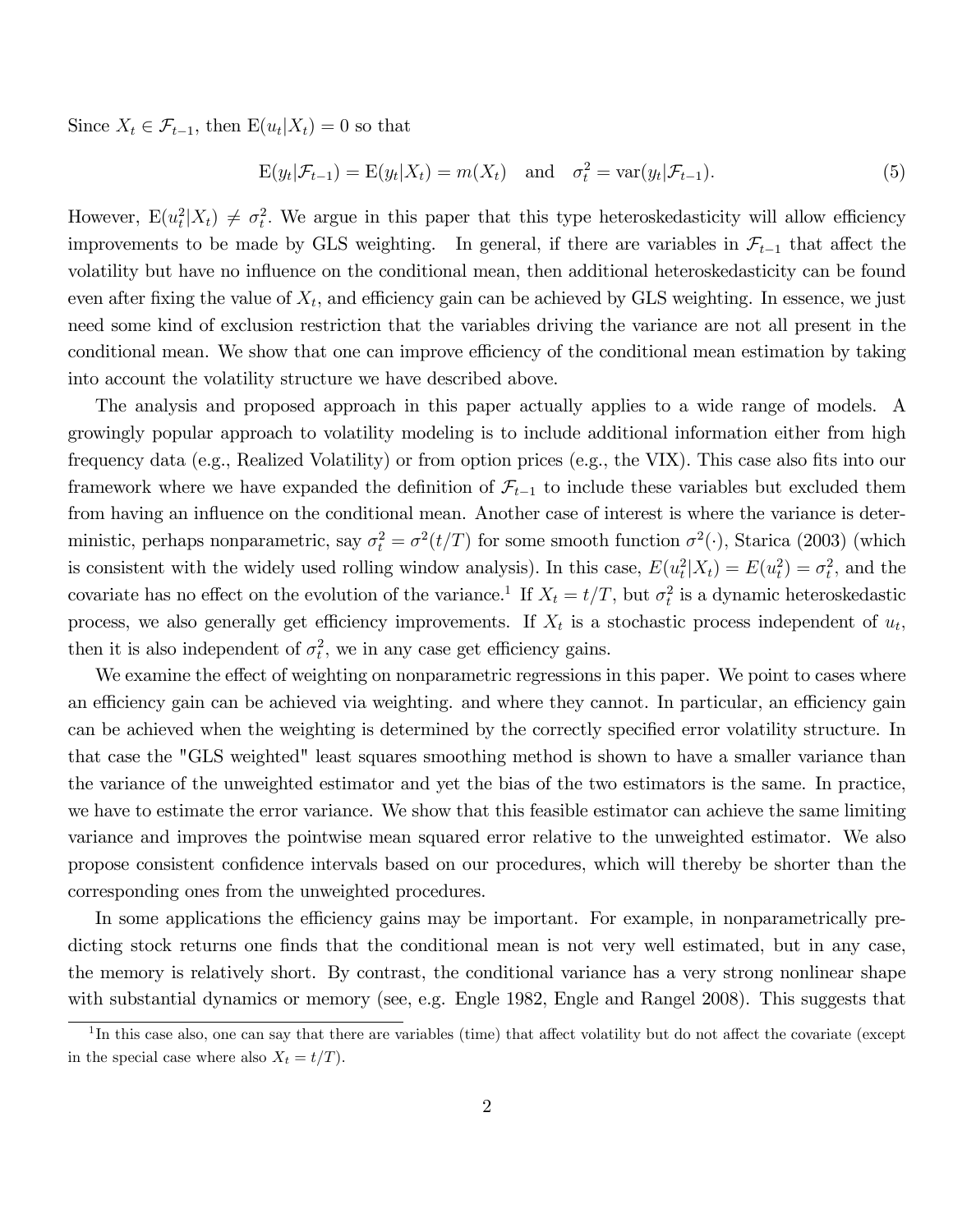conditioning on the variables we include in the mean equation, the variance is still stochastic and may vary substantially such that our GLS procedure will afford substantial efficiency gains in the estimation problem. This may permit shorter confidence intervals and more accurate hypothesis testing. Unfortunately, this efficiency improvement need not translate into improved forecasting, as is well known, Diebold and Nason (1990).

Literature Review. There is an extensive literature on efficient estimation of nonparametric models. The simplest case is where the error term is independent of the covariate and is i.i.d. with known density f. This case was considered in Tibshiraniís (1984 Phd Thesis) where he introduced the local likelihood estimator that replaces the local least squares objective function. The local likelihood estimator has lower large sample variance than the least-squares based local polynomial estimator (and indeed than any other asymptotically normal estimator as follows by the classical Cramér-Rao inequality); under some conditions, the bias of the local likelihood estimator is the same as the bias of the simple local polynomial estimator, so that the local likelihood estimator has lower pointwise mean squared error (MSE). Linton and Xiao  $(2007)$  showed that one could achieve the same performance asymptotically, even when f is unknown, by a two step procedure based on estimation of the error density using kernel density techniques. Avramidis (2016) extended this work to cover the estimation of a conditional variance function in the presence of an unknown mean. Linton, Mammen, Nielsen, and Van Keilegom (2011) consider the case with Öltered data, i.e., under repeated left truncation and or right censoring, and established efficient procedures. Wang and Yao (2012) considered the single index model case where  $m(x) = g(\beta^{\dagger} x)$ . Jin, Su, and Xiao (2015) considered the case  $u_t = \sigma(X_t)\varepsilon_t$  where  $\varepsilon_t$  are i.i.d. and independent of  $X_t$  with unknown density f. The efficiency gain here is coming from the shape of the error density that has to be estimated. Chen, Wang, and Yao (2015) have considered adaptive estimation of variable coefficient models where essentially  $m(X_t)$ is replaced by  $r(z_t)X_t$ , where r is an unknown function of the observable quantity  $z_t$ . Meanwhile, Yao (2013) has proposed an EM algorithm for implementing the adaptive estimation method. A separate line of work has considered the problem where  $u_t$  is serially correlated, i.e.,  $A(L)u_t = \varepsilon_t$ , where  $\varepsilon_t$  is i.i.d. and independent of  $X_t$  with mean zero, while  $A(L) = \sum_{j=1}^{\infty} a_j L^j$  is a lag polynomial. Xiao, Linton, Carroll, and Mammen (2003) proposed a more efficient estimator of  $m$  based on a prewhitening transformation  $Y_t - A(L)(Y_t - m(X_t)) = m(X_t) + \varepsilon_t$ , where the right hand side is now a standard nonparametric regression with whitened errors (and replacing the unknown quantities on the left hand side by preliminary estimates of m and the parameters of  $A(L)$ ). The transform implicitly takes account of the autocorrelation structure. They obtained an improvement in terms of variance over the usual kernel smoothers. Linton and Mammen (2005) considered an extension of this model and proposed likelihood based procedures that extended this and showed how one can obtain even higher efficiency; see also Liu, Chen, and Yao (2010), Linton and Wang  $(2016)$  and Geller and Neumann  $(2018)$ . Su and Ullah  $(2006)$  constructed efficient estimators in the case where the errors are nonlinearly autodependent. In a panel setting, there are a number of papers that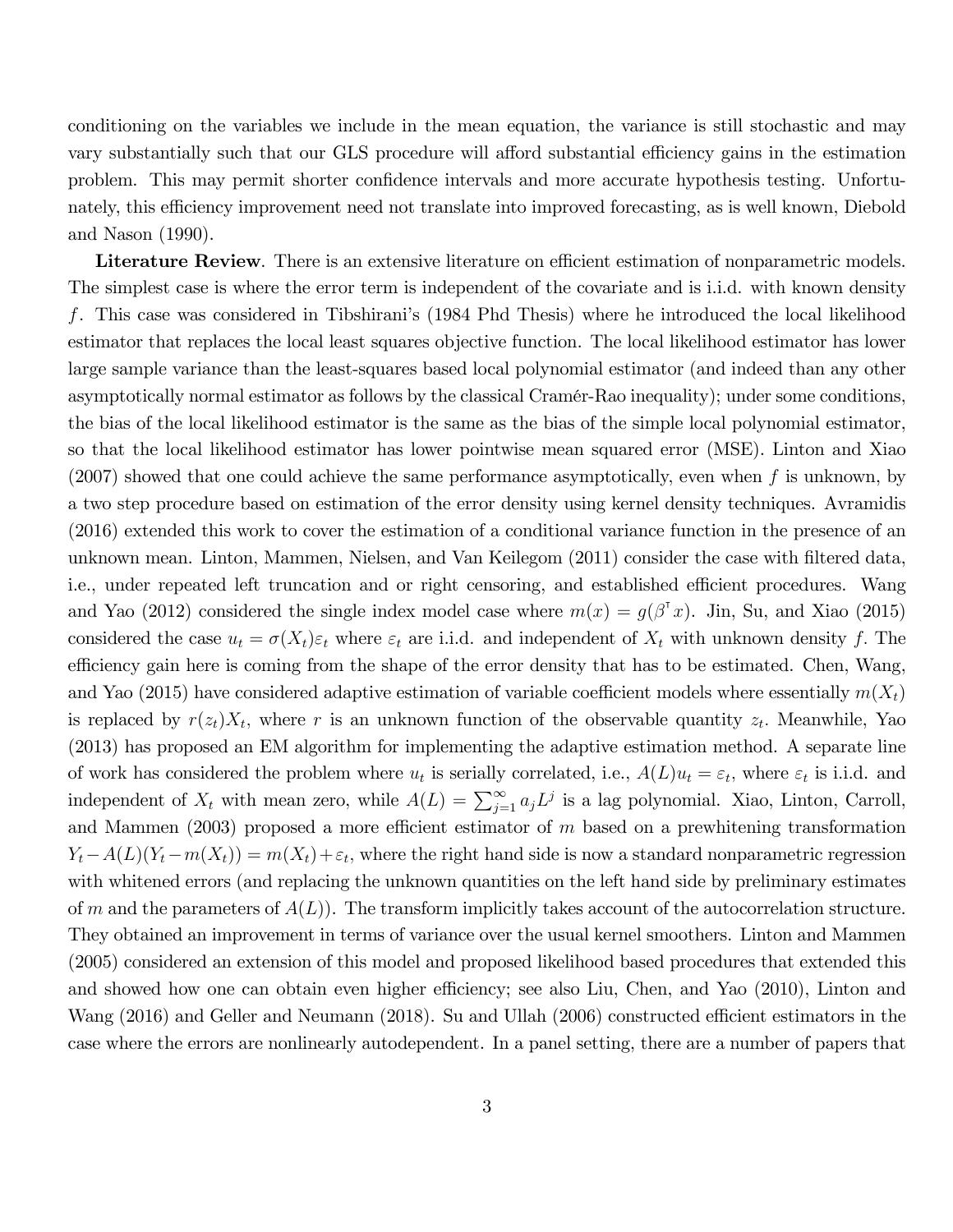propose more efficient estimators of nonparametric regression curves using weighting schemes, following Wang (2003). Henderson, Carroll, and Li (2008) extend this work to allow for fixed effects as well, see also Martins-Filho and Feng Yao (2009). To summarize, both parametric and nonparametric structures can be used to improve efficiency of the estimation of  $m(x)$ .

The rest of this paper is organized as follows: A general discussion on weighted nonparametric regression is given in Section 2. The proposed estimator and leading special cases are studied in Section 3. Section 4 discusses some further issues. Bandwidth selection is considered in Section 5. Some Monte Carlo experiments are reported in Section 6. Section 7 concludes. A supplementary appendix contains some preliminary technical results, details of proofs, an application to the variance ratio test, and some potential extensions.

The basic result of our paper applies to different types of nonparametric estimators. We focus on the local polynomial estimator due to its wide applicability and good properties on the boundary, see, e.g., Fan (1992), and Fan and Gijbels (1996) for discussion on the attractive properties of local polynomials regression. For comparison purpose, we will briefly discuss the Nadaraya-Watson regression in Section 4 and further investigate the impact of weighting on biases. Without loss of generality and for simplicity of derivation, we assume that  $d = 1$  in this paper but our result can be easily extended to the general case of multivariate  $X_t$ .

## 2 Weighted Nonparametric Regressions

In this section we consider a general weighted  $p<sup>th</sup>$  local polynomial regression based on an observed weighting scheme  $\{\lambda_t\}$ . Suppose that we observe  $\{(Y_t, X_t, \lambda_t)\}_{t=1}^T$ , where  $\lambda_t$  is a (so far unspecified) weighting scheme, and consider the general weighted local polynomial regression based on  $\{\lambda_t\}$ .

Let  $\widehat{\beta}_{\lambda;p}(x) = (\widehat{\beta}_{\lambda 0}(x), \ldots, \widehat{\beta}_{\lambda p}(x))^{\dagger}$  minimize the weighted least squares objective function

$$
Q_T(\beta; x, K, h, \{\lambda_t\}) = \sum_{t=1}^T \lambda_t K\left(\frac{x - X_t}{h}\right) \left(Y_t - \sum_{0 \le j \le p} \beta_j ((X_t - x)/h)^j\right)^2 \tag{6}
$$

with respect to  $\beta = (\beta_0, \ldots, \beta_p)^\dagger$ . Then, with  $w_t = \lambda_t K\left(\frac{x - X_t}{h}\right)$  and  $\mathbb{X}_t = (1, (X_t - x)/h, \ldots, ((X_t - x)/h)$  $\left(x\right)/h$ <sup>p</sup><sup>r</sup>, we have

$$
\widehat{\beta}_{\lambda;p}(x) = \left[\sum_{t=1}^T w_t \mathbb{X}_t \mathbb{X}_t^{\mathsf{T}}\right]^{-1} \sum_{t=1}^T w_t \mathbb{X}_t Y_t, \tag{7}
$$

provided the matrix  $\sum_{t=1}^{T} w_t \mathbb{X}_t \mathbb{X}_t^{\mathsf{T}}$  $\frac{1}{t}$  is of full rank.

The special case with  $\lambda_t = 1$  corresponds to the standard local polynomial estimator, Fan and Gijbels (1996). In particular, the local polynomial estimator of  $m(x)$  is given by the component  $\widehat{\beta}_{\lambda 0}(x)$  of the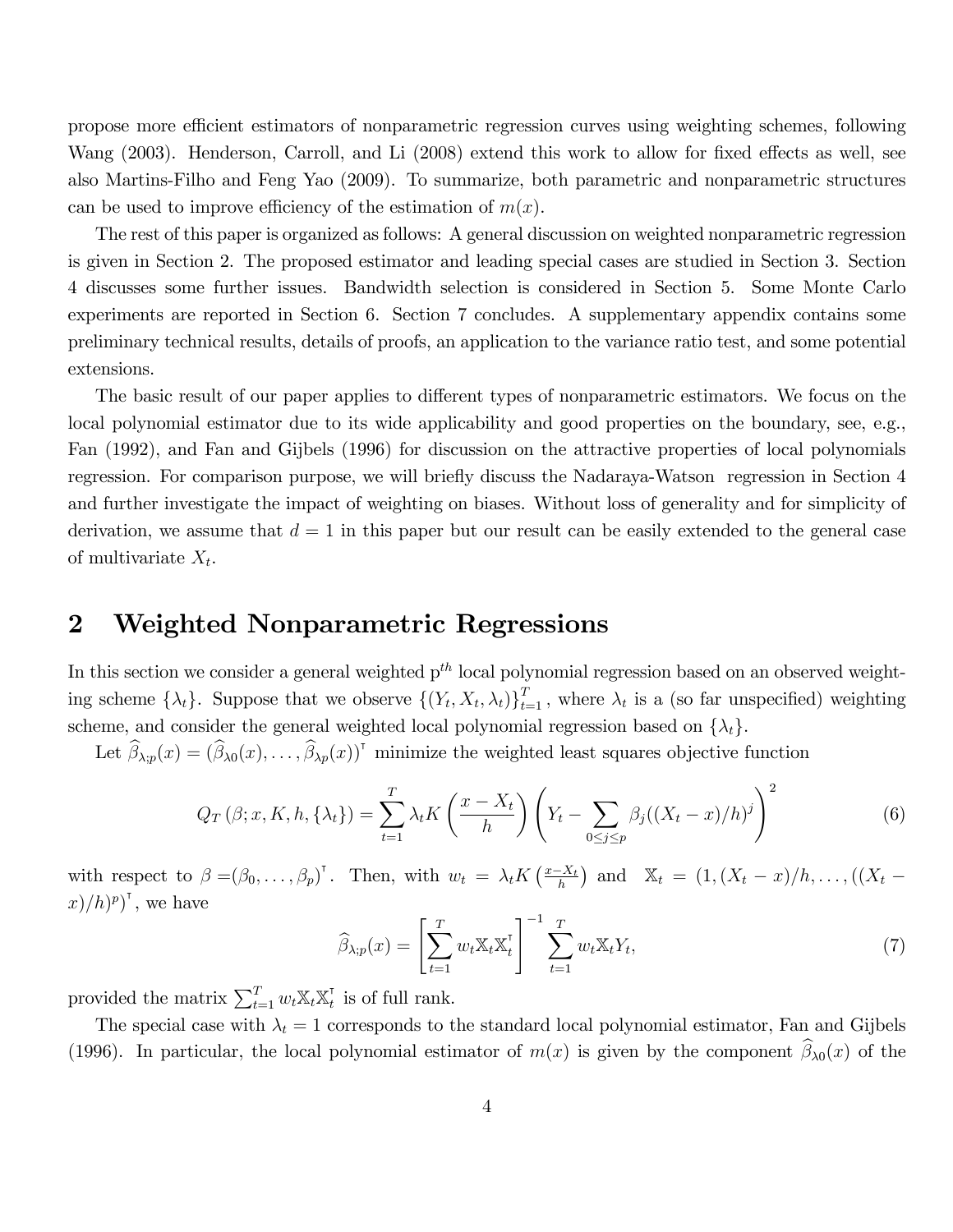estimator  $\beta_{\lambda=1;p}(x)$ , and we denote this estimator by  $\widehat{m}_{LP}(x)$ . In the leading case when  $p = 1$ , this is the local linear regression. Its asymptotic properties are well known.

We next present the asymptotic properties of the weighted estimator in the case where  $p$  is an odd integer. We make the following regularity assumptions on the model, the weighting scheme, and the kernel function and bandwidth.

**Assumption A1:** The data are generated by  $(1)$  and  $(2)$ .

**Assumption A2:**  $E(\varepsilon_t|\mathcal{F}_{t-1}) = 0$ , and  $E(\varepsilon_t^2 - 1|\mathcal{F}_{t-1}) = 0$ , where  $\mathcal{F}_{t-1} = \sigma(X_{t-i}, i \geq 0; y_{t-j}, j \geq 1; \lambda_t)$ . **Assumption A3:** The density  $f_X(\cdot)$  of  $X_t$  is uniformly bounded and is bounded away from zero on its support X, a compact subset of  $\mathbb{R}$ . The joint densities of  $(X_t, X_{t+\ell}), (X_t, X_{t+\ell}, X_{t+j}), (X_t, X_{t+\ell}, X_{t+j}, X_{t+s})$ are continuous and bounded. The functions  $f_X(\cdot)$  and  $m(\cdot)$  are  $(p+1)$  times partially differentiable. The derivatives  $f_X^{(r)}(x) = d^r f(x) / dx^r$  and  $m^{(r)}(x) = d^r m(x) / dx^r$  are bounded and uniformly continuous on  $\mathcal{X}$ , and there exists  $C_1 < \infty$  such that

$$
|f_X^{(r)}(u) - f_X^{(r)}(v)| \le C_2 ||u - v||,
$$

$$
|m^{(r)}(u) - m^{(r)}(v)| \le C_1 ||u - v||.
$$

**Assumption A4:** The process  $\{W_t\}$  is stationary and absolutely regular, where  $W_t = (X_t, \sigma_t, \lambda_t)$ . That is,

$$
\varrho(\tau) = \sup_s E\left\{\sup_{A\in\mathcal{G}^\infty_{s+\tau}}|P(A|\mathcal{G}^s_{-\infty}) - P(A)|\right\} \to 0, \text{as } \tau\to\infty,
$$

where  $\mathcal{G}_s^t$  is the  $\sigma$ -field generated by  $\{W_j : j = s, \ldots, t\}$ . In addition, there is a positive  $\delta$  such that  $W_t$  has finite  $2+\delta$  moments, and for some  $\delta > \delta' > 0$ ,  $\rho(\tau) = O(\tau^{-(2+\delta')/\delta'})$ . The conditional density of  $\{\varepsilon_t, \sigma_t,$  $\{\lambda_t\}, f_{\varepsilon_t, \sigma_t, \lambda_t | X_t}(\varepsilon, \sigma, \lambda | x)$  is uniformly bounded and has continuous partial derivatives.

**Assumption A5:** The kernel K has support  $[-1, 1]$  and is symmetric about zero. The functions  $H_i(u)$  =  $u^j K(u)$ , for all j with  $0 \leq |j| \leq 2p+1$ , are Lipschitz continuous, i.e., there exists a positive finite constant C such that  $|H_j(u) - H_j(v)| \leq C ||u - v||$ .

**Assumption A6:** As  $T \to \infty$ ,  $h \to 0$  and  $Th \to \infty$ .

Most of these assumptions are standard in local polynomial nonparametric estimation, Fan and Gijbels (1996). These conditions are useful in our technical development and, no doubt some of them could be replaced by a range of similar assumptions. In Assumption A2 we allow for the case that  $\lambda_t$  is not a measurable function of  $\{X_{t-i}, i \geq 0; y_{t-j}, j \geq 1\}$ ; in fact it suffices for consistency here that  $E(u_t|X_t, \lambda_t) =$ 0: Assumption A3 facilitates the Taylor expansions of the regression function and density function to the required order. Assumption A4 assumes that the data is weakly dependent so that a LLN and CLT applies. Assumption A5 for the kernel function and Assumption A6 for the bandwidth expansion are also quite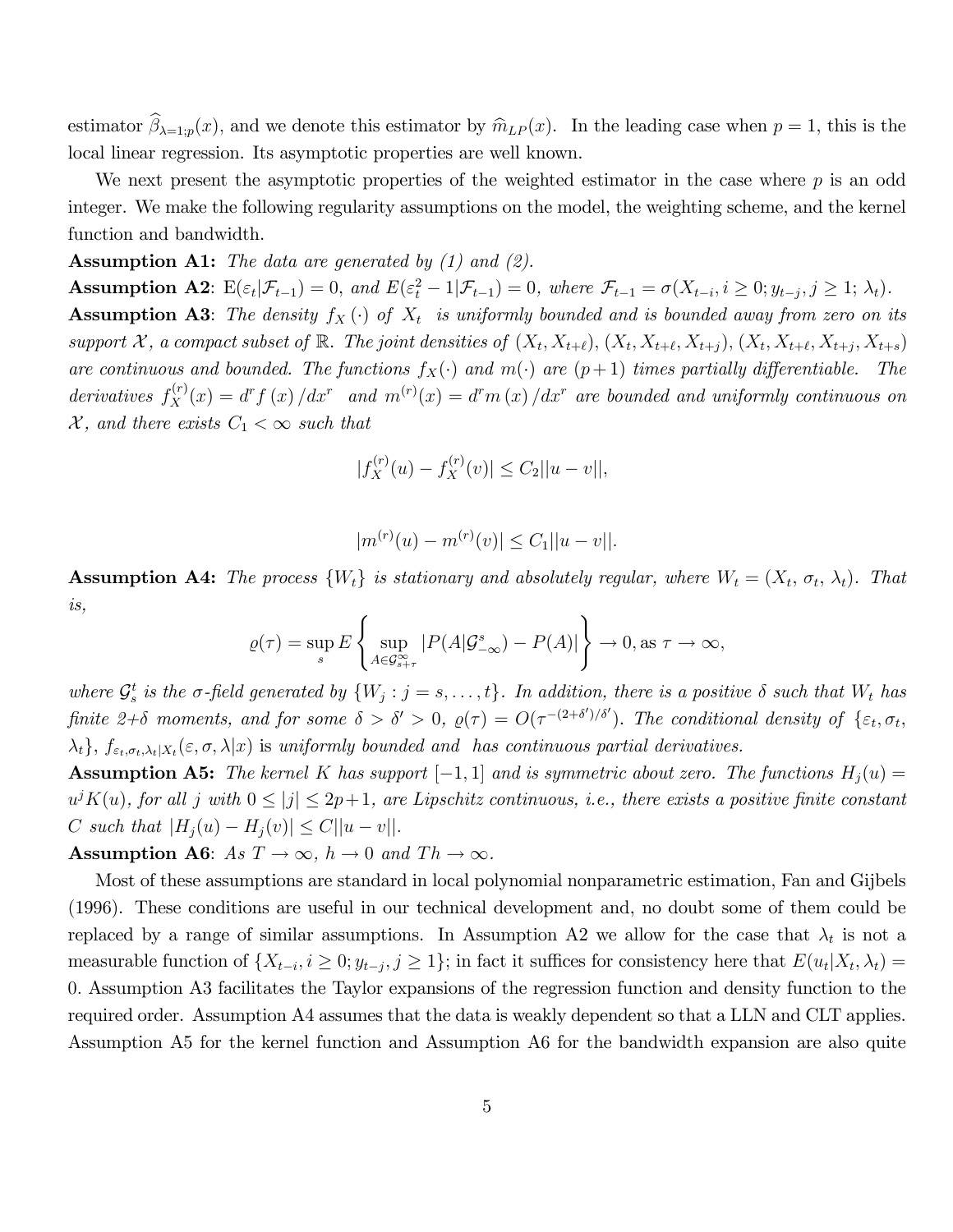standard in nonparametric estimation. We introduce the following notations:

$$
M(K) = \begin{bmatrix} \mu_0(K) & \cdots & \mu_p(K) \\ \vdots & & \vdots \\ \mu_p(K) & \cdots & \mu_{2p}(K) \end{bmatrix}, \quad \Gamma(K) = \begin{bmatrix} \nu_0(K) & \cdots & \nu_p(K) \\ \vdots & & \vdots \\ \nu_p(K) & \cdots & \nu_{2p}(K) \end{bmatrix},
$$
  

$$
B(K) = [\mu_{p+1}(K), \cdots, \mu_{2p+1}(K)]^{\mathsf{T}}, \qquad \gamma(K) = M^{-1}(K)B(K) \quad ; \quad \omega(K) = M(K)^{-1}\Gamma(K)M(K)^{-1},
$$
  

$$
b_p(x) = \frac{m^{(p+1)}(x)}{(p+1)!} \quad ; \quad \delta_\lambda(x) = \frac{\mathbb{E}[\lambda_t^2 \sigma_t^2 | X_t = x]}{[\mathbb{E}(\lambda_t | X_t = x)]^2},
$$

where  $\mu_j(K) = \int_{-\infty}^{\infty} u^j K(u) du$  and  $\nu_j(K) = \int_{-\infty}^{\infty} u^j K^2(u) du$ . Let  $\gamma_j(K) = e_j^{\dagger} \gamma(K)$  and  $\omega_{jk}(K) =$  $e_j^{\top} \omega(K) e_k$ , where  $e_j$  is the  $p+1$  elementary vector with 1 in the  $j^{th}$  position and 0 elsewhere. In the univariate local linear case  $\omega_{11}(K) = \nu_0(K)$ . Let  $\beta_0(x) = (\beta_{00}(x), \ldots, \beta_{0p}(x))^{\dagger}$ , where  $\beta_{0j}(x) = (h^j/j!)m^{(j)}(x)$ .

**Theorem 1.** Suppose that Assumptions A1 - A6 hold. Then, as  $T \rightarrow \infty$ ,

$$
\sqrt{Th}\left(\widehat{\beta}_{\lambda;p}(x)-\beta_0(x)-h^{p+1}b_p(x)\gamma(K)\right) \Longrightarrow N\left(0,\frac{\delta_\lambda(x)}{f_X(x)}\omega(K)\right).
$$

Furthermore,  $\beta_{\lambda;p}(x)$  and  $\beta_{\lambda;p}(x')$  are asymptotically independent when  $x \neq x'$ .

Theorem 1 gives the asymptotic distribution of the local polynomial regression estimator of  $m(x)$ and its derivatives for an arbitrary weighting sequence. From the result of Theorem 1 we can see that weighting does not affect the asymptotic bias of the local polynomial regression. The leading bias term of the weighted local polynomial regression is independent of the choice of weights  $\{\lambda_t\}$ , this is because the influence of  $\lambda_t$  in the numerator and denominator cancel out. The argument is as follows. Notice that the exact conditional bias of the local polynomial estimator is given by

$$
\left[\sum_{t=1}^T w_t \mathbb{X}_t \mathbb{X}_t^{\mathsf{T}}\right]^{-1} \sum_{t=1}^T w_t \mathbb{X}_t \Delta_t(x),
$$

where  $\Delta_t(x) = m(X_t) - \sum_{0 \le k \le p}$  $\frac{1}{k!}m^{(k)}(x)(X_t-x)^k$ . The numerator and the denominator are both affected by the weighting process, in particular:

$$
h^{-(p+1)}\frac{1}{Th}\sum_{t=1}^{T}w_t\mathbb{X}_t\Delta_t(x) \stackrel{P}{\longrightarrow} \mathbb{E}\left\{\lambda_t | X_t = x\right\} f_X(x) b_p(x)B(K),
$$

$$
\frac{1}{Th}\sum_{t=1}^{T}w_t\mathbb{X}_t\mathbb{X}_t^{\top} \stackrel{P}{\longrightarrow} f_X(x)\mathbb{E}\left(\lambda_t | X_t = x\right)M(K).
$$

From the above results, we can see how the impact of weighting, which is reflected by the term  $E(\lambda_t | X_t = x)$ , is cancelled out.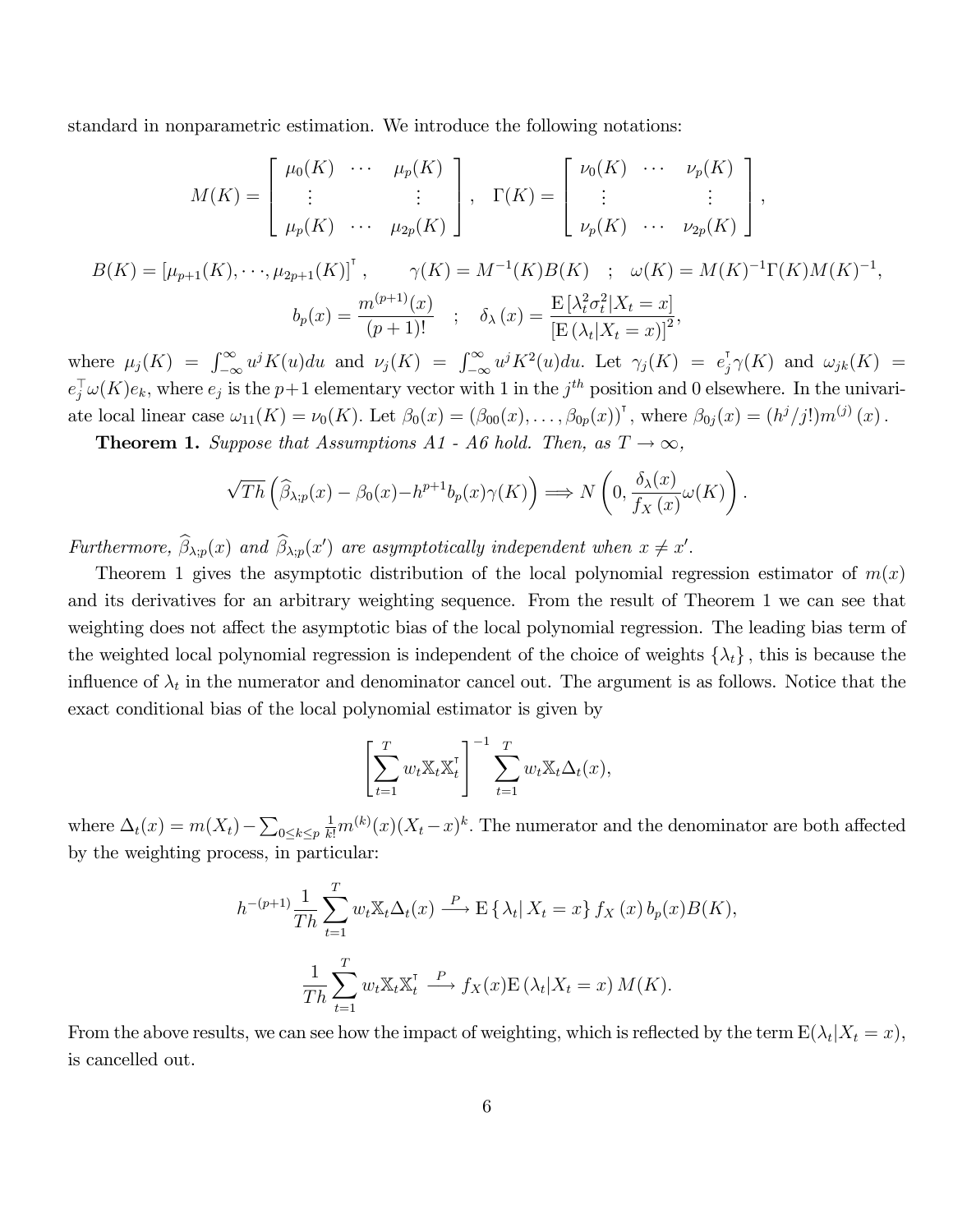However, the weighting does change the limiting variance except in some special cases; the effect of weighting on the nonparametric regression is captured by the factor  $\delta_{\lambda}(x)$  as indicated by Theorem 1. We next consider some different scenarios with regard to the form of  $\lambda_t$  and  $\sigma_t^2$  and their effect on  $\delta_{\lambda}(x)$ .

If we choose a weight that is a smooth function of the regressor, i.e.  $\lambda_t = \lambda(X_t)$ , then  $E(\lambda_t | X_t = x) =$  $\lambda(x)$ , and  $E[\lambda_t^2 \sigma_t^2 | X_t = x] = \lambda(x)^2 E[\sigma_t^2 | X_t = x]$ , so that

$$
\delta_{\lambda}(x) = \frac{\mathrm{E}[\lambda_t^2 \sigma_t^2 | X_t = x]}{\left[\mathrm{E}(\lambda_t | X_t = x)\right]^2} = \mathrm{E}[\sigma_t^2 | X_t = x].
$$

In this case, the weighted local polynomial estimator has the same limiting variance as the unweighted local polynomial regression estimator. This is because, in the shrinking neighborhood of  $x$ , the weights are asymptotically the same, the weighted local polynomial estimator is asymptotically equivalent to the equally weighted local polynomial estimator. In fact, no matter what is the form of  $\sigma_t^2$ , any weights  $\lambda(X_t)$ in the form of a smooth function of  $X_t$ , would give you the same limiting variance. Combining this result with those on bias, we can see that the weighted local polynomial regression using weights  $\lambda(X_t)$  has the same mean-squared error (and limiting distribution) as the ordinary local polynomial estimation.

Suppose that  $\sigma_t^2 = \sigma(X_t)^2$ . Then, the "optimal" weights  $\lambda_t = 1/\sigma(X_t)^2$  deliver the same results as the ordinary nonparametric regression. This is because the assumption  $\sigma_t^2 = \sigma^2(X_t)$  implies that the nonparametric regression model is locally-homoskedastic. In this case, unweighted kernel estimators are asymptotically efficient (in the Tibshirani (1984) sense) under normality. In fact, incorrectly weighted regressions are worse than the ordinary nonparametric regressions in this case. To see this, notice that  $\mathbb{E}[\lambda_t^2 | X_t = x] - [\mathbb{E}(\lambda_t | X_t = x)]^2 = \text{var}(\lambda_t | X_t = x) \geq 0.$  Therefore,

$$
\delta_{\lambda}(x) = \frac{\mathcal{E}\left[\lambda_t^2 \sigma_t^2 | X_t = x\right]}{\left[\mathcal{E}\left(\lambda_t | X_t = x\right)\right]^2} = \frac{\sigma(x)^2 \mathcal{E}\left[\lambda_t^2 | X_t = x\right]}{\left[\mathcal{E}\left(\lambda_t | X_t = x\right)\right]^2} \ge \sigma(x)^2.
$$

The equality holds only when  $\text{var}(\lambda_t | X_t = x) = 0$ , which holds when  $\lambda_t = \lambda(X_t)$  or  $\lambda_t = \text{constant}$ . Thus, the ordinary local polynomial estimator is asymptotically the best you can get. For this reason, it is generally advised in the literature that nonparametric regressions should not be weighted, see, e.g. Jones (1993).

Suppose that  $\sigma_t^2 \neq \sigma^2(X_t)$ . Then, if we choose  $\lambda_t = \sigma_t^{-2}$ , we have

$$
\delta_{\lambda}(x)|_{\lambda_t = \sigma_t^{-2}} = \frac{\mathrm{E}\left[\sigma_t^{-2}|X_t = x\right]}{\left[\mathrm{E}\left(\sigma_t^{-2}|X_t = x\right)\right]^2} = \frac{1}{\mathrm{E}\left(\sigma_t^{-2}|X_t = x\right)} \leq \mathrm{E}\left(\sigma_t^{2}|X_t = x\right).
$$

This shows the efficiency gain that can be achieved by local GLS regression. In fact, by the Cauchy-Schwarz inequality, for any weights  $\lambda_t$ ,

$$
\delta_{\lambda}(x) = \frac{\mathrm{E}[\lambda_t^2 \sigma_t^2 | X_t = x]}{\left[\mathrm{E}(\lambda_t | X_t = x)\right]^2} \ge \frac{1}{\mathrm{E}(\sigma_t^{-2} | X_t = x)},
$$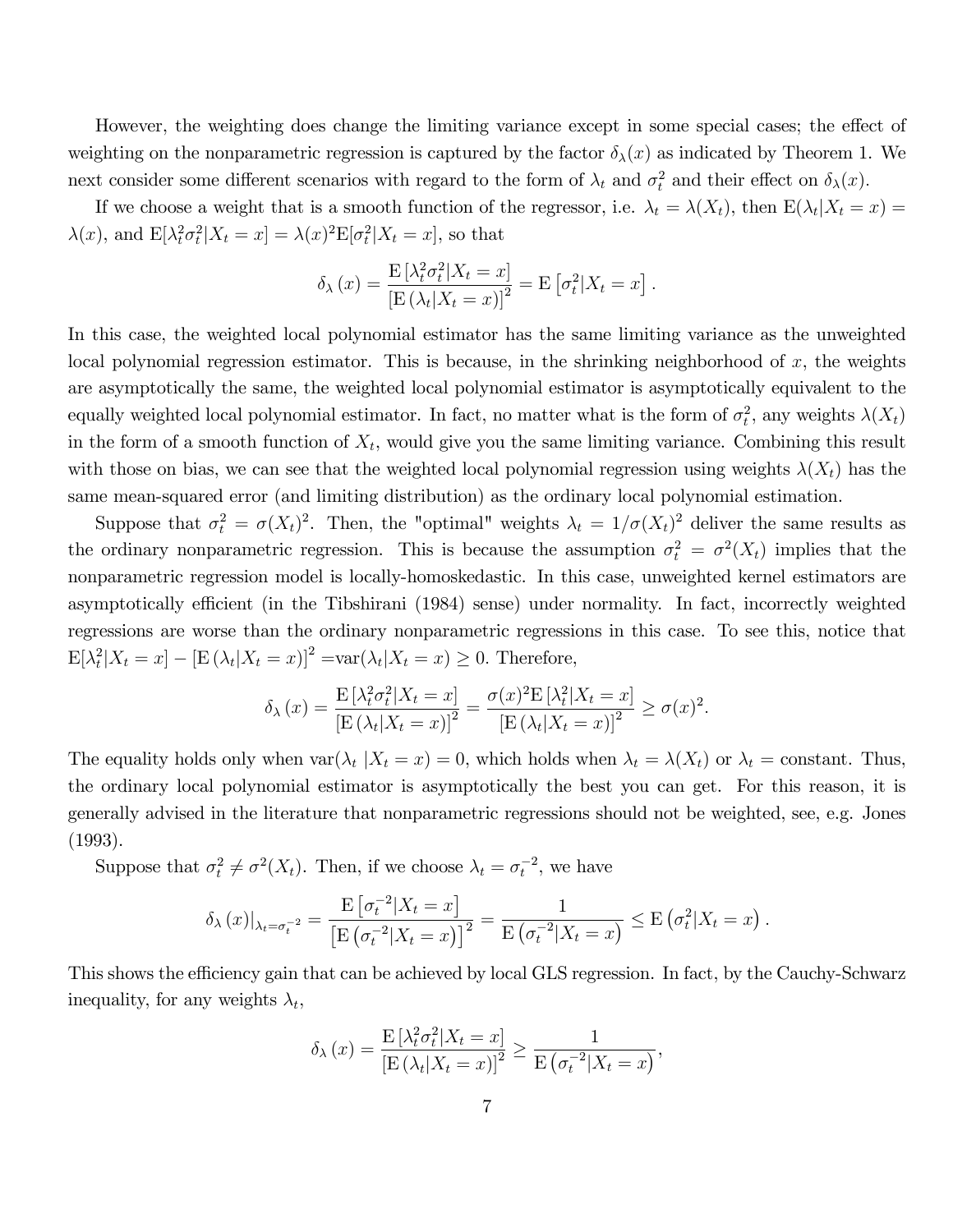and the equality holds only when  $\lambda_t = c\sigma_t^{-2}$  for some constant c, indicating that  $\lambda_t = \sigma_t^{-2}$  is the optimal weight. We investigate this case further in the next Section. In fact, in this case, using the wrong weighting  $(\lambda_t \neq \sigma_t^{-2})$  is not necessarily worse than the unweighted estimator: as in linear regression, Amemiya (1983), weighting may also improve efficiency. Our standard errors below are consistent whether or not  $\lambda_t \neq \sigma_t^{-2}$ .

We close with a discussion of standard errors. There are a number of choices for standard errors in nonparametric regression, see Chu, Jacho-Chavez, and Linton  $(2017)$ , and we just define here the most straightforward and general approach, which is valid provided only  $E(u_t|X_t, \lambda_t) = 0$ . In fact, it will also be asymptotically valid in some cases we discuss below where this condition is only valid asymptotically. Note that conditional on  $\{X_t, \lambda_t\}_{t=1}^T$  the estimator  $\hat{\beta}_{\lambda; p}(x)$  is linear in Y and so its conditional variance is obtainable in closed form, Fan and Gijbels (1996, 4.9).

Let  $\widehat{u}_t(x) = Y_t - \mathbb{X}_t^{\mathsf{T}} \widehat{\beta}_{\lambda; p}(x)$  and

$$
\widehat{V}(x) = \left[\sum_{t=1}^{T} w_t \mathbb{X}_t \mathbb{X}_t^{\mathsf{T}}\right]^{-1} \sum_{t=1}^{T} w_t^2 \mathbb{X}_t \mathbb{X}_t^{\mathsf{T}} \widehat{u}_t(x)^2 \left[\sum_{t=1}^{T} w_t \mathbb{X}_t \mathbb{X}_t^{\mathsf{T}}\right]^{-1}.
$$
\n(8)

Then, similarly to Fan and Gijbels (1996, 4.11), we can show that

$$
\left(e_j^{\dagger}\widehat{V}(x)e_j\right)^{-1}\left(\widehat{\beta}_{\lambda j}(x)-\beta_{0j}(x)-h^{p+1}b_p(x)\gamma_j(K)\right)\Longrightarrow N(0,1)\tag{9}
$$

under the conditions A1-A6, i.e., whether or not  $\lambda_t = \sigma_t^{-2}$ . From this we can obtain confidence intervals for  $\beta_{0j}(x)$  (assuming undersmoothing). More sophisticated pointwise and uniform confidence intervals can be constructed by using bias correction/bootstrap, see for example, Hall (1992ab) and Calonico, Cattaneo, and Farrell (2014), and we expect similar improvements to carry over to these cases due to the more efficient estimation.

## 3 The Local GLS Estimator

The previous section provides a general discussion on weighted nonparametric regressions. We now specialize the discussion to the case where the weighting  $\lambda_t = \sigma_t^{-2}$ , where  $\sigma_t^2 = E(u_t^2 | \mathcal{F}_{t-1})$  is the conditional variance of the error process. We first give a general result for this estimator. Then in two subsections we consider particular models for the error variance, one parametric, and one nonparametric, which allow us to estimate consistently the optimal weighting and thereby to achieve asymptotically the same efficiency.

Define  $\hat{m}(x) = \hat{\beta}_{\lambda 0}(x)$  from (7) with  $\lambda_t = \sigma_t^{-2}$ . We call this the local GLS estimator. In this case, the objective function (6) can be given the interpretation of a local likelihood, under Gaussianity, see Tibshirani (1984), and so the estimation method can be given an optimality justification along the lines he gave.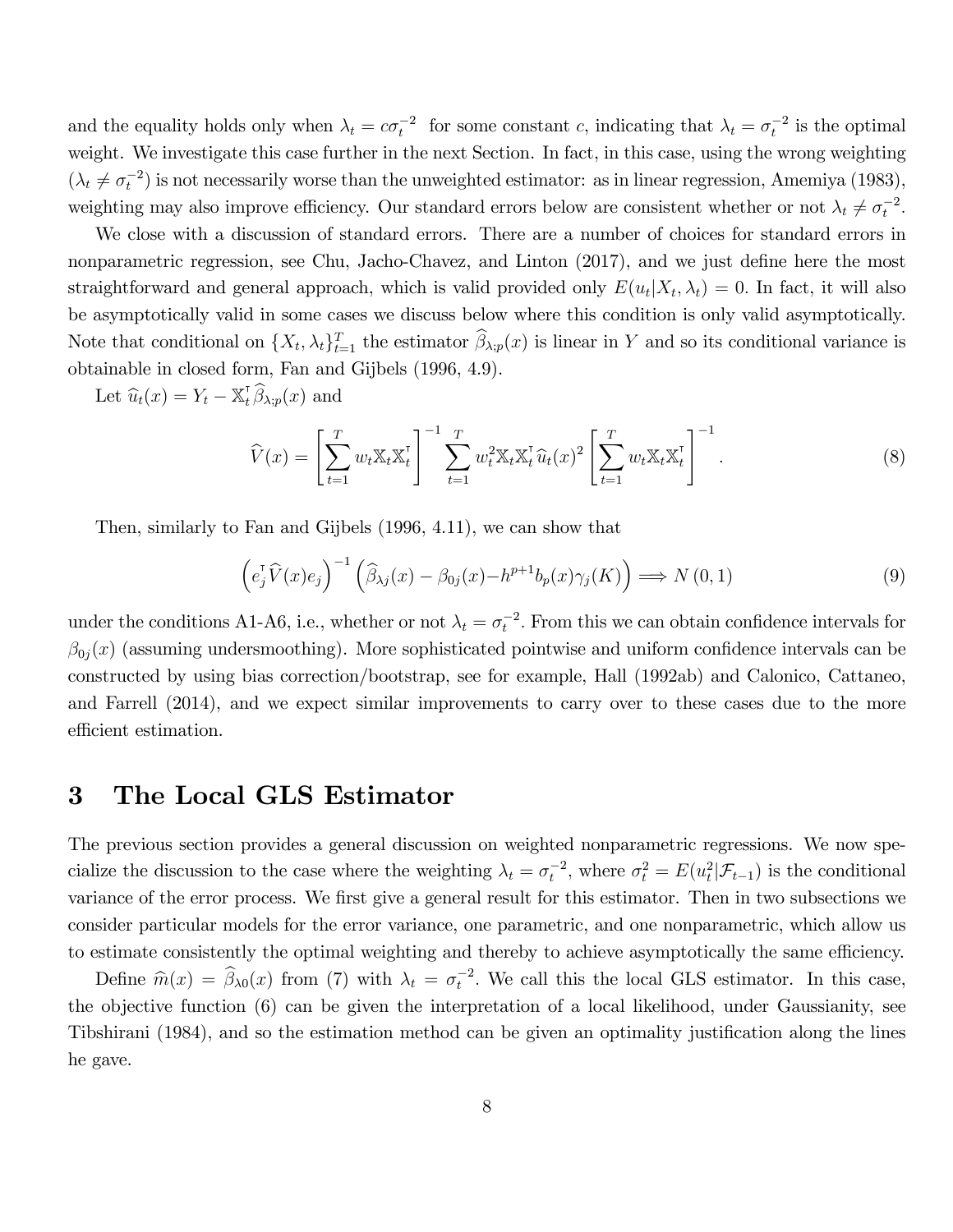We slightly modify Assumption A4 to accommodate the special case where  $\lambda_t = \sigma_t^{-2}$ . **Assumption A4':** Let  $W_{1t} = \{X_t, \sigma_t\}$ ,  $\{W_{1t}\}\$ is a stationary absolutely regular process. That is,

$$
\varrho(\tau) = \sup_{s} E \left\{ \sup_{A \in \mathcal{G}_{s+\tau}^{\infty}} |P(A|\mathcal{G}_{-\infty}^{s}) - P(A)| \right\} \to 0, \text{ as } \tau \to \infty,
$$

where  $\mathcal{G}_s^t$  is the  $\sigma$ -field generated by  $\{W_{1j} : j = s, \ldots, t\}$ . In addition, there is a positive  $\delta$  such that  $E(|W_{1t}|^{2+\delta}) < \infty$ , and for some  $\delta'$  with  $\delta > \delta' > 0$ ,  $\varrho(\tau) = O(\tau^{-(2+\delta')/\delta'})$ . The conditional density of  $\{\varepsilon_t, \sigma_t\}, f_{\varepsilon_t, \sigma_t|X_t}(\varepsilon, \sigma|x)$  is uniformly bounded and has continuous partial derivatives.

**Corollary 1.** Suppose that Assumptions A1 - A3, A4', A5 and A6 hold. Then, as  $T \rightarrow \infty$ ,

$$
\sqrt{Th}\left[\widehat{m}(x) - m(x) - h^{(p+1)}b(x)\right] \Longrightarrow N\left(0, \frac{\omega_{11}(K)}{f_X(x)E\left[\sigma_t^{-2}|X_t = x\right]}\right)
$$

Corollary 1 indicates that the asymptotic variance of the infeasible weighted local estimator  $\hat{m}(x)$  is proportional to  $1/E\left[\sigma_t^{-2}|X_t=x\right]$ , which is less than  $E[\sigma_t^2|X_t=x]$ , unless precisely (3) holds. We next discuss some concrete special cases.

**Example.** Suppose that  $\{X_t\}$  and  $\{u_t\}$  are independent processes (included in this case is the situation where  $X_t = t/T$  and  $u_t$  is a stochastic process; also included is the case where  $\sigma_t^2$  is the stochastic volatility class of processes without leverage effects, e.g., Shephard (1996) that is independent of the process  $X$ ). In this case,  $E\big[\sigma_t^{-2} | X_t = x\big] = E\big[\sigma_t^{-2}\big]$  and  $E\big[\sigma_t^2 | X_t = x\big] = E\big[\sigma_t^2\big]$ , and for any nontrivial stochastic process

$$
E\left[\sigma_t^2\right] > \frac{1}{E\left[\sigma_t^{-2}\right]}
$$

by the Cauchy-Schwarz inequality.

**Example.** Suppose that  $X_t = y_{t-j}$  so that the processes  $\{X_t\}$  and  $\{u_t\}$  are not independent. In that case,  $E[\sigma_t^2 | X_t = x]$  and  $E[\sigma_t^{-2} | X_t = x]$  are not constant, but we may also have an efficiency gain because these quantities are not exact reciprocals of each other unless  $\sigma_t^2$  only depends on  $y_{t-j}$ .

In practice,  $\sigma_t^2$  may be unknown in which case  $\hat{m}(x)$  is infeasible. However, the infeasible procedure defines an efficiency standard against which we should measure our feasible estimator. We next consider the case where estimated weights are allowed for.

Let  $\hat{\sigma}_t^2$  be a consistent estimator of  $\sigma_t^2$ ; we will consider several examples below depending on model structure. Then define the feasible weighted local polynomial estimator  $\tilde{m}(x)$  as  $\hat{\beta}_{\lambda 0}(x)$  from (7) with  $\lambda_t = \hat{\sigma}_t^{-2}$ . Letting  $\hat{w}_t = K((x - X_t)/h)/\hat{\sigma}_t^2$ , then the proposed estimator has the representation (provided the denominator matrix has full rank)

$$
\widetilde{\beta}(x) = \left[\sum_{t=1}^{T} \widehat{w}_t \mathbb{X}_t \mathbb{X}_t^{\mathsf{T}}\right]^{-1} \sum_{t=1}^{T} \widehat{w}_t \mathbb{X}_t Y_t, \tag{10}
$$

: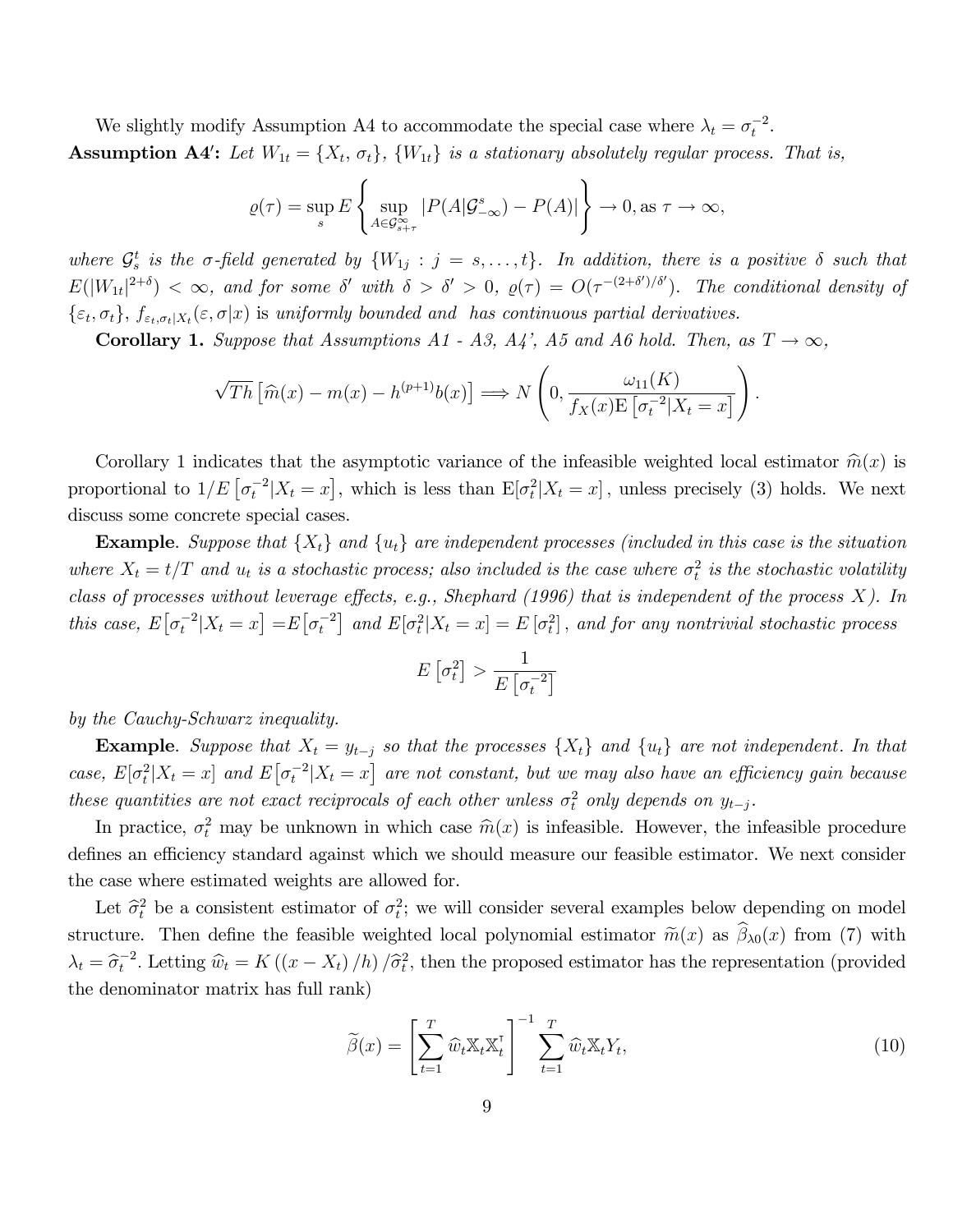and  $\widetilde{m}(x) = \beta_0(x) = e_1^{\dagger} \beta(x)$ . We call this the local FGLS estimator.

We add the following high level Assumption A7 to take into account the preliminary estimation of weights.

**Assumption A7:** Let 
$$
w_t = K((x - X_t)/h)/\sigma_t^2
$$
. Then :  
\n(a)  $\|(Th)^{-1} \sum_{t=1}^T (\widehat{w}_t - w_t) \mathbb{X}_t \mathbb{X}_t^{\mathsf{T}} \| = o_p(1);$   
\n(b)  $\|(Th)^{-1/2} \sum_{t=1}^T (\widehat{w}_t - w_t) \mathbb{X}_t \Delta_{\mathbf{t}}(\mathbf{x}) \| = o_p(1);$   
\n(c)  $\|(Th)^{-1/2} \sum_{t=1}^T (\widehat{w}_t - w_t) \mathbb{X}_t u_t \| = o_p(1).$ 

The result for the proposed estimator is summarized in Theorem 2 below.

**Theorem 2.** Suppose that Assumptions A1-A3, A4', A5-A7 hold. Then, as  $T \rightarrow \infty$ ,

$$
\sqrt{Th}\left[\widetilde{m}(x)-m(x)-h^{(p+1)}b_p(x)\right] \Longrightarrow N\left(0,\frac{\omega_{11}(K)}{f_X(x)E\left[\sigma_t^{-2}|X_t=x\right]}\right).
$$

Theorem 2 shows that the proposed estimator is asymptotically equivalent to the infeasible weighted local estimator  $\hat{m}(x)$  and thus is more efficient than the conventional local polynomial estimator. The relative efficiency of  $\widetilde{m}(x)$  is given by

$$
\mathbf{E}\left[\sigma_t^2|X_t=x\right] \times \mathbf{E}\left[\sigma_t^{-2}|X_t=x\right],\tag{11}
$$

which varies with x. If the process  $\sigma_t^2$  were independent of the covariate, then the relative efficiency is  $\mathbf{E}[\sigma_t^2] \times \mathbf{E}[\sigma_t^{-2}].$ 

The efficiency gains above can deliver smaller nonparametric confidence intervals for the regression function. One can construct confidence intervals using (8) with  $\hat{w}_t$  replacing  $w_t$  and under the conditions of Theorem 2 these will have correct asymptotic coverage. One may also use the GLS structure to define alternative confidence intervals based on explicitly estimating  $f_X(x)$  and  $E[\sigma_t^{-2}|X_t=x]$ , see Chu, Jacho-Chavez and Linton (2017), although this will not improve the confidence interval to first order.

In the next two subsections we consider two different models for the heteroskedasticity and show how one can construct the local FGLS estimator in each case and how one can establish the equivalence of the FGLS estimator with the GLS estimator.

#### 3.1 The Case with GARCH Model

We consider in more detail the special case where errors terms satisfy a  $GARCH(1,1)$  process. In particular, without loss of generality, we assume that the model is given by  $(1)$ ,  $(2)$ , and  $(4)$ . Given model  $(4)$ , and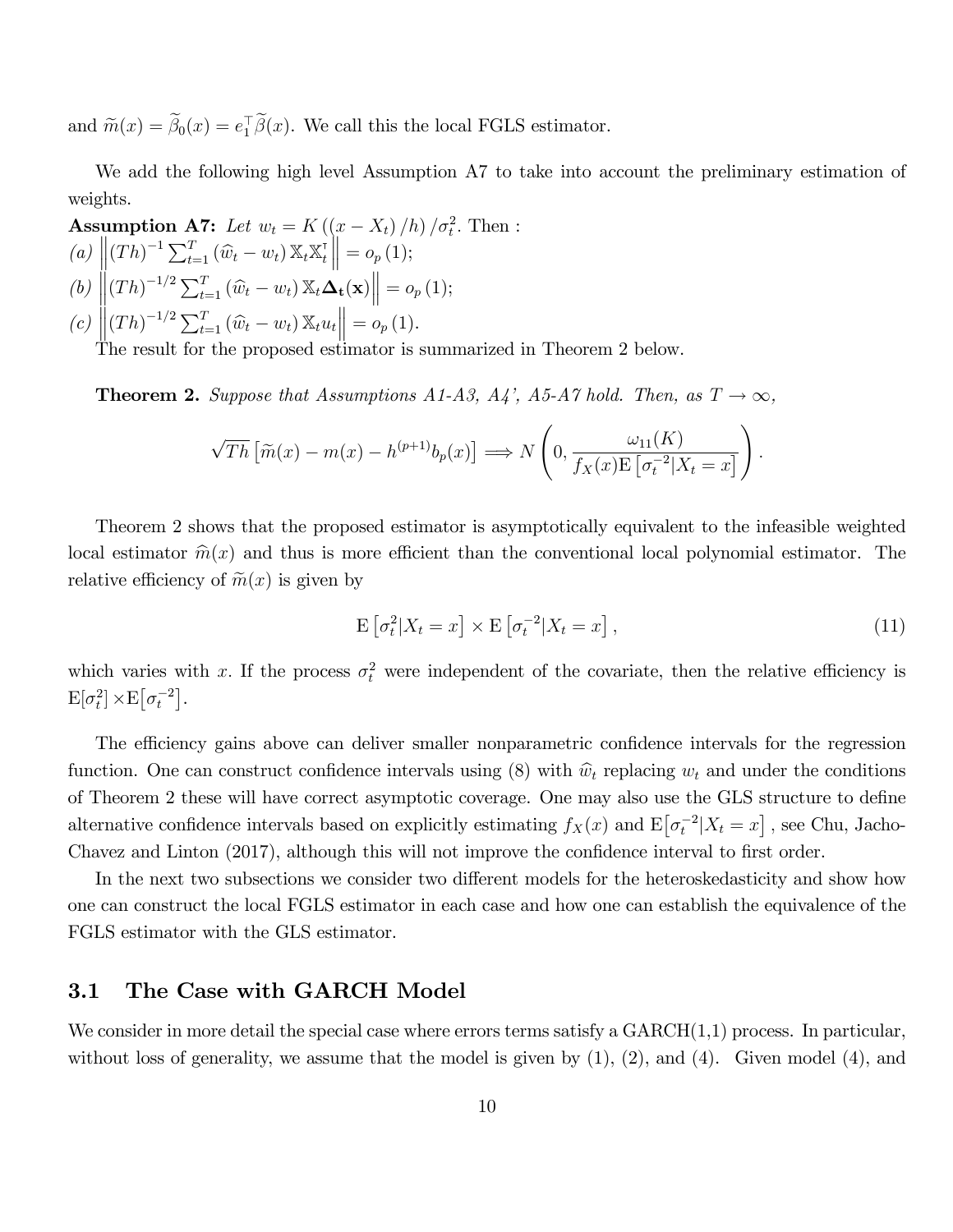under Assumption  $A1'$  below,

$$
\sigma_t^2 = \frac{\omega}{1-\beta} + \gamma \sum_{j=1}^\infty \beta^{j-1} u_{t-j}^2.
$$

The proposed estimation procedure for the GARCH case is as follows:

- 1. First, we construct a preliminary local polynomial estimator  $\tilde{m}(x)$  using bandwidth  $h_1$  by minimizing  $Q_T(\beta; x, K, h_1, \{1\})$  from (6) with respect to  $\beta$
- 2. Then estimate  $\sigma_t^2$  using  $\hat{u}_t = y_t \check{m}(X_t)$ , denote the estimated variance by

$$
\widehat{\sigma}^2_t = \frac{\widehat{\omega}}{1-\widehat{\beta}} + \widehat{\gamma} \sum_{j=1}^{\min\{t-1,\tau\}} \widehat{\beta}^{j-1} \widehat{u}^2_{t-j},
$$

where  $\widehat{\theta} = (\widehat{\omega}, \widehat{\beta}, \widehat{\gamma})^{\dagger}$  are preliminary root-T consistent estimators of  $\theta = (\omega, \beta, \gamma)^{\dagger}$ , and  $\tau = \tau(T) =$  $\ln(T)$  is a truncation parameter. For example,  $\hat{\theta}$  could be the Gaussian QMLE constructed from the residuals, Bollerslev (1986).

3. The feasible weighted local polynomial estimator  $\widetilde{m}(x)$  is constructed by minimizing  $Q_T(\beta; x, K, h, \{\widehat{\sigma}_t^2\})$ from (6) with respect to  $\beta$ , where h is the bandwidth in the final estimation.

For simplicity, we use the same kernel function in both the preliminary estimation and the final estimation. In the presence of a general GARCH(p,q) model, see, e.g. Francq and Zakoian (2004, 2010) for more details on QMLE estimation.

Notice that although  $\sigma_t^2$  is characterized by a parametric model, estimation of  $\sigma_t^2$  uses  $\hat{u}_t = y_t$  –  $m(X_t)$ , which is based on a preliminary nonparametric regression estimator  $m(X_t)$  of the conditional mean function. Consequently, the estimation of  $\sigma_t^2$  depends on the bandwidth  $h_1$ .

We modify Assumptions A1, A6 and A7 to accommodate the GARCH case. We assume that the GARCH process is stationary, and we undersmooth in the preliminary estimation.

**Assumption A1':** The data is given by (1), (2) and (4), where  $\omega > 0$ ,  $\beta \ge 0$ ,  $\gamma \ge 0$ ,  $\beta + \gamma < 1$ . **Assumption A6':** As  $T \to \infty$ ,  $h \to 0$ ,  $h_1 \to 0$  and  $h_1/h \to 0$ .  $Th_1h^{1+p} \to \infty$ ,  $Th_1^2h^{-1} \to \infty$ ,<br> $\sqrt{Th}h^{p+1} \to 0$ ,  $\tau = \text{clog }T$  for some constant  $\epsilon > 0$ .  $\overline{Th}h_1^{p+1} \to 0.$   $\tau = c \log T$  for some constant  $c > 0.$ **Assumption A7':**  $\widehat{\theta}$  is a root-T estimator of  $\theta = (\omega, \beta, \gamma)^{\dagger}$ .

Under Assumption A1', the GARCH parameters  $\theta$  can be estimated at rate root-T. Assumption A6' for the bandwidth expansion are standard in nonparametric estimation. Assumption A7' implies Assumption A7 under this GARCH setting.

The result for the GARCH case is summarized in Theorem 3 below.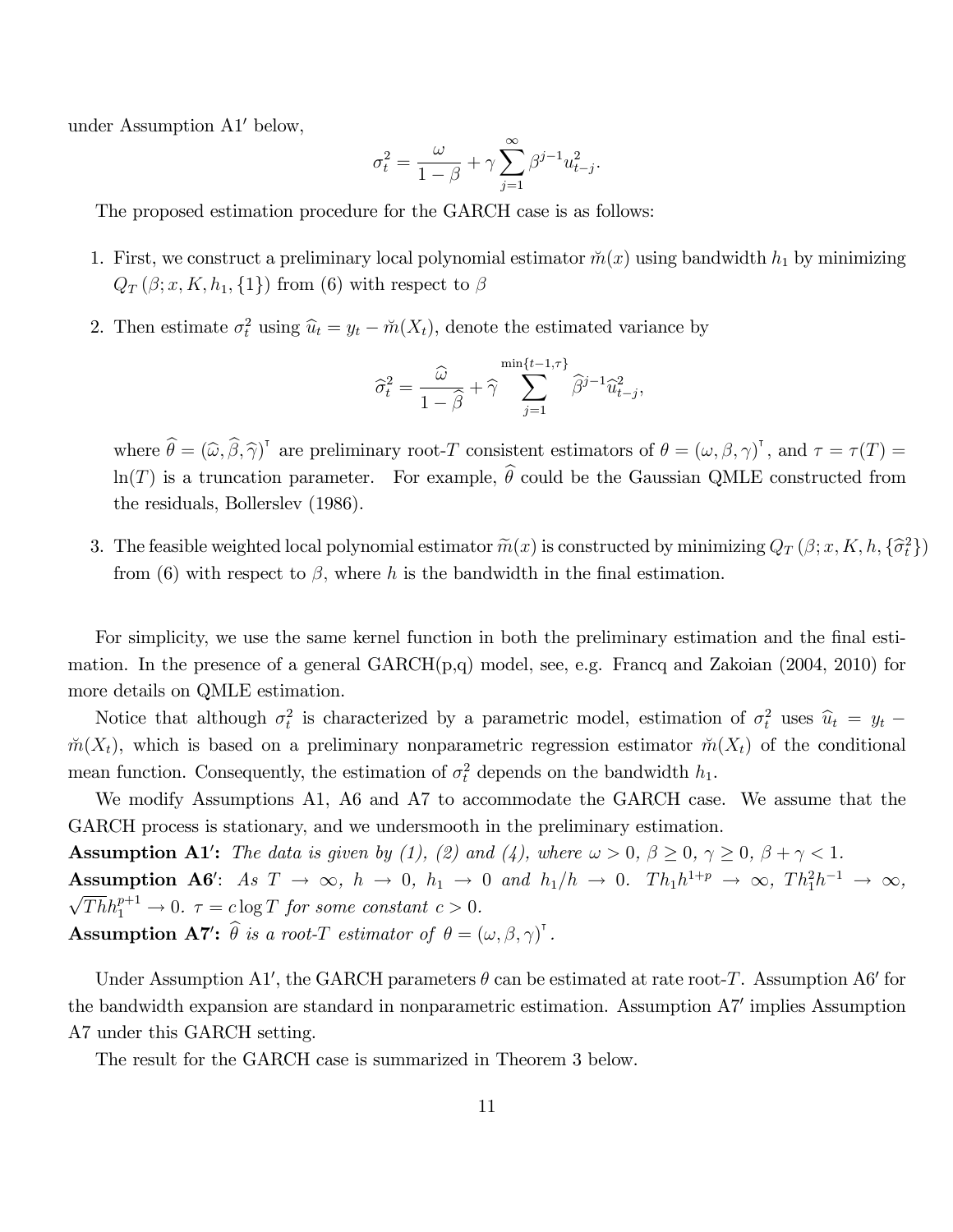**Theorem 3.** Suppose that Assumptions A1',A2, A3, A4', A5, A6',A7' hold. Then, as  $T \rightarrow \infty$ ,

$$
\sqrt{Th}\left[\widetilde{m}(x) - m(x) - h^{(p+1)}b(x)\gamma_1(K)\right] \Longrightarrow N\left(0, \frac{\omega_{11}(K)}{f_X(x)E\left[\sigma_t^{-2}|X_t=x\right]}\right)
$$

Theorem 3 shows that, in the presence of the GARCH effect, the proposed estimator is asymptotically equivalent to the infeasible weighted local estimator  $\hat{m}(x)$  and thus is more efficient than the conventional local polynomial estimator. We note that in this case the condition  $E(u_t|X_t, \lambda_t) = 0$  fails, but in large samples  $\lambda_t = \hat{\sigma}_t^2 \simeq \sigma_t^2 \in \mathcal{F}_{t-1}$  and since we have assumed that  $E(u_t | \mathcal{F}_{t-1}) = 0$  the consistency and asymptotic normality follows. Indeed the standard errors constructed from (8) are consistent in this case.

**Remark:** For the preliminary estimator  $\hat{\theta}$ , several methods exist for estimating parameters in GARCH models with unknown innovation distributions. The QMLE is arguably the most frequently used estimator in practice. The asymptotic properties of the QMLE have been studied in the literature under regularity conditions similar to ours. When the innovation distribution is heavy tailed, Peng and Yao (2003) propose a least absolute deviations estimator (LADE) as an alternative which is robust with respect to the heavy tails of the innovation distribution. In fact, the LADE is asymptotically normal with the standard convergence rate under weaker assumptions.

Remark: The above analysis and results can be easily extended to the case of general parametric volatility when  $\sigma_t^2 = \text{var}(y_t | \mathcal{F}_{t-1}) = \sigma_t^2(\theta)$ , where  $\theta$  is the vector of unknown parameters. For example, the well-known location-scale type model where  $\sigma_t^2$  equals to a parametric function of covariate  $Z_t$ , say  $\sigma_t^2 = \rho_0 + \rho_1 Z_t^2.$ 

#### 3.2 Nonparametric Deterministic Volatility

Although our analysis in this paper focuses on nonparametric regressions with stationary stochastic conditional heteroskedasticity, the approach can also be applied to the nonstationary case. In this subsection, we illustrate such extensions for nonparametric regressions with locally varying unconditional volatilities, or long run components. Suppose that  $\sigma_t^2 = \sigma^2(t/T)$  with  $\sigma^2(\cdot)$  a smooth unknown function, that is,

$$
u_t = \sigma_t \varepsilon_t, \, \sigma_t = \sigma(t/T), \tag{12}
$$

:

where  $\varepsilon_t$  and  $\varepsilon_t^2 - 1$  are stationary martingale difference sequences. In this case, the process  $u_t$  is not stationary, although it is locally stationary, Dahlhaus (1997). We assume that Assumptions A4 hold with  $W_t = X_t$  being a stationary absolutely regular process.

For this model, under regularity conditions, the asymptotic distribution of the conventional localpolynomial regression estimator is given by

$$
\sqrt{Th}\left[\widehat{m}_{LP}(x) - m(x) - h^{p+1}b_p(x)\gamma_1(K)\right] \Longrightarrow N\left(0, \frac{\int_0^1 \sigma(r)^2 dr}{f_X(x)}\omega_{11}(K)\right). \tag{13}
$$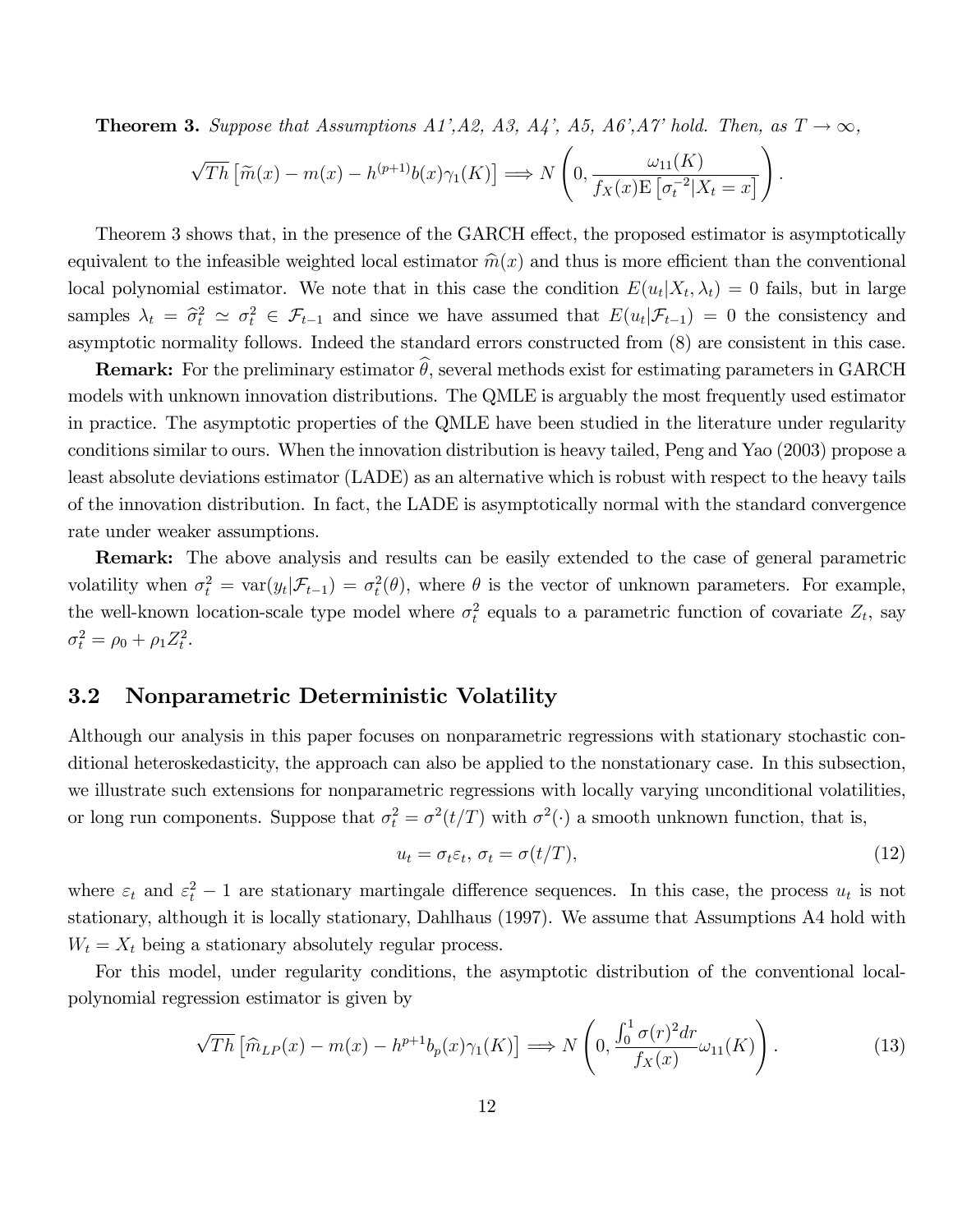In this section, we proposed a weighted local-polynomial regression estimator along the lines of the previous sections and show that the proposed weighted local-polynomial regression estimator has the same bias but a smaller variance.

A feasible weighted local-polynomial regression estimator  $\tilde{m}(x)$  requires estimates of  $\sigma_t^2$ , which can be estimated nonparametrically. We consider the following estimation procedure:

- 1. First, we construct a preliminary local polynomial estimator  $\breve{m}(\cdot)$  using bandwidth  $h_1$  by minimizing  $Q_T(\beta; x, K, h_1, \{1\})$  from (6) with respect to  $\beta$
- 2. Then estimate  $\sigma(t/T)^2$  by nonparametric smoothing on  $\hat{u}_t = y_t \check{m}(X_t)$ ,

$$
\widehat{\sigma}(r)^{2} = \frac{\sum_{t \neq Tr, t=1}^{T} G\left(\left(r - t/T\right) / h_{\sigma}\right) \widehat{u}_{t}^{2}}{\sum_{t \neq Tr, t=1}^{T} G\left(\left(r - t/T\right) / h_{\sigma}\right)},
$$

where G is a kernel function and  $h_{\sigma}$  is a bandwidth for the estimation of volatility.

3. The feasible weighted local polynomial estimator  $\widetilde{m}(x)$  is constructed by minimizing  $Q_T(\beta; x, K, h, \{\widehat{\sigma}_t^2\})$ from (6) with respect to  $\beta$ , where h is the bandwidth in the final estimation.

In step 2, we use the leave-one-out estimator here to obtain a martingale difference sequence structure that simplifies the proof, see, e.g. Xu and Phillips  $(2008)$ . We also suppose the following:

**Assumption A1":** The data is given by (1), (2) and  $\sigma_t = \sigma(t/T)$ , where the function  $\sigma(\cdot)$  is continuous and  $0 < c_L \le \inf_{u \in [0,1]} \sigma(u) \le \sup_{u \in [0,1]} \sigma(u) \le c_U < \infty$ , such that  $\int_0^1 \sigma(r)^2 dr$  and  $\int_0^1 \sigma(r)^{-2} dr$  exist. **Assumption A4":**  $\{X_t\}$  is a stationary absolutely regular process. That is,

$$
\varrho(\tau) = \sup_s E\left\{\sup_{A \in \mathcal{G}^\infty_{s+\tau}} |P(A|\mathcal{G}^s_{-\infty}) - P(A)|\right\} \to 0, \text{ as } \tau \to \infty,
$$

where  $\mathcal{G}_s^t$  is the  $\sigma$ -field generated by  $\{X_j : j = s, \ldots, t\}$ . In addition, there is a positive  $\delta$  such that  $E(|X_t|^{2+\delta}) < \infty$ , and for some  $\delta'$  with  $\delta > \delta' > 0$ ,  $\varrho(\tau) = O(\tau^{-(2+\delta')/\delta'})$ . The conditional density of  $\varepsilon_t$ ,  $f_{\varepsilon_t|X_t}(\varepsilon|x)$  is uniformly bounded and has continuous partial derivatives.

**Assumption A5':** The kernels  $K(\cdot)$  and  $G(\cdot)$  have support  $[-1, 1]$  and are symmetric about zero. Assumption A6":  $As T \to \infty$ ,  $h \to 0$ ,  $h_1 \to 0$ ,  $h_{\sigma} \to 0$  and  $h_1/h \to 0$ ,  $h_1^{2p}h_{\sigma}^{-1} \to 0$ ,  $T^{-1}h_1^{-1}h_{\sigma}^{-1} \log(T) \to$  $0, Th_1h^{1+p} \to \infty, Th_1^2h^{-1} \to \infty, \sqrt{Th}h_1^{p+1} \to 0, Th_\sigma h^{1/2} \to \infty, Th_\sigma^2 \to \infty.$ 

We obtain the following result.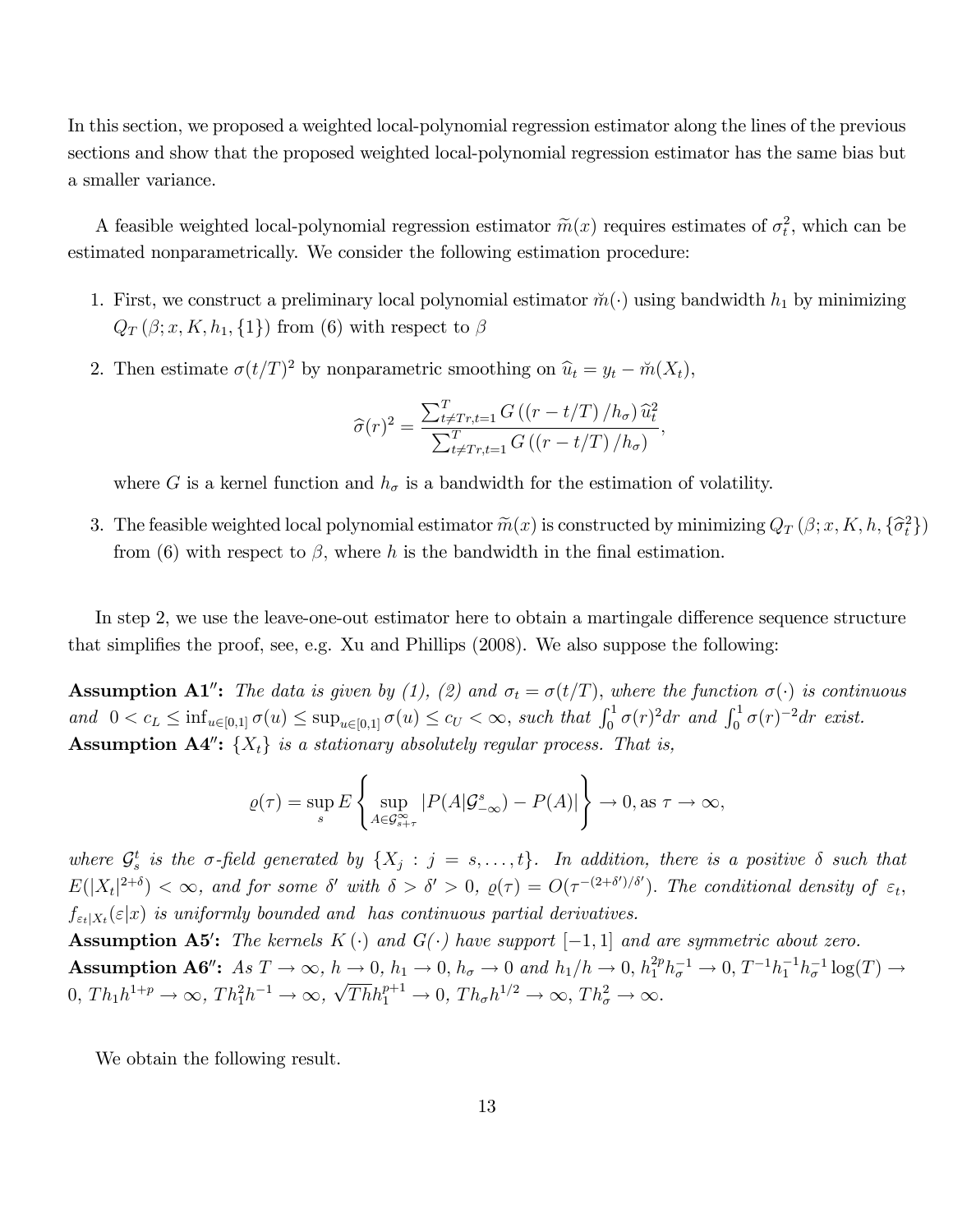**Theorem 4.** Suppose that Assumptions A1", A2, A3, A4", A5', A6" hold. Then, as  $T \rightarrow \infty$ 

$$
\sqrt{Th}\left[\widetilde{m}(x)-m(x)-h^{p+1}b_p(x)\gamma_1(K)\right] \Longrightarrow N\left(0,\frac{\omega_{11}(K)}{f_X(x)\int_0^1 \sigma(r)^{-2}dr}\right).
$$

Theorem 4 shows that, in nonparametric regressions with locally varying volatilities, the weighted local estimator  $\tilde{m}(x)$  is more efficient than the conventional local polynomial estimator. The relative efficiency (ratio of variances) of  $\widetilde{m}(x)$  to  $\widetilde{m}(x)$  is

$$
v_{eff} = \int_0^1 \sigma(r)^2 dr \times \int_0^1 \sigma(r)^{-2} dr \ge 1,
$$
\n(14)

where the inequality follows by the Cauchy Schwarz inequality  $(1 = \sigma \times \sigma^{-1})$  - this is just the ratio of the arithmetic mean to the harmonic mean of  $\sigma(r)^2$ . The magnitude of the efficiency gain increases with the variability of  $\sigma(r)^2$  and is unbounded. The feasible weighted local-polynomial regression estimator  $\widetilde{m}(x)$  is asymptotically equivalent (same asymptotic variance) to the infeasible weighted local-polynomial regression estimator  $\hat{m}(x)$ . Muller and Stadtmuller (1987) consider the case where  $X_t = t/T$  and confirm the equivalence of the unweighted and weighted kernel regression smoothers. We note that in this case the condition  $E(u_t|X_t, \lambda_t) = 0$  fails, but in large samples  $\lambda_t = \hat{\sigma}_t^{-2} \simeq \sigma_t^{-2}$  is deterministic and the consistency and asymptotic normality follows. Indeed the standard errors constructed from (8) are valid in this case.

Remark. Following Vogt (2013) one may also allow the covariate to be locally stationary, i.e., to have a time varying density, which changes the variance formula a little.

## 4 A Discussion on the Bias of Weighted Kernel Regressions

The idea of weighted regression and the previous analysis may be extended to many other nonparametric methods and models. The local polynomial estimator is widely used due to its attractive properties. For this reason, we focus our analysis on the local polynomial regression. Similar analysis on weighted regression can be applied to other nonparametric methods, say, the well-known Nadaraya-Watson regression. In general, under the assumption  $E(u_t^2|\mathcal{F}_{t-1}) \neq E(u_t^2|X_t)$ , GLS regression reduces the variances of nonparametric regressions. However, the weighting effect on biases are different among different types nonparametric regressions. For comparison purposes and to further illustrate the effect of weighting, we briefly discuss weighted Nadaraya-Watson regression in this section. We show that although weighting has similar effects on variance, it has a different impact on biases for different nonparametric regression estimators. In particular, the weighted local polynomial regression with odd order does not change the bias, but the weighted Nadaraya-Watson kernel regression estimator (even order polynomial) does change the bias.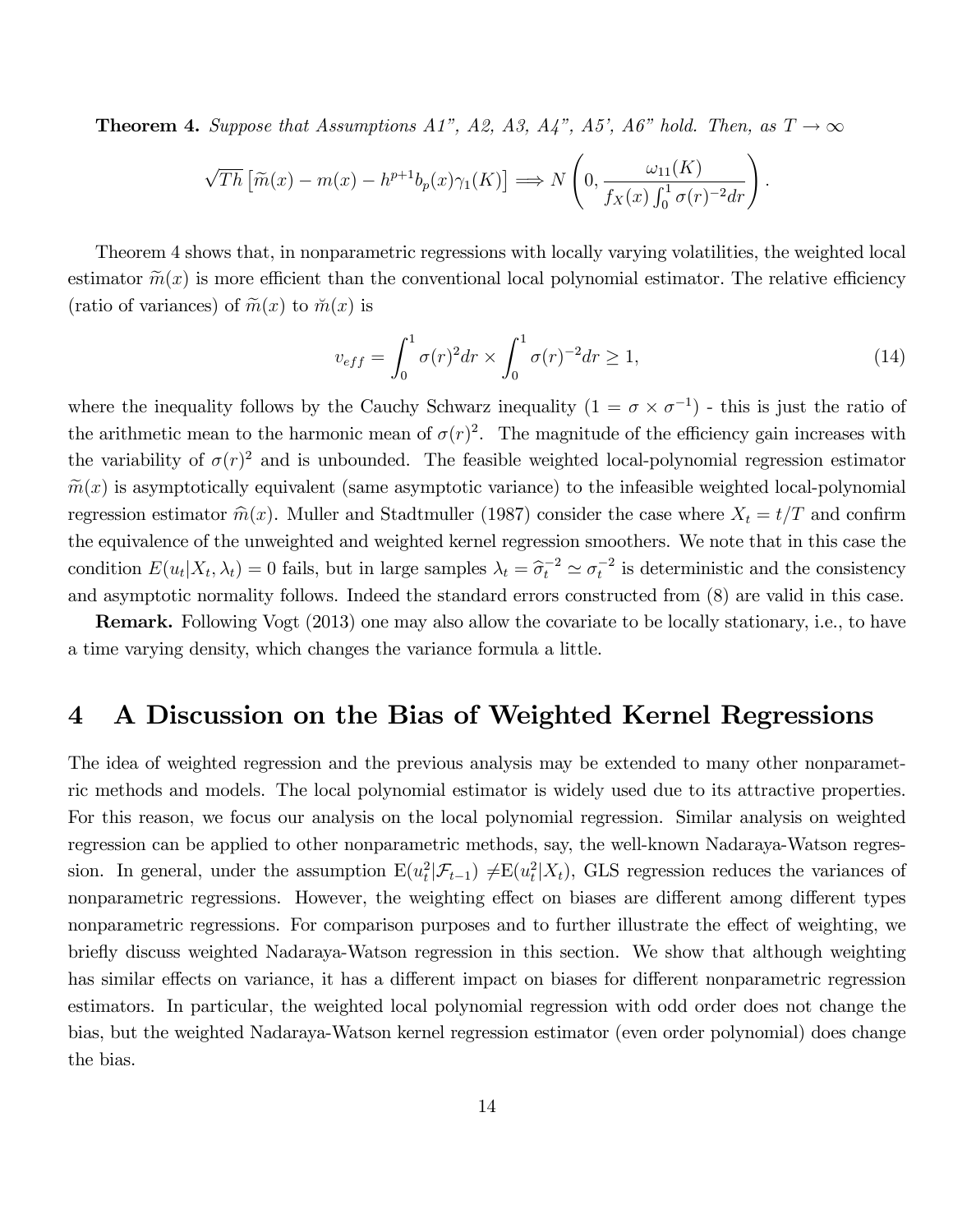Consider the weighted Nadaraya-Watson regression that minimizes the following criterion:

$$
\sum_{t=1}^{T} \lambda_t K\left(\frac{x - X_t}{h}\right) \left(Y_t - \beta\right)^2,\tag{15}
$$

where  $\lambda_t$  are weights associated to the t-th observation in the local polynomial regression. Let  $w_t =$  $\lambda_t K((x - X_t)/h)$ . To compare the kernel estimator with p-th order local polynomial regression, we consider  $(p+1)$ -th order kernel in the Nadaraya-Watson regression, thus  $\int K(u)u^r du = 0$  for  $r = 1, \ldots, p$ , and  $\int K(u)u^{p+1}du = 1$ . The weighted Nadaraya-Watson estimator is given by

$$
\hat{m}(x) = \frac{\sum_{t=1}^{T} \lambda_t K_h (X_t - x) y_t}{\sum_{t=1}^{T} \lambda_t K_h (X_t - x)}.
$$
\n(16)

Again, suppose that the model is given by  $(1)$  and  $(2)$ , it can be verified that the variance of the limiting distribution is given by  $(\delta_{\lambda}(x)/f_X(x))\nu_0(K)$ . The impact of weighting on the limiting variance of the Nadaraya-Watson regression is the same as that of the local polynomial regression. In particular, any weights  $\lambda$  in the form of a smooth function of  $X_t$  would give the same limiting variance. If  $\sigma_t^2 \neq \sigma(X_t)^2$ , GLS regressions will reduce the limiting variance. In particular, the limiting variance of GLS regression is determined by  $\nu_0(K)/f_X(x)E(\sigma_t^{-2}|X_t=x)$ , which is smaller than the limiting variance of the unweighted NW kernel estimator  $\nu_0(K) E(\sigma_t^2 | X_t = x) / f_X(x)$ , as long as  $E(u_t^2 | \mathcal{F}_{t-1}) \neq E(u_t^2 | X_t)$ .

To analyze the bias term, let the joint density of  $(\lambda_t, X_t)$  be  $g(v, x)$ , notice that K is  $(p + 1)$ -th order kernel, it can be verified that

$$
m^{(r)}(X_t) \frac{1}{Th} \sum_{t=1}^T \lambda_t K_h(X_t - X_t) u^r \approx h^{p+1-r} m^{(r)}(X_t) \frac{1}{(p+1-r)!} \int v g_x^{(p+1-r)}(v, x) dv \mu_{p+1}(K)
$$

where  $g_x^{(p+1-r)}(v, x) = \frac{\partial^{p+1-r} g(v, x)}{\partial x^{p+1-r}}$  $\frac{g(v,x)}{\partial x^{p+1-r}}$ . The leading bias of the weighted Nadaraya-Watson estimator is given by

$$
h^{p+1} \frac{\mu_{p+1}(K)}{f_X(x) \to (\lambda_t | X_t = x)} \left[ \sum_{r=1}^{p+1} \frac{1}{r!(p+1-r)!} \left( m^{(r)}(x) \int v g_x^{(p+1-r)}(v, x) dv \right) \right].
$$

Although weighting does not change the bias in the local polynomial regression, it does change the bias term in the Nadaraya-Watson regression. Bias reduction is possible by appropriately chosen weights. In the special case where  $\lambda_t = \lambda(X_t)$  and the kernel is second order, i.e.,  $p + 1 = 2$ , the leading bias is

$$
\frac{1}{2}h^2\mu_2(K)\left[2m^{(1)}(X_t)\frac{(\lambda f)'(x)}{(\lambda f)(x)} + m^{(2)}(x)\right],\tag{17}
$$

where we denote  $\lambda(x)f(x)$  by  $(\lambda f)(x)$ , which is the result given by Jones (1993).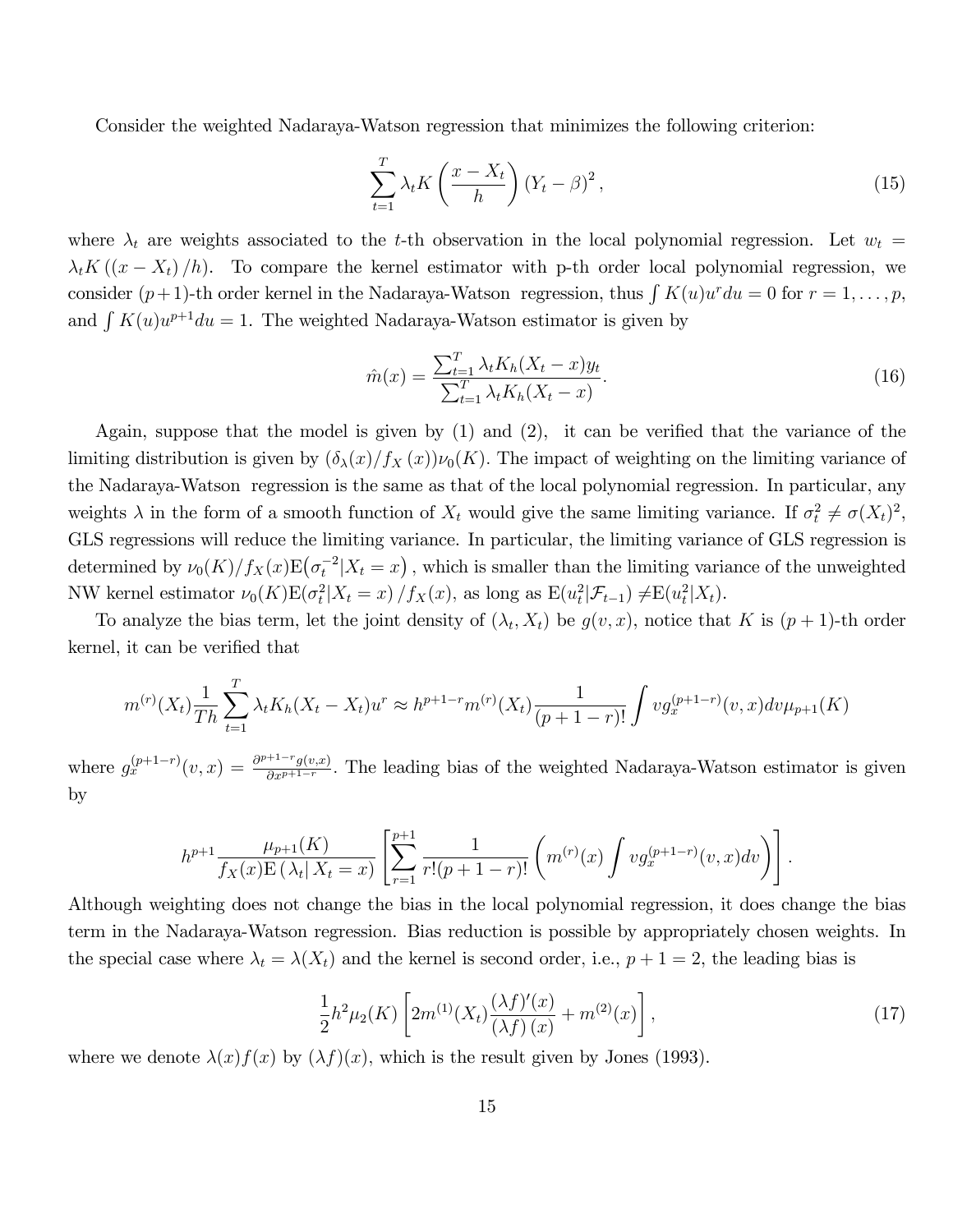## 5 Bandwidth Selection

The proposed weighted nonparametric estimator involves the use of bandwidth parameter  $h$ , and the preliminary estimation of weights also involve a bandwidth  $h_1$  in the unweighted local regressions. In practice, a data-driven smoothing parameter selection is highly appreciated. Although in principle the bandwidth could be selected by minimizing the second order effects in MSE of the nonparametric estimator, the second order term is quite complicated and messy, and it is practically difficult to select an optimal bandwidth along this direction. Cross-validation has been widely used in selecting tuning parameters in econometrics and statistics, see, e.g. Hall and Racine (2015). In this section, we propose the following cross-validation type procedure for selecting smoothing parameters.

- 1. First, we construct a preliminary local polynomial estimator  $\breve{m}(\cdot)$  using bandwidth  $h_1$  by minimizing  $Q_T(\beta; x, K, h_1, \{1\})$  from (6) with respect to  $\beta$
- 2. Then estimate  $\sigma_s^2$  using  $\hat{u}_s = y_s \check{m}(X_s)$ , denote the estimated variance by  $\hat{\sigma}_s^2$ .
- 3. For each t, we estimate  $m(X_t)$  using observations  $\{(Y_s, X_s), |s t| > \kappa\}$ , for some large  $\kappa$ . More specifically, we construct the leave-k-out  $(k = 2\kappa + 1)$  weighted local polynomial estimator  $\widetilde{m}_{-t}(X_t)$ by minimizing:

$$
T^{-1} \sum_{s:|s-t|>\kappa} \frac{K\left(\left(X_s - X_t\right)/h\right)}{\widehat{\sigma}_s^2} \left(Y_s - \sum_{0 \le j \le p} \beta_j \left(\frac{X_t - X_s}{h}\right)^j\right)^2,
$$

where  $h$  is the bandwidth in final estimation.

4. Calculate

$$
CV(h, h_1) = \sum_{t=1}^{T} (Y_t - \widetilde{m}_{-t}(X_t))^2
$$

We may choose  $(h, h_1)$  to minimize  $CV(h, h_1)$ .

Remark: (1). This is a cross-validation type estimator. Since the data is weakly dependent over time, we construct the final estimator of  $m(X_t)$  based on observations separated away from time t. Under weak dependence, the t-th observation is almost independent with the dataset based on which we estimate it. However,  $\hat{\sigma}_t^2$  is constructed based on the whole sample for two reasons: since  $\sigma_t^2$  is captured by a parametric model and the parameters are estimated based on the whole sample, we expect that the impact of the t-th observation on the parameter estimation is relatively small due to weak dependence; on the other hand, the dependence structure is maintained when estimating the volatility parameters. (2). The proposed cross-validation type estimator can be easily extended to the case when the volatility is nonparametrically estimated. For the case of nonparametric deterministic volatility discussed in Section 3.2, the second step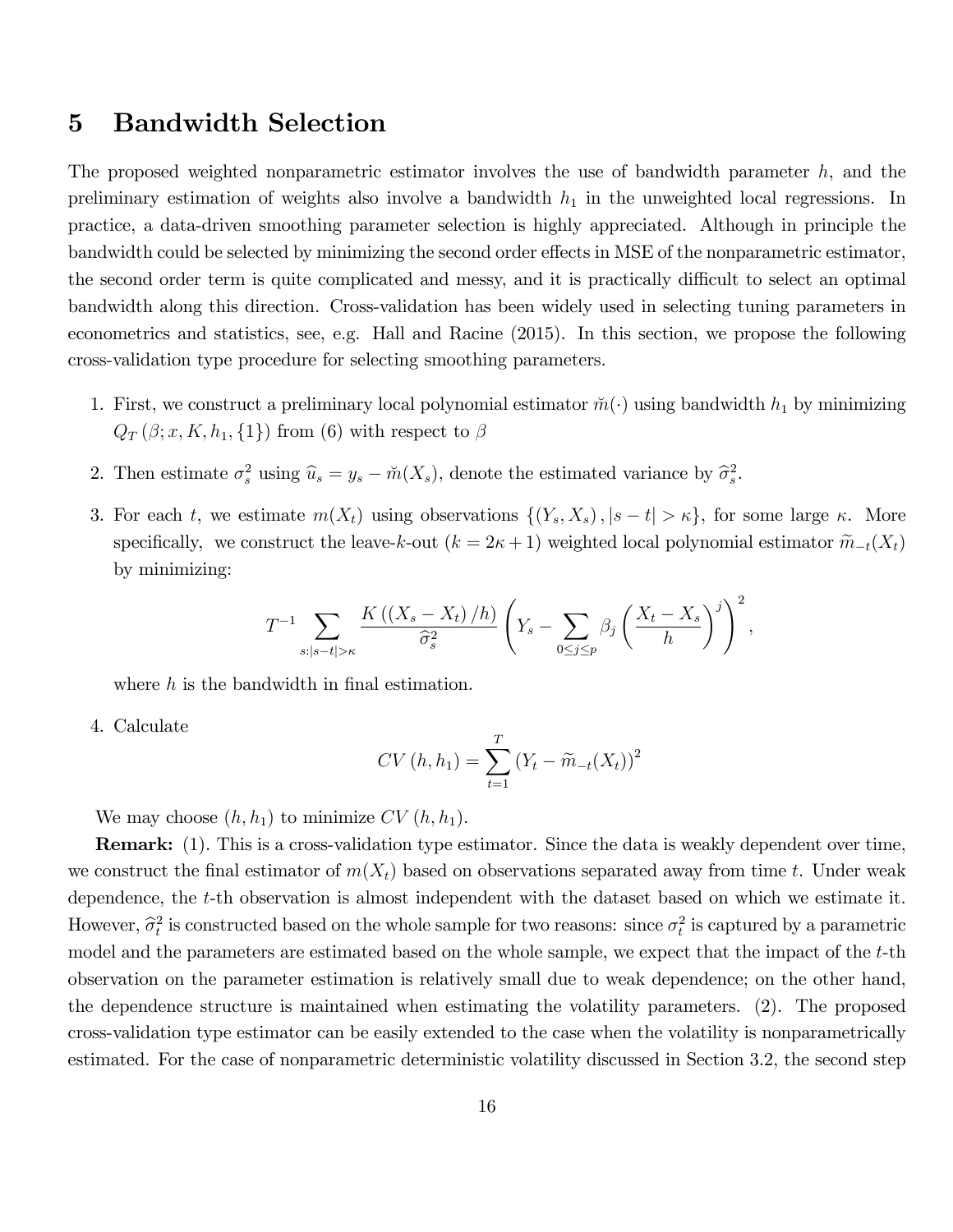of estimating  $\sigma_s^2$  in the above procedure will then be replaced by the nonparametric volatility estimator, which is dependent on  $h_{\sigma}$ , as a result, the criterion in step 4 will now become  $CV(h, h_1, h_{\sigma})$ .

For convenience in practice, we also propose a simple rule of thumb method following Fan and Gijbels  $(1996, p111)$ . Specifically, to estimate bias terms we use a global polynomial curve

$$
\overline{m}(x) = \alpha_0 + \alpha_1 x + \ldots + \alpha_{p+1} x^{p+1},\tag{18}
$$

which is estimated by least squares, yielding estimates  $\hat{\alpha}_j$ ,  $j = 0, \ldots, p + 1$ . We propose the following rule of thumb bandwidth estimator

$$
h_{ROT} = C_{0,p}(K) \left[ \frac{\left( \max_{1 \le t \le T} X_t - \min_{1 \le t \le T} X_t \right)}{\left( \frac{\hat{\alpha}_{p+1}}{p+1!} \right)^2 \times \frac{1}{T} \sum_{t=1}^T \hat{\sigma}_t^{-2}} \right]^{1/(2p+3)} T^{-1/(2p+3)}, \tag{19}
$$

where  $C_{0,p}(K)$  is taken from Fan and Gijbels (1996, Table 3.2). This bandwidth approximates the minimizer of the asymptotic integrated mean square error of the odd order local polynomial regression function estimator under specific conditions, which include the specification (18) as well as the mean independence of  $\sigma_t^{-2}$  from  $X_t$ . When these conditions are violated  $h_{ROT}$  still converges to zero at the right rate but may not be optimal.

## 6 Simulation Study

We conducted a Monte Carlo simulation to evaluate the finite sample performance of the proposed estimation procedure. In particular, we compare the Önite sample performance between the proposed estimator  $\widetilde{m}(x)$  and the conventional unweighted nonparametric estimator  $\widetilde{m}(\cdot)$ . We also report the performance of the infeasible weighted local polynomial estimator  $\hat{m}(\cdot)$  based on known  $\sigma_t^2$  to illustrate the potential of efficiency gain. Thus, the three estimators we consider are:

- 1. The conventional unweighted local polynomial estimator  $\tilde{m}(\cdot)$  based on minimizing  $Q_T(\beta; x, K, h_1, \{1\})$ from (6) with respect to  $\beta$ .
- 2. The proposed weighted local polynomial estimator  $\widetilde{m}(\cdot)$  based on minimizing  $Q_T(\beta; x, K, h_1, {\widehat{\sigma}_t}^2)$ from (6) with respect to  $\beta$ , where  $\hat{\sigma}_t^2$  is calculated based on estimated ARCH/GARCH parameters.
- 3. The infeasible weighted local polynomial estimator  $\hat{m}(\cdot)$  based on minimizing  $Q_T (\beta; x, K, h_1, \{\sigma_t^2\})$ from (6) with respect to  $\beta$ .

The data were generated from the model  $Y_t = m(X_t) + \sigma_t \varepsilon_t$ , where  $\varepsilon_t$  are i.i.d. standard normal distributions. Several specifications of  $m(x)$  were investigated in generating the data and qualitatively similar results were obtained. Thus we report the results for the case  $m(x) = x^2$  at  $x = 0$ .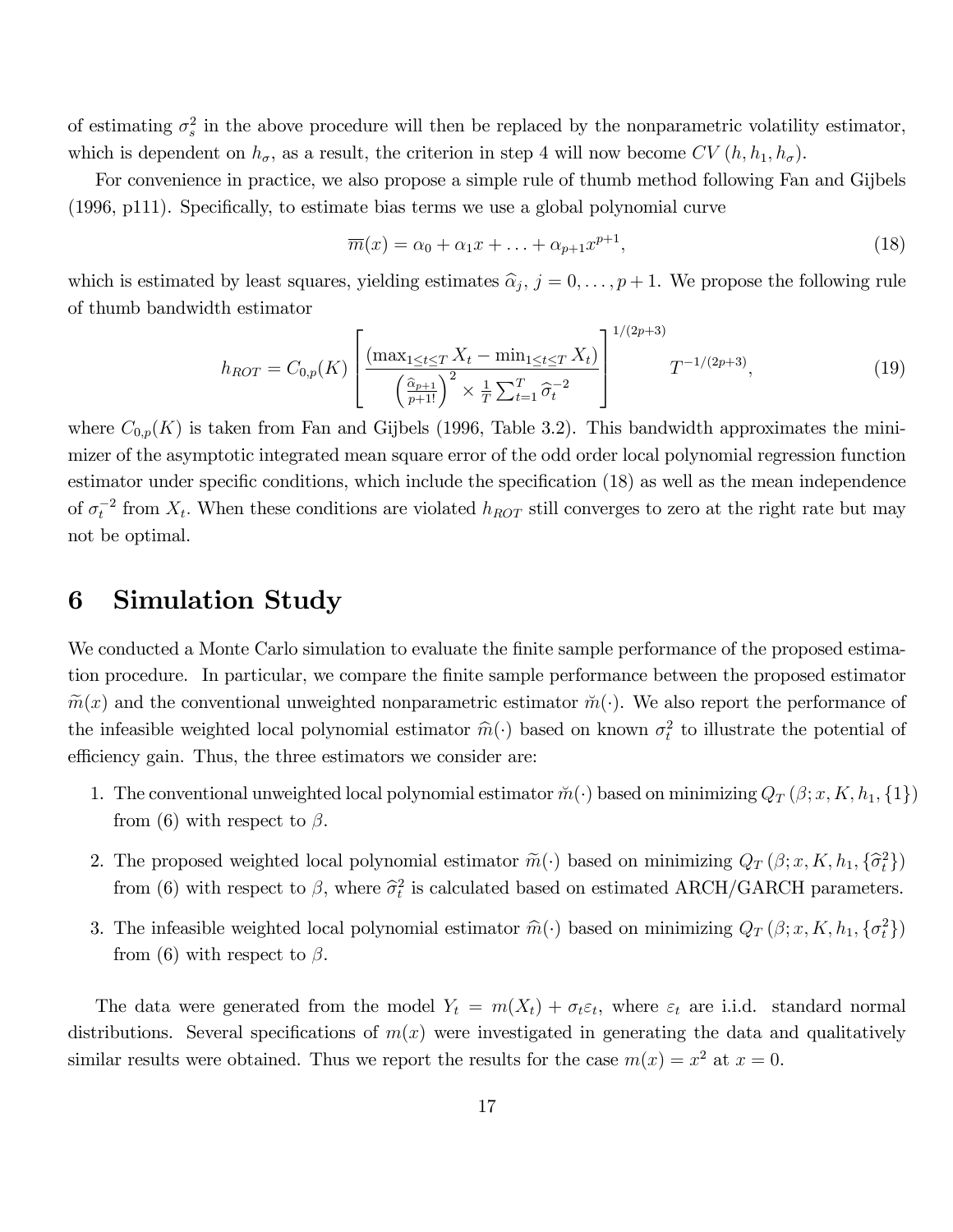#### 6.1 ARCH

Our first model is the  $ARCH(1)$  model

$$
\sigma_t^2 = \omega + \gamma u_{t-1}^2,
$$

with  $\omega = 1$ . We consider a range of ARCH parameter values:  $\gamma = 0.5, 0.7, 0.9$ . The ARCH parameters are estimated based on OLS regression:  $\hat{u}_t^2 = \omega + \gamma \hat{u}_{t-1}^2 + \check{\eta}_t$ , where  $\hat{u}_t$  is the conventional local polynomial regression residual  $\hat{u}_t = y_t - \check{m}(X_t)$ , and thus  $\sigma_t^2$  can be estimated by  $\hat{\sigma}_t^2 = \hat{\omega} + \hat{\gamma} \hat{u}_{t-1}^2$ .

For the regressor  $X_t$ , we consider three cases: Case (I)  $X_t$  are i.i.d. standard normal;  $\{X_t\}_{t=1}^T$  and  $\{\varepsilon_t\}_{t=1}^T$  are independent. Case (II)  $X_t$  are i.i.d. U[0,1];  $\{X_t\}_{t=1}^T$  and  $\{\varepsilon_t\}_{t=1}^T$  are independent. Case (III)  $X_t = Y_{t-1}$ . We report the results of the case  $T = 100$ . The results with  $T = 500$  are qualitatively similar. The number of replications is 2000 in each case. We investigated both local linear estimation and the third order  $(p = 3)$  local polynomial estimation with kernel  $\mathcal{K}(u) = 0.75(1 - u^2)1(|u| \le 1)$ , again, similar results were obtained and thus we only report the results of the case  $p = 3$ . Different bandwidth values were considered for the case  $p = 3$ . In particular, we consider bandwidth choices  $h = d_0 \times s_X T^{-1/9}$  and  $h_1 = d_1 \times s_X T^{-1/6}$ , where  $s_X$  is the sample standard deviation of X, for 5 different sets of values of  $(d_0, d_1)$ :  $(3, 2), (5.5, 3.5), (8, 5), (15, 10), (25, 16)$ . We also examine the performance of the estimator based on the ROT bandwidth (denoted by  $\widetilde{m}_{ROT}$  in the tables) and the cross-validation based estimator (denoted by  $\widetilde{m}_{cv}$  in the tables) proposed in Section 5. For the estimator based on the ROT bandwidth, we simply used  $h_1 = 10 \times s_X T^{-1/6}$  in the first stage preliminary estimation.

We compared the biases, variances, and mean squared errors of these estimators given different choices of innovation processes and bandwidth values. Tables 1, 2, 3 reports results for cases (I), (II), (III). The efficiency gain from weighted regression is quite significant. In addition, it is apparent that as the conditional heteroskedasticity increases (as  $\gamma$  increases from 0.5 to 0.9), the efficiency gain from weighted nonparametric regression also increases. Third, the efficiency gain in the case with independent regressors is generally larger than that of the autoregressions.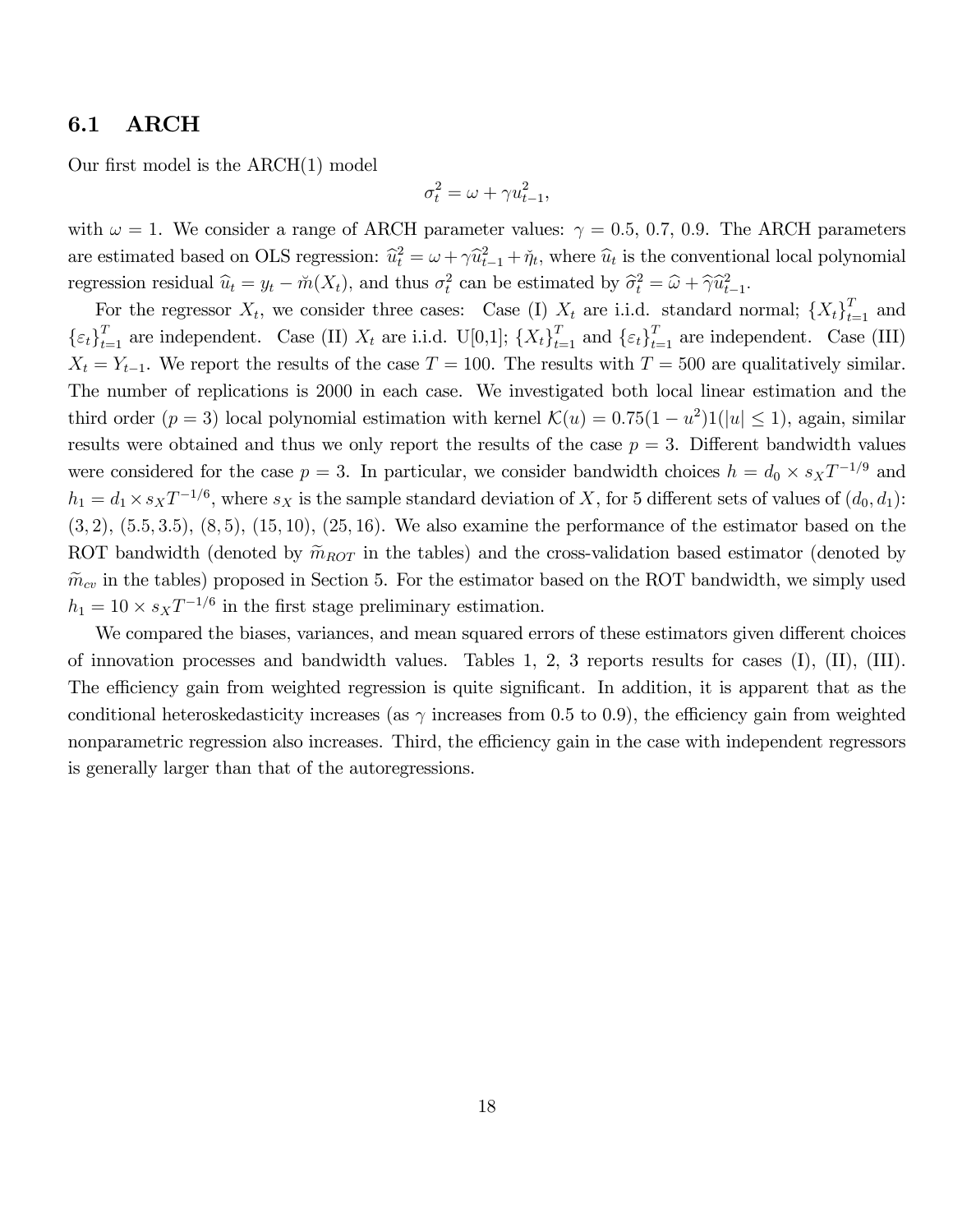| $\hbar$        |                       |             | $\gamma=0.5$ |            |             | $\gamma=0.7$ |            |             | $\gamma=0.9$ |            |
|----------------|-----------------------|-------------|--------------|------------|-------------|--------------|------------|-------------|--------------|------------|
|                |                       | <b>Bias</b> | Var          | <b>MSE</b> | <b>Bias</b> | Var          | <b>MSE</b> | <b>Bias</b> | Var          | <b>MSE</b> |
| $\mathbf{1}$   | $\breve{m}$           | 0.0001      | 0.0421       | 0.0421     | $-0.0015$   | 0.0708       | 0.0708     | 0.0103      | 0.1802       | 0.1803     |
|                | $\widehat{m}$         | 0.0018      | 0.0327       | 0.0327     | 0.0003      | 0.0394       | 0.0394     | 0.0002      | 0.0447       | 0.0447     |
|                | $\widetilde{m}$       | 0.0009      | 0.0344       | 0.0344     | $-0.0005$   | 0.0450       | 0.0450     | 0.0107      | 0.0766       | 0.0767     |
| $\overline{2}$ | $\breve{m}$           | $-0.0025$   | 0.0335       | 0.0335     | $-0.0030$   | 0.0550       | 0.0550     | $-0.0018$   | 0.1221       | 0.1221     |
|                | $\widehat{m}$         | $-0.0035$   | 0.0259       | 0.0259     | $-0.0010$   | 0.0308       | 0.0308     | $-0.0046$   | 0.0329       | 0.0329     |
|                | $\widetilde{m}$       | $-0.0041$   | 0.0272       | 0.0272     | $-0.0034$   | 0.0353       | 0.0353     | $-0.0028$   | 0.0909       | 0.0909     |
| 3              | $\breve{m}$           | $-0.0043$   | 0.0355       | 0.0355     | $-0.0062$   | 0.0679       | 0.0679     | $-0.0007$   | 0.1213       | 0.1213     |
|                | $\widehat{m}$         | $-0.0023$   | 0.0261       | 0.0261     | $-0.0055$   | 0.0292       | 0.0293     | $-0.0003$   | 0.0328       | 0.0328     |
|                | $\widetilde{m}$       | $-0.0023$   | 0.0286       | 0.0286     | $-0.0043$   | 0.0440       | 0.0440     | 0.0192      | 0.0890       | 0.0894     |
| $\overline{4}$ | $\breve m$            | 0.0013      | 0.0311       | 0.0311     | 0.0050      | 0.0511       | 0.0511     | 0.0146      | 0.1079       | 0.1081     |
|                | $\widehat{m}$         | $-0.0019$   | 0.0239       | 0.0239     | 0.0007      | 0.0274       | 0.0274     | 0.0110      | 0.0308       | 0.0310     |
|                | $\widetilde{m}$       | $-0.0027$   | 0.0283       | 0.0283     | 0.0009      | 0.0321       | 0.0321     | 0.0136      | 0.0516       | 0.0518     |
| $\overline{5}$ | $\breve{m}$           | $-0.0047$   | 0.0329       | 0.0329     | 0.0071      | 0.0557       | 0.0557     | 0.0140      | 0.1437       | 0.1439     |
|                | $\widehat{m}$         | $-0.0026$   | 0.0250       | 0.0250     | $-0.0003$   | 0.0267       | 0.0267     | 0.0033      | 0.0315       | 0.0315     |
|                | $\widetilde{m}$       | $-0.0025$   | 0.0270       | 0.0270     | 0.0055      | 0.0458       | 0.0459     | 0.0060      | 0.0462       | 0.0462     |
| 6              | $\widetilde{m}_{ROT}$ | $-0.0108$   | 0.0221       | 0.0223     | 0.0109      | 0.0317       | 0.0318     | $-0.0116$   | 0.0422       | 0.0423     |
| $\overline{7}$ | $m_{cv}$              | $-0.0153$   | 0.0205       | 0.0207     | 0.0117      | 0.0289       | 0.0290     | $-0.0101$   | 0.0401       | 0.0402     |

Table 1 (Case I:  $X_t =$  i.i.d.  $N(0,1)$ )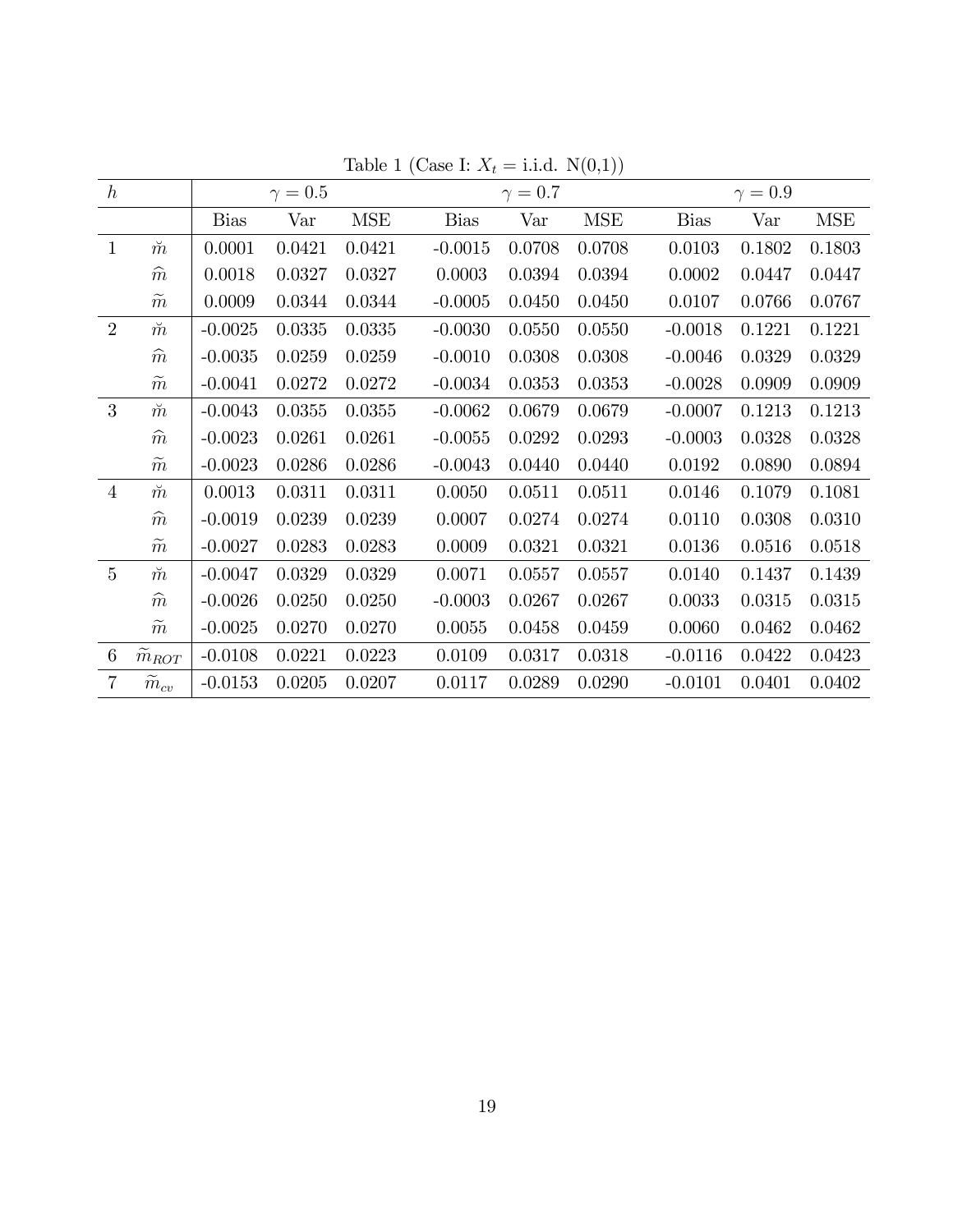|                 | Table 2 (Case II: $X_t = i.i.d. U[0,1]$ ) |             |              |            |             |              |            |             |              |            |  |  |  |
|-----------------|-------------------------------------------|-------------|--------------|------------|-------------|--------------|------------|-------------|--------------|------------|--|--|--|
| $\hbar$         |                                           |             | $\gamma=0.5$ |            |             | $\gamma=0.7$ |            |             | $\gamma=0.9$ |            |  |  |  |
|                 |                                           | <b>Bias</b> | Var          | <b>MSE</b> | <b>Bias</b> | Var          | <b>MSE</b> | <b>Bias</b> | Var          | <b>MSE</b> |  |  |  |
| $\mathbf{1}$    | $\breve{m}$                               | $-0.0381$   | 0.8241       | 0.8256     | 0.0027      | 1.3371       | 1.3371     | 0.0204      | 2.7215       | 2.7219     |  |  |  |
|                 | $\widehat{m}$                             | $-0.0327$   | 0.6700       | 0.6711     | 0.0031      | 0.7752       | 0.7752     | $-0.0098$   | 0.8281       | 0.8282     |  |  |  |
|                 | $\widetilde{m}$                           | $-0.0338$   | 0.6932       | 0.6943     | 0.0005      | 0.8998       | 0.8998     | 0.0028      | 1.2184       | 1.2184     |  |  |  |
| $\overline{2}$  | $\breve{m}$                               | $-0.0106$   | 0.4061       | 0.4062     | 0.0078      | 0.6196       | 0.6197     | 0.0121      | 1.4287       | 1.4289     |  |  |  |
|                 | $\widehat{m}$                             | $-0.0177$   | 0.3142       | 0.3145     | 0.0159      | 0.3531       | 0.3533     | 0.0192      | 0.4029       | 0.4033     |  |  |  |
|                 | $\widetilde{m}$                           | $-0.0141$   | 0.3322       | 0.3324     | 0.0160      | 0.3895       | 0.3898     | 0.0122      | 0.5589       | 0.5590     |  |  |  |
| 3               | $\breve{m}$                               | $-0.0032$   | 0.3802       | 0.3802     | $-0.0062$   | 0.5617       | 0.5617     | 0.0002      | 1.0959       | 1.0959     |  |  |  |
|                 | $\widehat{m}$                             | $-0.0111$   | 0.2622       | 0.2624     | $-0.0063$   | 0.2888       | 0.2888     | 0.0064      | 0.3556       | 0.3556     |  |  |  |
|                 | $\widetilde{m}$                           | $-0.0130$   | 0.2938       | 0.2940     | $-0.0107$   | 0.3282       | 0.3284     | 0.0118      | 0.5264       | 0.5266     |  |  |  |
| $\overline{4}$  | $\breve{m}$                               | $-0.0145$   | 0.3429       | 0.3431     | 0.0012      | 0.6861       | 0.6861     | $-0.0078$   | 1.0942       | 1.0942     |  |  |  |
|                 | $\widehat{m}$                             | $-0.0085$   | 0.2495       | 0.2496     | 0.0015      | 0.3201       | 0.3201     | $-0.0091$   | 0.3693       | 0.3694     |  |  |  |
|                 | $\widetilde{m}$                           | $-0.0105$   | 0.2638       | 0.2639     | $-0.0019$   | 0.3748       | 0.3748     | $-0.0059$   | 0.4924       | 0.4924     |  |  |  |
| $\overline{5}$  | $\breve{m}$                               | $-0.0085$   | 0.3458       | 0.3459     | $-0.0194$   | 0.5715       | 0.5718     | $-0.0278$   | 1.2512       | 1.2520     |  |  |  |
|                 | $\widehat{m}$                             | $-0.0078$   | 0.2723       | 0.2724     | $-0.0045$   | 0.3083       | 0.3083     | 0.0053      | 0.3445       | 0.3446     |  |  |  |
|                 | $\widetilde{m}$                           | $-0.0046$   | 0.3120       | 0.3120     | $-0.0028$   | 0.3874       | 0.3874     | $-0.0070$   | 0.5302       | 0.5303     |  |  |  |
| $6\phantom{.}6$ | $\widetilde{m}_{ROT}$                     | $-0.0753$   | 0.2792       | 0.2848     | 0.0433      | 0.3441       | 0.3460     | $-0.0326$   | 0.5179       | 0.5189     |  |  |  |
| $\overline{7}$  | $\tilde{m}_{cv}$                          | $-0.0128$   | 0.2426       | 0.2427     | 0.0285      | 0.3167       | 0.3175     | $-0.0060$   | 0.4014       | 0.4014     |  |  |  |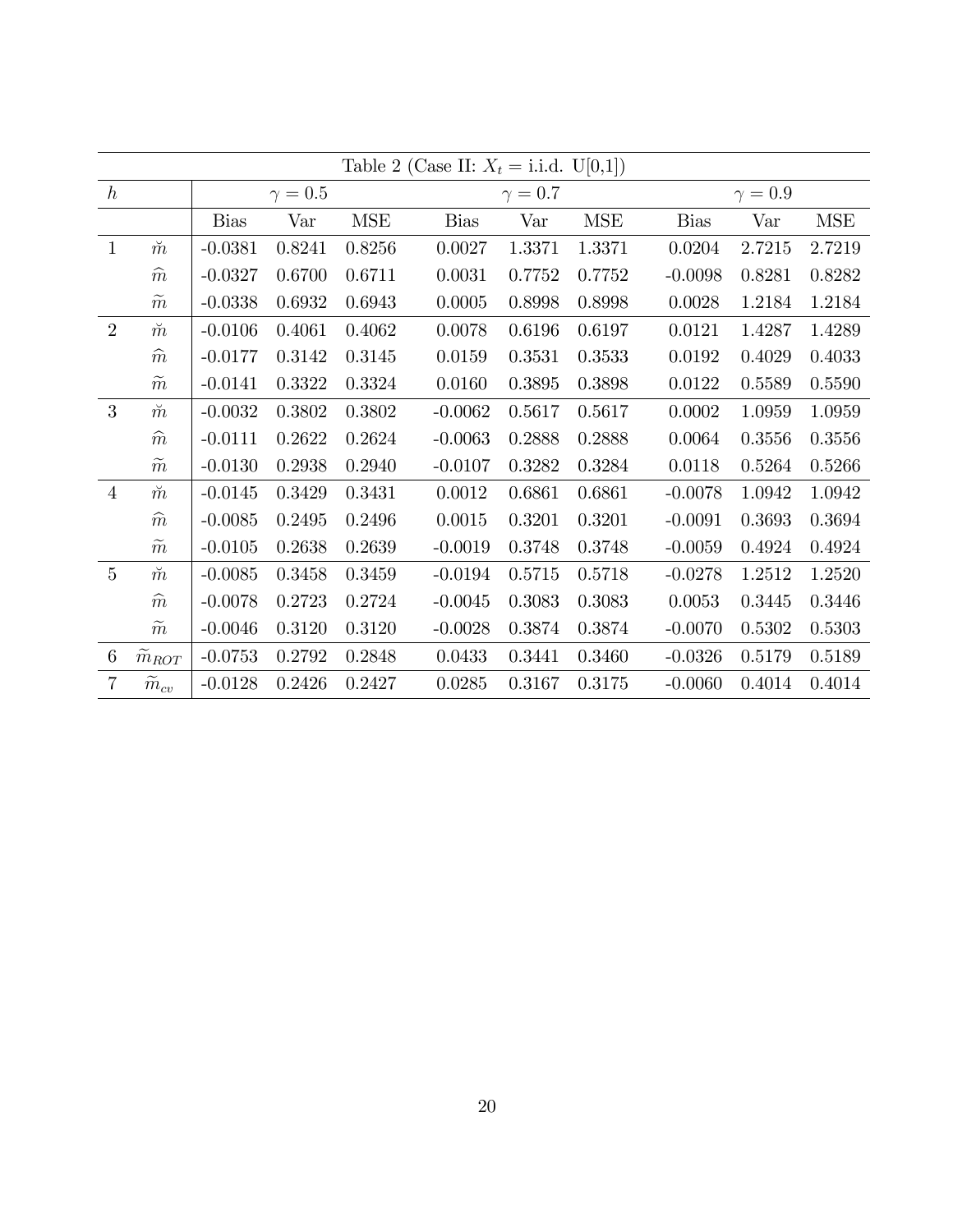|                 | Table 3 (Case III: $X_t = Y_{t-1}$ ) |             |              |            |             |              |            |             |              |            |  |  |  |
|-----------------|--------------------------------------|-------------|--------------|------------|-------------|--------------|------------|-------------|--------------|------------|--|--|--|
| $\hbar$         |                                      |             | $\gamma=0.5$ |            |             | $\gamma=0.7$ |            |             | $\gamma=0.9$ |            |  |  |  |
|                 |                                      | <b>Bias</b> | Var          | <b>MSE</b> | <b>Bias</b> | Var          | <b>MSE</b> | <b>Bias</b> | Var          | <b>MSE</b> |  |  |  |
| $\mathbf{1}$    | $\breve{m}$                          | 0.0076      | 2.2742       | 2.2743     | $-0.0316$   | 1.3927       | 1.3937     | $-0.0222$   | 2.2900       | 2.2905     |  |  |  |
|                 | $\widehat{m}$                        | $-0.0020$   | 2.2605       | 2.2605     | $-0.0227$   | 1.0982       | 1.0987     | $-0.0180$   | 2.2896       | 2.2900     |  |  |  |
|                 | $\widetilde{m}$                      | 0.0030      | 2.1859       | 2.1859     | $-0.0392$   | 1.2358       | 1.2374     | $-0.0443$   | 2.2112       | 2.2132     |  |  |  |
| $\overline{2}$  | $\breve{m}$                          | 0.0029      | 0.8111       | 0.8111     | 0.0236      | 1.0902       | 1.0907     | $-0.0147$   | 1.3587       | 1.3590     |  |  |  |
|                 | $\widehat{m}$                        | $-0.0042$   | 0.6403       | 0.6404     | 0.0044      | 0.6797       | 0.6798     | $-0.0132$   | 0.5275       | 0.5276     |  |  |  |
|                 | $\widetilde{m}$                      | $-0.0001$   | 0.7448       | 0.7448     | 0.0144      | 0.9944       | 0.9946     | $-0.0186$   | 0.9854       | 0.9858     |  |  |  |
| 3               | $\breve{m}$                          | $-0.0156$   | 0.6050       | 0.6053     | $-0.0107$   | 0.7629       | 0.7630     | 0.0159      | 1.3672       | 1.3675     |  |  |  |
|                 | $\widehat{m}$                        | $-0.0044$   | 0.4796       | 0.4797     | 0.0038      | 0.5601       | 0.5601     | $-0.0089$   | 0.4358       | 0.4359     |  |  |  |
|                 | $\widetilde{m}$                      | $-0.0054$   | 0.5729       | 0.5729     | $-0.0009$   | 0.7510       | 0.7510     | $-0.0028$   | 1.0082       | 1.0082     |  |  |  |
| $\overline{4}$  | $\breve{m}$                          | 0.0113      | 0.6568       | 0.6569     | $-0.0091$   | 0.8096       | 0.8097     | $-0.0057$   | 1.3241       | 1.3242     |  |  |  |
|                 | $\widehat{m}$                        | 0.0055      | 0.5193       | 0.5193     | $-0.0061$   | 0.4770       | 0.4771     | 0.0109      | 0.5879       | 0.5880     |  |  |  |
|                 | $\widetilde{m}$                      | 0.0103      | 0.6284       | 0.6285     | $-0.0059$   | 0.6604       | 0.6605     | 0.0038      | 1.0216       | 1.0216     |  |  |  |
| $\overline{5}$  | $\breve{m}$                          | $-0.0073$   | 0.6495       | 0.6495     | 0.0002      | 0.6982       | 0.6982     | 0.0253      | 1.5548       | 1.5555     |  |  |  |
|                 | $\widehat{m}$                        | $-0.0112$   | 0.5258       | 0.5259     | 0.0014      | 0.4649       | 0.4649     | 0.0065      | 0.6399       | 0.6399     |  |  |  |
|                 | $\widetilde{m}$                      | $-0.0090$   | 0.6260       | 0.6260     | 0.0032      | 0.5950       | 0.5950     | 0.0394      | 1.3590       | 1.3606     |  |  |  |
| $6\phantom{.}6$ | $\widetilde{m}_{ROT}$                | 0.0284      | 0.5140       | 0.5148     | 0.0230      | 0.9529       | 0.9534     | 0.2184      | 0.9304       | 0.9781     |  |  |  |
| $\overline{7}$  | $m_{cv}$                             | $-0.0019$   | 0.3838       | 0.3839     | 0.0291      | 0.3927       | 0.3936     | $-0.0083$   | 0.5996       | 0.5997     |  |  |  |

#### 6.2 GARCH

We next consider the GARCH model. We consider the same regression function, i.e. the data were generated from the model  $Y_t = m(X_t) + \sigma_t \varepsilon_t$ , with  $m(x) = x^2$ . Now  $\sigma_t$  follows an GARCH(1,1) process

$$
\sigma_t^2 = \omega + \beta \sigma_{t-1}^2 + \gamma u_{t-1}^2
$$

with  $\omega = 1$ . We consider a range of GARCH parameter values given as follows

 $\beta$  0.1 0.3 0.5 0.7 0.3 0.5 0.1 0.3 0.5 0.9 0.05  $\gamma$  0.8 0.6 0.4 0.2 0.5 0.3 0.6 0.4 0.2 0.05 0.9

We have investigated the sampling properties for similar designs on  $X$ . Qualitatively very similar results to the ARCH model are obtained. For this reason, we report the results for the case where  $\{\varepsilon_t\}_{t=1}^T$  $t=1$ are i.i.d. N(0,1), and  $\{X_t\}_{t=1}^T$  are i.i.d. U[0,1] random variables that are independent with  $\{\varepsilon_s\}_{s=1}^T$ . Again,  $T = 100$ , and the number of replications is 2000 in each case.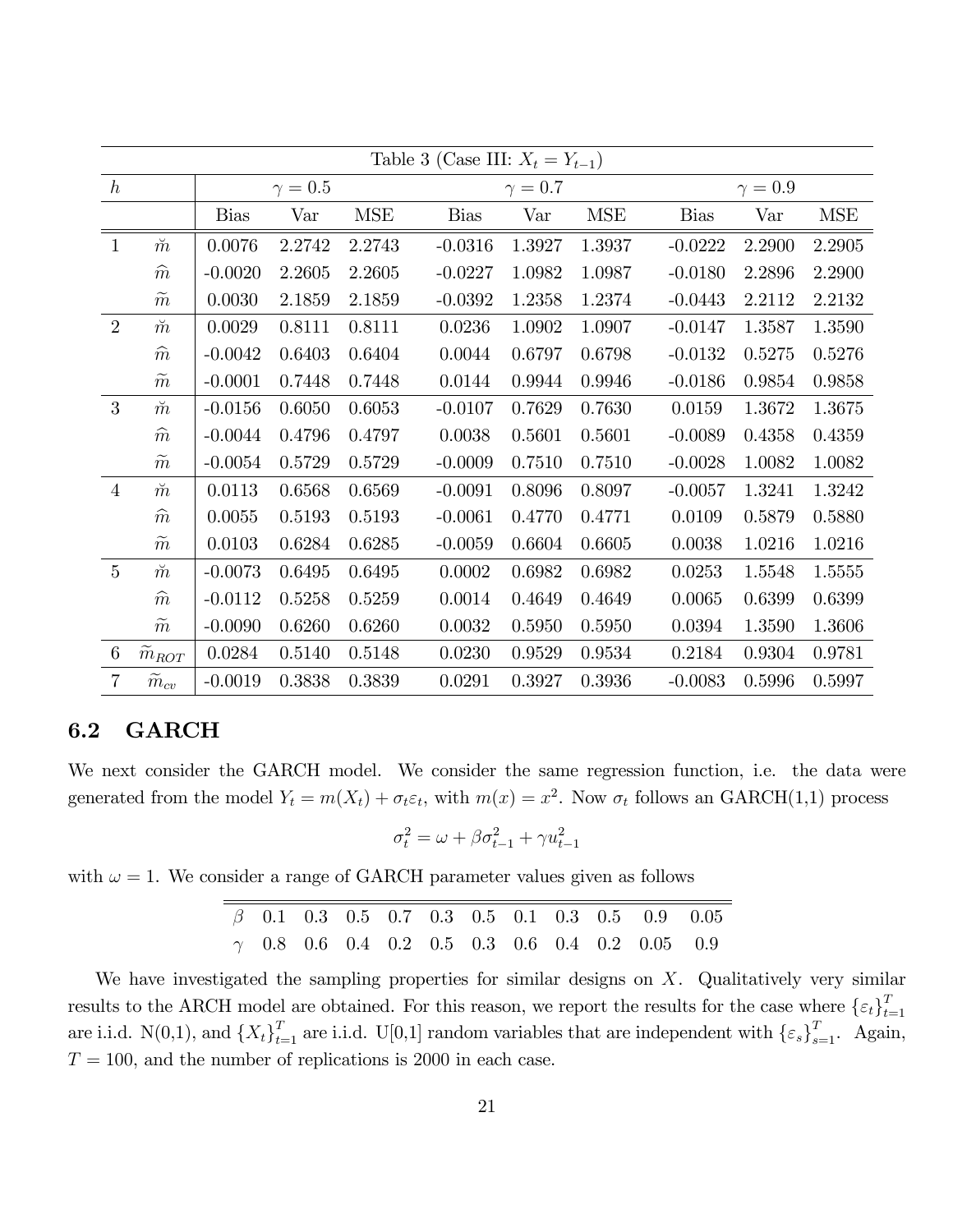Since there are more parameters in the GARCH case, and results are similar to the ARCH case, for simplicity, we only report the biases and mean squared errors of the local polynomial estimators with  $p = 3$  and  $x = 0$ . We consider the same bandwidth choices 1 - 5, as well as the ROT and cross-validation bandwidth as in the previous case. The results are contained in Table 4. In particular, we find that: Given each  $\gamma$ , as  $\beta$  increases, the relative efficiency gain increases. Similarly, given each  $\beta$ , as  $\gamma$  increases, the relative efficiency gain increases.

| $\hbar$        |                   | $(\beta, \gamma)$<br>$\hspace*{0.4em} = \hspace*{0.4em}$ | (0.1, 0.8) | $(\beta,\gamma)$<br>$\!\!\!=\!\!\!$ | (0.3, 0.6) | $(\beta,\gamma)$<br>$\!\!\!=\!\!\!\!$ | (0.5, 0.4) | (0.7, 0.2)<br>$(\beta,\gamma)$<br>$\displaystyle \qquad \qquad =\qquad \qquad$ |            |
|----------------|-------------------|----------------------------------------------------------|------------|-------------------------------------|------------|---------------------------------------|------------|--------------------------------------------------------------------------------|------------|
|                |                   | <b>Bias</b>                                              | <b>MSE</b> | <b>Bias</b>                         | <b>MSE</b> | <b>Bias</b>                           | <b>MSE</b> | <b>Bias</b>                                                                    | <b>MSE</b> |
| $\mathbf{1}$   | $\breve{m}$       | 0.0385                                                   | 1.4338     | 0.0003                              | 1.6126     | 0.0329                                | 1.8480     | 0.0326                                                                         | 1.7066     |
|                | $\widehat{m}$     | 0.0135                                                   | 0.4775     | 0.0101                              | 0.7220     | 0.0160                                | 1.0654     | 0.0237                                                                         | 1.4932     |
|                | $\widetilde{m}$   | 0.0195                                                   | 0.5816     | 0.0064                              | 0.8363     | 0.0176                                | 1.2015     | 0.0313                                                                         | 1.5684     |
| $\overline{2}$ | $\breve{m}$       | $-0.0057$                                                | 1.5221     | 0.0507                              | 1.4295     | 0.0150                                | 1.5971     | 0.0072                                                                         | 1.7455     |
|                | $\widehat{m}$     | 0.0109                                                   | 0.4340     | 0.0311                              | 0.6825     | 0.0268                                | 0.9586     | 0.0110                                                                         | 1.4731     |
|                | $\widetilde{m}$   | $-0.0033$                                                | 0.5508     | 0.0361                              | 0.8192     | 0.0073                                | 1.1020     | 0.0056                                                                         | 1.5527     |
| 3              | $\breve{m}$       | $-0.0125$                                                | 1.5600     | 0.0245                              | 1.7434     | 0.0033                                | 1.7712     | $-0.0168$                                                                      | 1.7405     |
|                | $\widehat{m}$     | $-0.0023$                                                | 0.4424     | 0.0304                              | 0.6869     | $-0.0118$                             | 1.0316     | $-0.0091$                                                                      | 1.4144     |
|                | $\tilde{m}$       | $-0.0013$                                                | 0.5324     | 0.0276                              | 0.7789     | $-0.0156$                             | 1.1829     | $-0.0249$                                                                      | 1.5416     |
| $\overline{4}$ | $\breve{m}$       | 0.0279                                                   | 1.5065     | 0.0103                              | 1.6511     | $-0.0106$                             | 1.7384     | $-0.0180$                                                                      | 1.6859     |
|                | $\widehat{m}$     | 0.0110                                                   | 0.4743     | 0.0261                              | 0.6901     | $-0.0414$                             | 1.0157     | $-0.0203$                                                                      | 1.5276     |
|                | $\boldsymbol{m}$  | 0.0193                                                   | 0.5548     | 0.0315                              | 0.7658     | $-0.0343$                             | 1.1487     | $-0.0163$                                                                      | 1.5599     |
| $\overline{5}$ | $\breve{m}$       | 0.0115                                                   | 1.7135     | $-0.0022$                           | 1.7232     | $-0.0251$                             | 1.6672     | 0.0489                                                                         | 1.8362     |
|                | $\widehat{m}$     | $-0.0047$                                                | 0.4540     | $-0.0129$                           | 0.6624     | $-0.0001$                             | 1.0662     | 0.0601                                                                         | 1.5518     |
|                | $\widetilde{m}$   | $-0.0096$                                                | 0.5750     | $-0.0185$                           | 0.7865     | $-0.0143$                             | 1.1997     | 0.0559                                                                         | 1.6254     |
| 6              | $\tilde{m}_{ROT}$ | 0.0145                                                   | 0.4772     | $-0.0164$                           | 0.7216     | 0.0169                                | 1.2048     | 0.1402                                                                         | 1.2641     |
| $\overline{7}$ | $m_{cv}$          | $-0.0152$                                                | 0.4161     | 0.0030                              | 0.6798     | $-0.1266$                             | 1.0034     | 0.1337                                                                         | 1.2252     |

Table 4a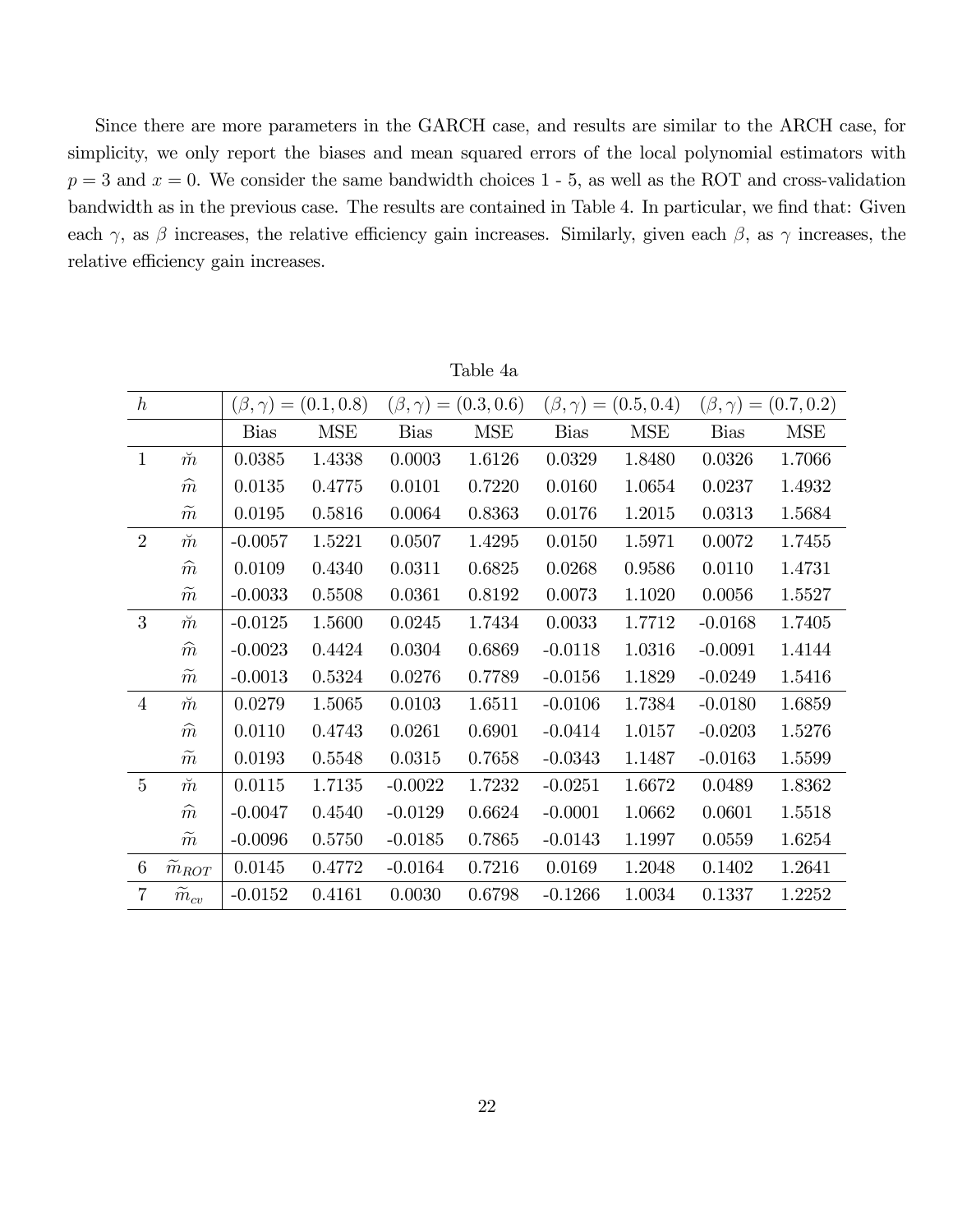| $\hbar$         |                       |             | $(\beta, \gamma) = (0.5, 0.3)$ |             | $(\beta, \gamma) = (0.1, 0.6)$ |             | $(\beta, \gamma) = (0.3, 0.4)$ |             | $(\beta, \gamma) = (0.5, 0.2)$ |
|-----------------|-----------------------|-------------|--------------------------------|-------------|--------------------------------|-------------|--------------------------------|-------------|--------------------------------|
|                 |                       | <b>Bias</b> | <b>MSE</b>                     | <b>Bias</b> | <b>MSE</b>                     | <b>Bias</b> | <b>MSE</b>                     | <b>Bias</b> | <b>MSE</b>                     |
| $\mathbf{1}$    | $\breve{m}$           | $-0.0269$   | 0.9331                         | $-0.0030$   | 0.6135                         | 0.0109      | 0.6110                         | $-0.0154$   | 0.6353                         |
|                 | $\widehat{m}$         | $-0.0221$   | 0.7452                         | $-0.0063$   | 0.3685                         | $-0.0047$   | 0.4632                         | $-0.0152$   | 0.5919                         |
|                 | $\widetilde{m}$       | $-0.0223$   | 0.7924                         | $-0.0037$   | 0.4014                         | $-0.0009$   | 0.4925                         | $-0.0148$   | 0.6057                         |
| 2               | $\breve{m}$           | $-0.0037$   | 0.9313                         | $-0.0186$   | 0.6028                         | $-0.0164$   | 0.5611                         | $-0.0151$   | 0.5959                         |
|                 | $\widehat{m}$         | 0.0023      | 0.7549                         | $-0.0202$   | 0.3608                         | $-0.0305$   | 0.4278                         | $-0.0153$   | 0.5566                         |
|                 | $\widetilde{m}$       | 0.0053      | 0.8082                         | $-0.0214$   | 0.3925                         | $-0.0269$   | 0.4473                         | $-0.0204$   | 0.5701                         |
| 3               | $\breve{m}$           | $-0.0336$   | 0.8765                         | 0.0146      | 0.6235                         | $-0.0112$   | 0.6082                         | 0.0340      | 0.5991                         |
|                 | $\widehat{m}$         | $-0.0233$   | 0.7011                         | 0.0103      | 0.3456                         | $-0.0214$   | 0.4696                         | 0.0275      | 0.5568                         |
|                 | $\widetilde{m}$       | $-0.0227$   | 0.7448                         | 0.0029      | 0.3769                         | $-0.0132$   | 0.4893                         | 0.0348      | $0.5714\,$                     |
| $\overline{4}$  | $\breve{m}$           | $-0.0145$   | 0.8483                         | 0.0098      | 0.5578                         | $-0.0161$   | 0.5707                         | 0.0454      | 0.5986                         |
|                 | $\widehat{m}$         | $-0.0042$   | 0.7075                         | 0.0195      | 0.3415                         | $-0.0105$   | 0.4405                         | 0.0458      | 0.5390                         |
|                 | $\widetilde{m}$       | $-0.0092$   | 0.7374                         | 0.0128      | 0.3669                         | $-0.0110$   | 0.4623                         | 0.0469      | 0.5619                         |
| $\overline{5}$  | $\breve{m}$           | $-0.0171$   | 0.9010                         | $-0.0039$   | 0.5655                         | 0.0043      | 0.5607                         | $-0.0090$   | 0.5937                         |
|                 | $\widehat{m}$         | $-0.0208$   | 0.7364                         | $-0.0005$   | 0.3501                         | 0.0196      | 0.4324                         | $-0.0013$   | 0.5469                         |
|                 | $\widetilde{m}$       | $-0.0275$   | 0.7777                         | 0.0003      | 0.3769                         | 0.0176      | 0.4549                         | $-0.0016$   | 0.5568                         |
| $6\phantom{.}6$ | $\widetilde{m}_{ROT}$ | $-0.0113$   | 0.6964                         | 0.0382      | 0.3674                         | 0.0371      | 0.4795                         | 0.0013      | 0.5332                         |
| $\overline{7}$  | $\tilde{m}_{cv}$      | $-0.0027$   | 0.6957                         | $-0.0532$   | 0.3589                         | $-0.0276$   | 0.4394                         | $-0.0001$   | 0.5057                         |

Table 4b (Continued)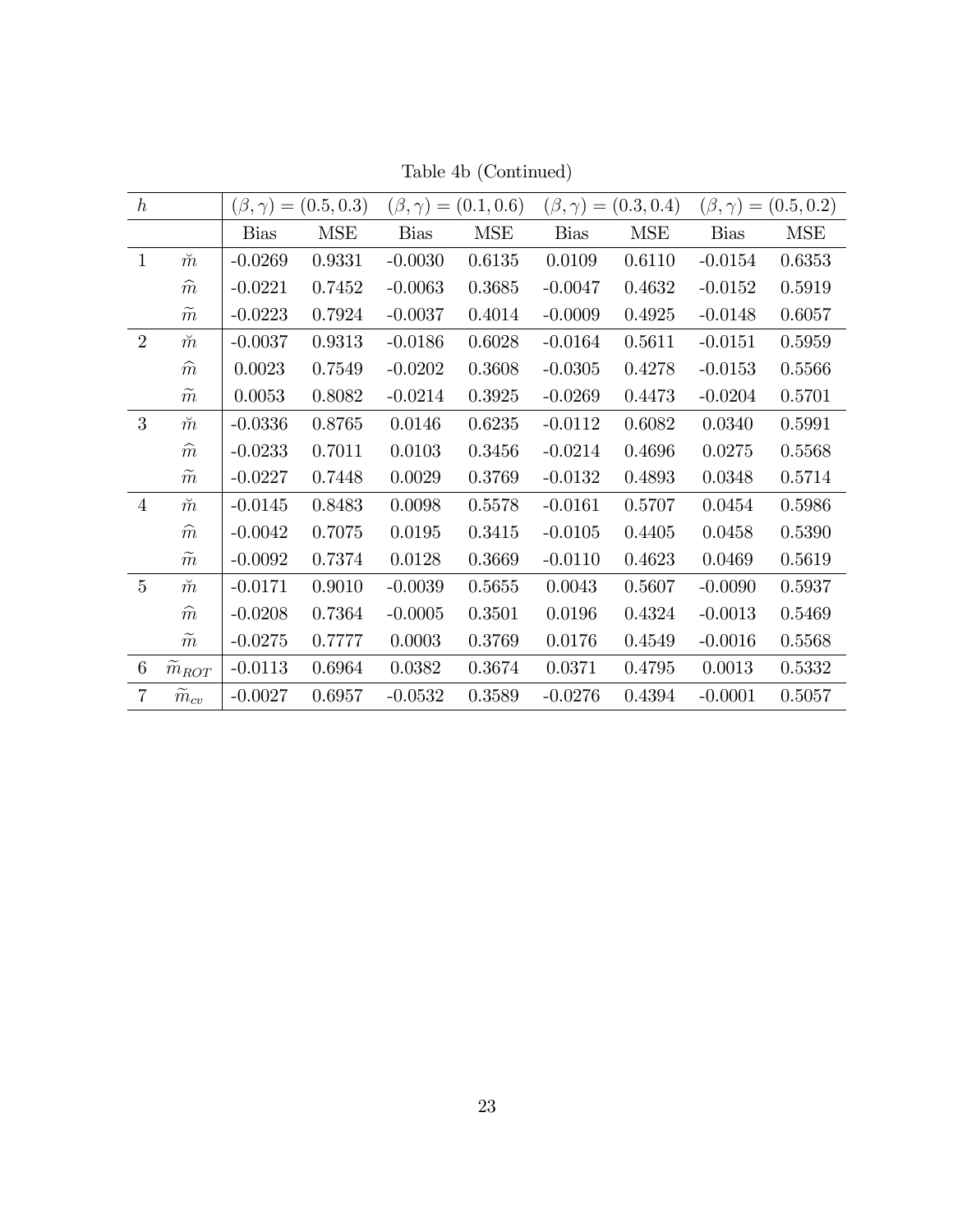| $\hbar$        |                   |             | $(\beta, \gamma) = (0.3, 0.5)$ |             | $(\beta, \gamma) = (0.05, 0.9)$ |             | $(\beta, \gamma) = (0.9, 0.05)$ |
|----------------|-------------------|-------------|--------------------------------|-------------|---------------------------------|-------------|---------------------------------|
|                |                   | <b>Bias</b> | <b>MSE</b>                     | <b>Bias</b> | <b>MSE</b>                      | <b>Bias</b> | <b>MSE</b>                      |
| $\mathbf{1}$   | $\breve{m}$       | $-0.0289$   | 1.2714                         | 0.0075      | 2.2866                          | $-0.0815$   | 3.2651                          |
|                | $\widehat{m}$     | $-0.0178$   | 0.5508                         | $-0.0300$   | 0.3856                          | $-0.0644$   | 3.2037                          |
|                | $\widetilde{m}$   | $-0.0194$   | 0.6025                         | $-0.0263$   | 0.5018                          | $-0.0795$   | 3.2220                          |
| $\overline{2}$ | $\breve{m}$       | $-0.0512$   | 0.8763                         | $-0.0396$   | 1.4264                          | $-0.0495$   | 3.6965                          |
|                | $\widehat{m}$     | $-0.0217$   | 0.5442                         | 0.0463      | 0.4416                          | $-0.0996$   | 3.6524                          |
|                | $\widetilde{m}$   | $-0.0207$   | 0.6002                         | 0.0722      | 0.7835                          | $-0.0819$   | 3.6634                          |
| 3              | $\breve{m}$       | 0.0031      | 0.8514                         | $-0.1526$   | 1.6438                          | $-0.0637$   | 4.1541                          |
|                | $\widehat{m}$     | 0.0076      | 0.5296                         | $-0.0178$   | 0.4140                          | $-0.0401$   | 4.0120                          |
|                | $\overline{m}$    | 0.0041      | 0.5655                         | 0.0066      | 0.6197                          | $-0.0376$   | 4.0504                          |
| 4              | $\breve{m}$       | 0.0519      | 0.8754                         | $-0.0016$   | 1.3620                          | $-0.1599$   | 3.3553                          |
|                | $\widehat{m}$     | 0.0384      | 0.5477                         | 0.0328      | 0.4094                          | $-0.1581$   | 3.2812                          |
|                | $\widetilde{m}$   | 0.0328      | 0.6046                         | 0.0318      | 0.4833                          | $-0.1357$   | 3.3467                          |
| 5              | $\breve{m}$       | $-0.0376$   | 0.8586                         | $-0.0359$   | 1.9688                          | 0.0301      | 3.6197                          |
|                | $\widehat{m}$     | $-0.0169$   | 0.5437                         | $-0.0310$   | 0.4007                          | 0.0104      | 3.5215                          |
|                | $\widetilde{m}$   | $-0.0197$   | 0.5870                         | $-0.0013$   | 0.4575                          | 0.0078      | 3.6016                          |
| 6              | $\tilde{m}_{ROT}$ | 0.0265      | 0.5785                         | $-0.0084$   | 0.4687                          | 0.1985      | 3.3681                          |
| $\overline{7}$ | $m_{cv}$          | $-0.0039$   | 0.5586                         | $-0.0121$   | 0.3998                          | $-0.1595$   | 3.2911                          |

Table 4c (Continued)

#### 6.3 Locally varying volatility

We finally look at the locally varying volatility model. We consider the same regression function, i.e. the data were generated from the model  $Y_t = m(X_t) + \sigma_t \varepsilon_t$ , with  $m(x) = x^2$ . Now  $\sigma_t$  follows a locally varying volatility process:

$$
\sigma_t^2 = \omega + \gamma \sin(t\pi/T)^2
$$

with  $\omega = 0.1$ , and we consider different values for  $\gamma = 1, 2, 5$ . The choices of the regressor  $X_t$  are similar to the previous cases, i.e., we again consider the same three cases where (i)  $X_t$  are i.i.d. standard normal and independent with  $\varepsilon_t$ ; (ii)  $X_t$  are i.i.d. U[0,1] and independent with  $\varepsilon_t$ ; and (iii)  $X_t = Y_{t-1}$ . We investigated the third order  $(p = 3)$  local polynomial estimation with kernel  $\mathcal{K}(u) = 0.75(1 - u^2)1(|u| \le 1)$ , again, similar results were obtained in local linear estimation and we only report the results of the case  $p = 3$ . We use the same kernel function in estimating the volatility  $\sigma(\cdot)$  as the one used in estimating the mean function. In addition to  $h = d_0 \times s_X T^{-1/9}$  and  $h_1 = d_1 \times s_X T^{-1/6}$ , that we used before for the second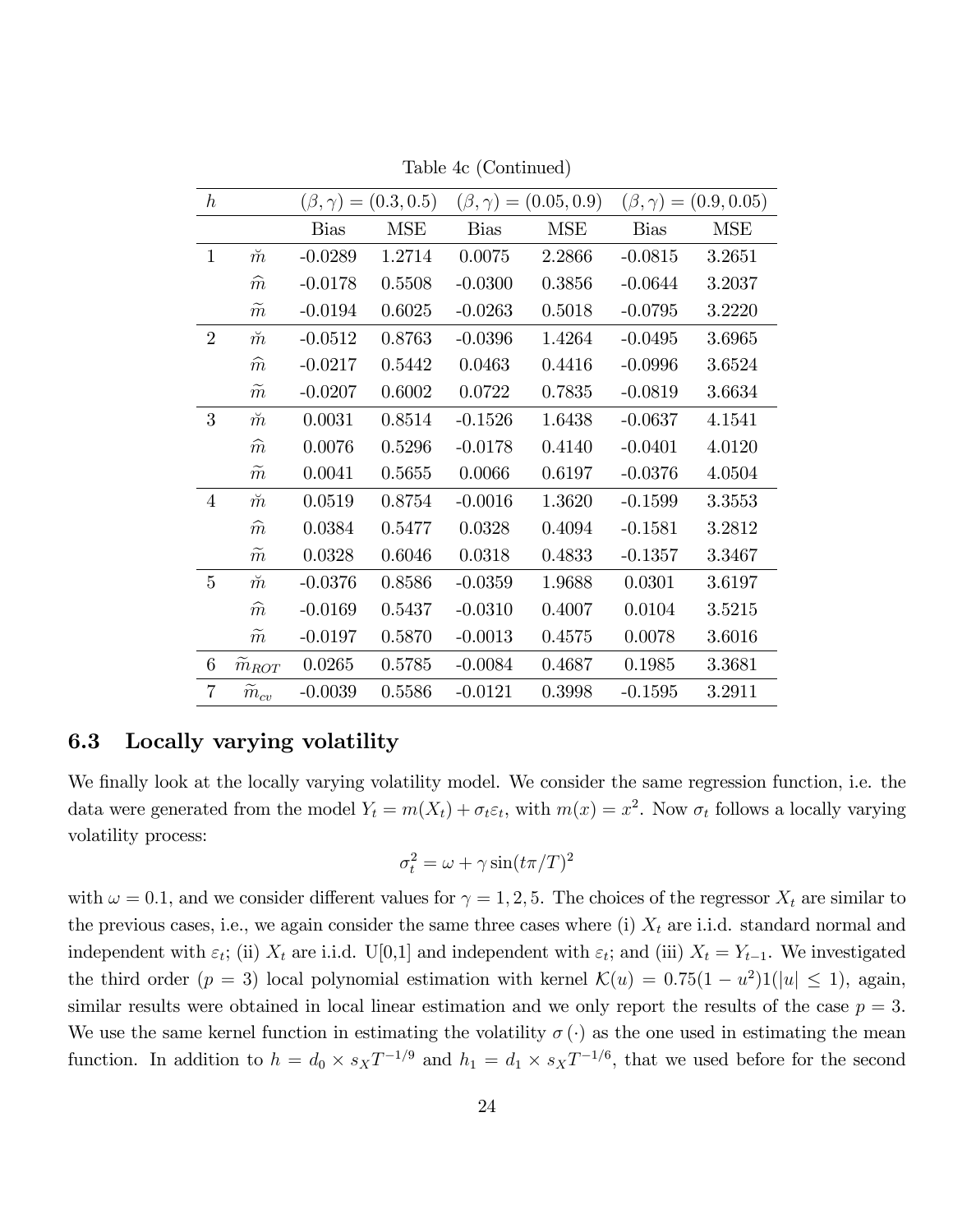stage and first stage nonparametric estimation of the mean, we simply use  $h_{\sigma} = s_X T^{-1/6}$ . The same 5 different sets of values of  $(d_0, d_1)$  were considered. We also examine the performance of the ROT and cross-validation based estimator (again, denoted by  $\widetilde{m}_{cv}$  in the tables) proposed in Section 5.

The number of replications is the same as before. We report the results of the case  $T = 100$ .

The Monte Carlo results that we obtained are very similar to the previous cases. For this reason, we only report the result for the case when  $X_t$  are generated by i.i.d. U[0,1]. In particular, Table 5 reports results for the biases, variances, and mean squared errors of these estimators given different choices of bandwidth values. Results of Table 5 show the potential of efficiency gain from weighted nonparametric regression in the locally varying volatility models.

|                 | Table 5 Locally Varying Volatility Model |             |            |            |             |            |            |             |            |            |  |  |
|-----------------|------------------------------------------|-------------|------------|------------|-------------|------------|------------|-------------|------------|------------|--|--|
| $\hbar$         |                                          |             | $\gamma=1$ |            |             | $\gamma=2$ |            |             | $\gamma=5$ |            |  |  |
|                 |                                          | <b>Bias</b> | Var        | <b>MSE</b> | <b>Bias</b> | Var        | <b>MSE</b> | <b>Bias</b> | Var        | <b>MSE</b> |  |  |
| $\mathbf{1}$    | $\breve{m}$                              | 0.0149      | 0.2483     | 0.2486     | $-0.0768$   | 0.6294     | 0.6353     | $-0.0693$   | 1.1792     | 1.1840     |  |  |
|                 | $\widehat{m}$                            | 0.0154      | 0.1473     | 0.1475     | $-0.0545$   | 0.3412     | 0.3442     | $-0.0415$   | 0.5314     | 0.5331     |  |  |
|                 | $\widetilde{m}$                          | 0.0156      | 0.1787     | 0.1789     | $-0.0577$   | 0.4608     | 0.4642     | $-0.0839$   | 0.8203     | 0.8274     |  |  |
| $\overline{2}$  | $\breve{m}$                              | $-0.0198$   | 0.1211     | 0.1215     | 0.0020      | 0.2411     | 0.2411     | $-0.0083$   | 0.5346     | 0.5346     |  |  |
|                 | $\widehat{m}$                            | $-0.0201$   | 0.0712     | 0.0716     | 0.0195      | 0.1333     | 0.1337     | $-0.0363$   | 0.2283     | 0.2296     |  |  |
|                 | $\widetilde{m}$                          | $-0.0165$   | 0.0904     | 0.0907     | 0.0156      | 0.1669     | 0.1671     | $-0.0173$   | 0.3322     | 0.3325     |  |  |
| 3               | $\breve{m}$                              | $-0.0124$   | 0.1217     | 0.1219     | $-0.0005$   | 0.2123     | 0.2123     | $-0.0111$   | 0.5075     | 0.5076     |  |  |
|                 | $\widehat{m}$                            | $-0.0140$   | 0.0806     | 0.0808     | 0.0027      | 0.0958     | 0.0958     | $-0.0076$   | 0.1587     | 0.1587     |  |  |
|                 | $\widetilde{m}$                          | $-0.0142$   | 0.0913     | 0.0915     | 0.0014      | 0.1470     | 0.1470     | $-0.0051$   | 0.3128     | 0.3128     |  |  |
| $\overline{4}$  | $\breve{m}$                              | $-0.0052$   | 0.1093     | 0.1093     | $-0.0324$   | 0.1768     | 0.1778     | 0.0416      | 0.4227     | 0.4245     |  |  |
|                 | $\widehat{m}$                            | $-0.0021$   | 0.0619     | 0.0620     | 0.0069      | 0.0930     | 0.0930     | $-0.0183$   | 0.1581     | 0.1584     |  |  |
|                 | $\widetilde{m}$                          | $-0.0021$   | 0.0802     | 0.0802     | $-0.0012$   | 0.1176     | 0.1176     | 0.0148      | 0.2700     | 0.2703     |  |  |
| $\overline{5}$  | $\breve{m}$                              | 0.0092      | 0.1026     | 0.1027     | 0.0314      | 0.1780     | 0.1790     | $-0.0098$   | 0.4810     | 0.4810     |  |  |
|                 | $\widehat{m}$                            | $-0.0162$   | 0.0617     | 0.0619     | 0.0049      | 0.0923     | 0.0923     | $-0.0265$   | 0.1781     | 0.1788     |  |  |
|                 | $\widetilde{m}$                          | $-0.0050$   | 0.0782     | 0.0782     | 0.0261      | 0.1212     | 0.1219     | $-0.0039$   | 0.3051     | 0.3051     |  |  |
| $6\phantom{.}6$ | $\widetilde{m}_{ROT}$                    | $-0.0333$   | 0.0876     | 0.0887     | $-0.0391$   | 0.1178     | 0.1194     | $-0.0526$   | 0.2783     | 0.2811     |  |  |
| $\overline{7}$  | $\widetilde{m}_{cv}$                     | $-0.0214$   | 0.0699     | 0.0703     | $-0.0009$   | 0.1177     | 0.1177     | 0.0085      | 0.2700     | 0.2701     |  |  |

#### 6.4 Additional Discussion: The Effect of Weighting Near IGARCH

The Monte Carlo simulation above indicates that the weighted nonparametric regression generally brings efficiency gain for models with a GARCH error process. In particular, the efficiency gain from weighted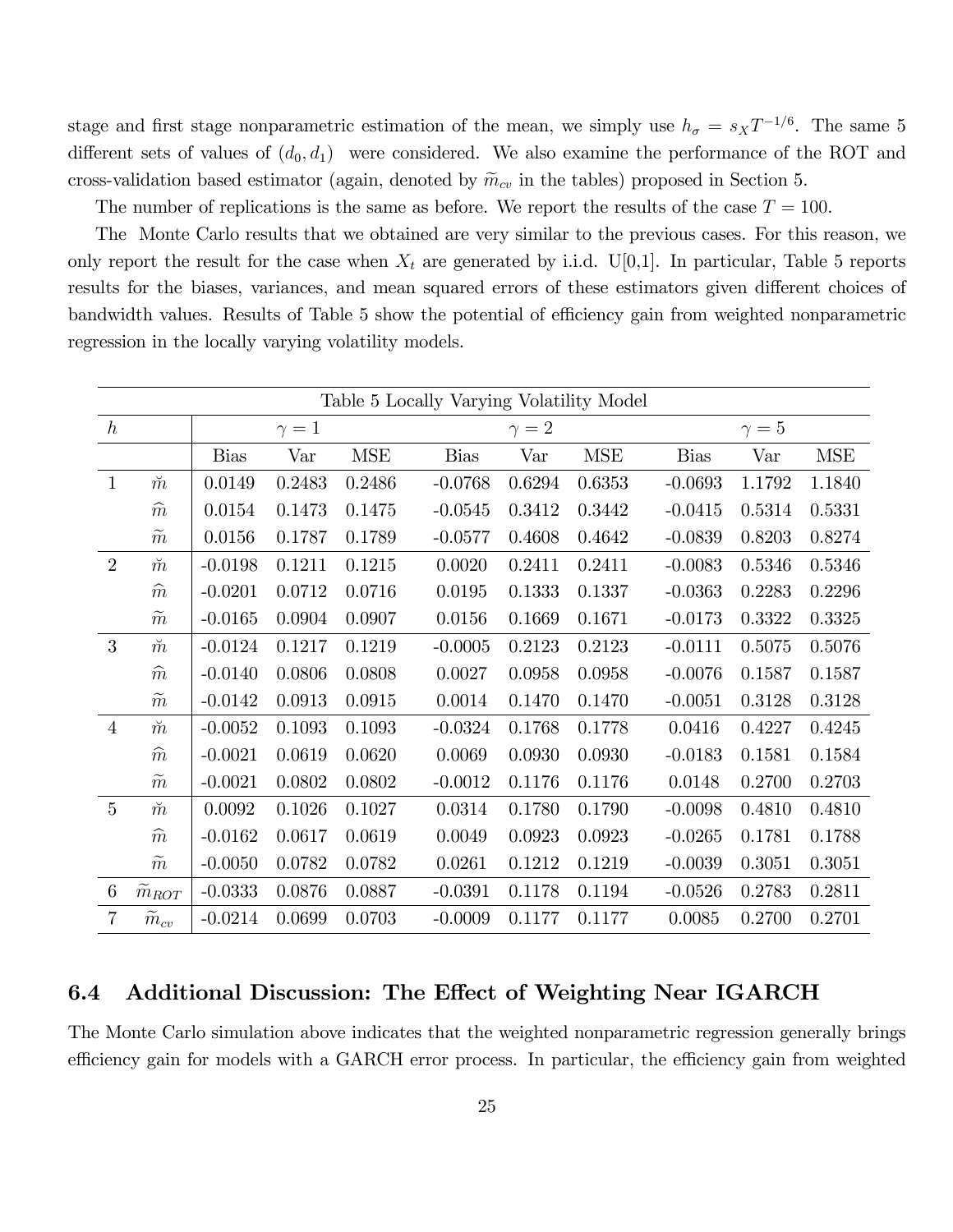regression is quite significant when  $\gamma$  is large.

The focus of this paper is on stationary time series. Although not the focus of this paper, an interesting case is the IGARCH model, i.e.,  $\sigma_t^2$  obeys (4) with  $\beta + \gamma = 1$ . Then provided  $\omega > 0$  and  $E[\ln(\beta + \gamma \varepsilon_t^2)] < 0$ , the process  $\sigma_t^2$  is strictly stationary and ergodic, Nelson (1990, Theorem 2), while Nelson (1990, Theorem 3) implies that  $E(\sigma_t^2) = \infty$ , and  $E(u_t^2) = \infty$  (but  $E(|u_t|^{1+\alpha}) < \infty$  for some  $\alpha \in (0,1)$ ). In this case, the Nadaraya-Watson smoother may be consistent but its asymptotic variance is infinite, i.e., the rate of convergence is slower than  $\sqrt{Th}$ . However, the weighted smoother can be asymptotically normal at the usual rates, since under strong stationarity we may have for example  $E(\sigma_t^{-2}) < \infty$ .

In the case of IGARCH, under appropriate regularity assumptions, in particular, if

$$
\mathrm{E}[\ln\left(\beta + \gamma \varepsilon_{t-1}^2\right)] < 0, \text{ and } \mathrm{E}\left[\left(\beta + \gamma \varepsilon_t^2\right)\ln\left(\beta + \gamma \varepsilon_t^2\right)\right] < \infty
$$

and we assume that  $\omega > 0$ , then there exists a stationary solution to the GARCH model, and the stationary solution is regularly varying and strong mixing with geometric rate. In this case,  $E(\sigma_t^2) = \infty$ . the unweighted local least-squares estimator will converge at a slower rate. However, the weighted smoother can be asymptotically normal at the usual rates, since under strong stationarity we may have  $E(\sigma_t^{-2}) < \infty$ . In addition, a root-n consistent estimator of the IGARCH parameter can be obtained via the QMLE (see, e.g. Lumsdaine 1996), and can be used in constructing the weighted nonparametric estimator. Thus, efficiency gain of weighted nonparametric regression may be extended to the IGARCH case.

We provide a preliminary monte carlo investigation below on the relative efficiency between the unweighted nonparametric regression and the weighted nonparametric regression for the GARCH model when the summation of parameters are close to unity. We consider the same GARCH model as in the previous section, i.e. the data were generated from the model  $Y_t = m(X_t) + \sigma_t \varepsilon_t$ , with  $m(x) = x^2$ , and

$$
\sigma_t^2 = \omega + \beta \sigma_{t-1}^2 + \gamma u_{t-1}^2
$$

with  $\omega = 1$ . We consider some GARCH parameter values that  $(\beta + \gamma)$  are near unity. Again,  $\varepsilon_t$  are i.i.d. N(0,1), and  $X_t$  are i.i.d. U[0,1] random variables that are independent with  $\{\varepsilon_t\}_{t=1}^T$ .  $T = 100$ .

Table 6 below reports the biases and mean squared errors of the local polynomial estimators with  $p = 3$  and  $x = 0$ . We consider the same bandwidth choices 1 - 5, as well as the ROT and cross-validation bandwidth as in the previous section.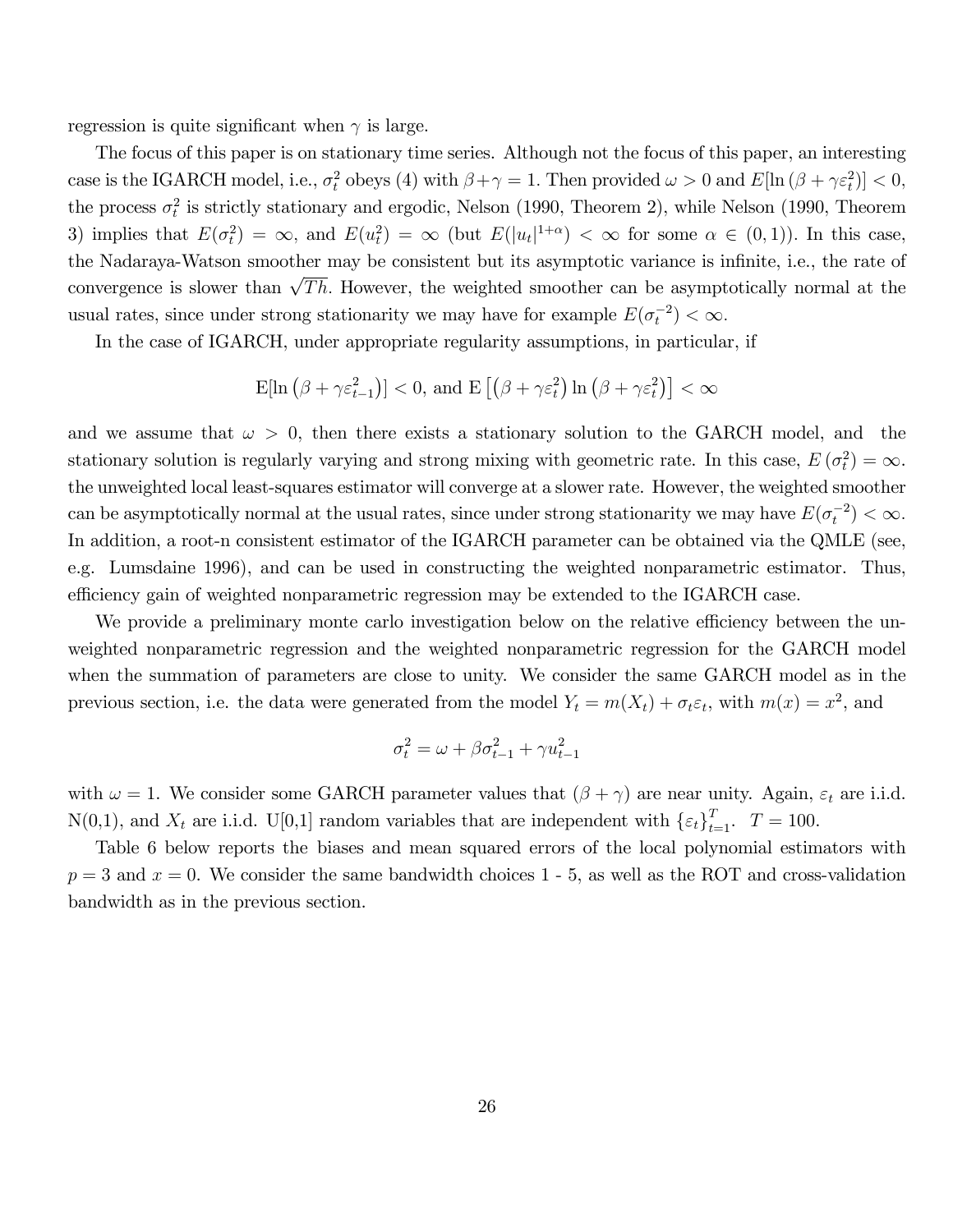| $\hbar$          | $(\beta,\gamma):$     | (0.05, 0.95) |            | (0.05, 0.94) |            |             | (0.5, 0.5) | (0.94, 0.05) |            |             | (0.95, 0.05) |
|------------------|-----------------------|--------------|------------|--------------|------------|-------------|------------|--------------|------------|-------------|--------------|
|                  |                       | <b>Bias</b>  | <b>MSE</b> | <b>Bias</b>  | <b>MSE</b> | <b>Bias</b> | <b>MSE</b> | <b>Bias</b>  | <b>MSE</b> | <b>Bias</b> | <b>MSE</b>   |
| $\mathbf{1}$     | $\breve{m}$           | $-0.0582$    | 2.7579     | $-0.1313$    | 1.9291     | $-0.1765$   | 6.2080     | $-0.0260$    | 7.6961     | $-0.2222$   | 9.7180       |
|                  | $\widehat{m}$         | 0.0006       | 0.4925     | $-0.0829$    | 0.4897     | 0.0255      | 1.6471     | 0.0136       | 6.0870     | $-0.1141$   | 6.8226       |
|                  | $\widetilde{m}$       | $-0.0157$    | 0.6585     | $-0.0985$    | 0.6095     | 0.0231      | 2.0672     | 0.0099       | 6.5904     | $-0.1635$   | 7.6730       |
| $\overline{2}$   | $\breve{m}$           | 0.0233       | 1.7763     | $-0.0170$    | 2.2681     | $-0.0459$   | 4.8465     | $-0.2219$    | 7.9403     | $-0.0503$   | 9.5961       |
|                  | $\widehat{m}$         | $-0.0101$    | 0.4720     | $-0.0055$    | 0.4172     | 0.0568      | 1.4943     | $-0.1590$    | 6.2429     | 0.0032      | 6.0484       |
|                  | $\widetilde{m}$       | $-0.0031$    | 0.5727     | 0.0209       | 0.5001     | 0.0586      | 2.0535     | $-0.1983$    | 6.8638     | $-0.0393$   | 6.6404       |
| 3                | $\breve{m}$           | 0.1142       | 6.8679     | 0.0257       | 2.8847     | $-0.0363$   | 4.8474     | $-0.1087$    | 7.3660     | $-0.1352$   | 10.1685      |
|                  | $\widehat{m}$         | $-0.0650$    | 0.4678     | 0.0184       | 0.4853     | 0.0153      | 1.6351     | 0.0078       | 5.4626     | 0.0255      | 6.5706       |
|                  | $\widetilde{m}$       | $-0.0347$    | 0.6831     | 0.0224       | 0.5838     | 0.0075      | 1.9647     | 0.0157       | 5.9843     | 0.0359      | 7.1606       |
| $\overline{4}$   | $\breve m$            | 0.0006       | 1.6362     | $-0.0370$    | 1.7776     | $-0.4752$   | 14.3330    | $-0.0487$    | 6.9447     | $-0.2477$   | 10.7011      |
|                  | $\widehat{m}$         | $-0.0188$    | 0.4217     | 0.0305       | 0.3899     | $-0.1528$   | 1.6073     | $-0.0066$    | 5.0597     | $-0.1492$   | 7.3720       |
|                  | $\widetilde{m}$       | $-0.0176$    | 0.5554     | 0.0072       | 0.5165     | $-0.2036$   | 2.3974     | $-0.0392$    | 5.7262     | $-0.1860$   | 8.3218       |
| $\overline{5}$   | $\breve{m}$           | $-0.2755$    | 8.3777     | 0.1285       | 2.4898     | $-0.1210$   | 5.0230     | $-0.1928$    | 6.5399     | 0.0006      | 10.1353      |
|                  | $\widehat{m}$         | $-0.0288$    | 0.3953     | 0.0274       | 0.4726     | 0.0311      | 1.5307     | $-0.1194$    | 5.1529     | 0.0344      | 6.9045       |
|                  | $\widetilde{m}$       | $-0.0551$    | 0.5066     | 0.0147       | 0.5834     | $-0.0181$   | 1.8940     | $-0.1366$    | 5.8575     | 0.0723      | 7.7006       |
| $\boldsymbol{6}$ | $\widetilde{m}_{ROT}$ | $-0.0541$    | 0.5193     | 0.0045       | 0.5169     | $-0.0143$   | 1.9056     | $-0.0388$    | 5.7157     | 0.0509      | 6.9218       |
| $\overline{7}$   | $m_{cv}$              | $-0.0421$    | 0.4575     | 0.0131       | 0.4675     | $-0.0077$   | 1.6259     | 0.0001       | 5.1482     | $-0.0449$   | 6.6402       |
|                  |                       |              |            |              |            |             |            |              |            |             |              |

Table 6

These Monte Carlo results indicate that, efficiency gain of the weighted nonparametric regression over unweighted nonparametric regression can also be obtained in the near IGARCH and IGARCH case.

## 7 Conclusions

We have shown that the efficiency of local linear regression estimators can be improved by weighting factors that take account of the heteroskedasticity where that heteroskedasticity is partly driven by factors different from those that influence the mean. In some applications this may deliver substantial efficiency gains in estimation. In this paper, we focus our analysis on stationary models. We expect that the method can be extended to nonstationary volatility models such as IGARCH. Monte Carlo evidence indicates efficiency gains from the weighted nonparametric regressions in this case. However, the asymptotic analysis requires different techniques. The analysis in our paper can also be extended to nonparametric quantile regression with heteroskedastic errors. We wish to explore these extensions in future research.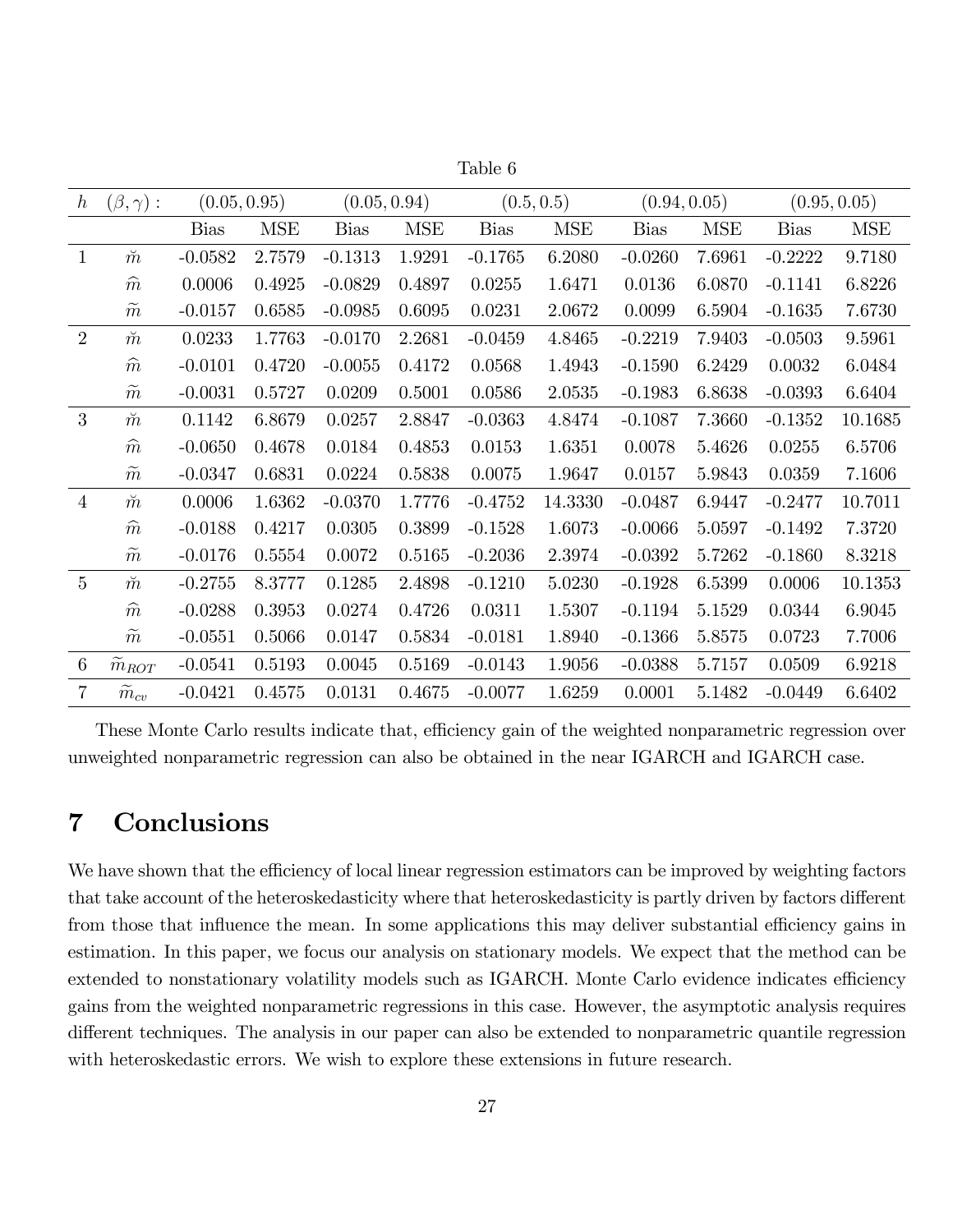## 8 A Sketch of Proofs

We provide a sketch of proofs for our theorems in the paper. A more detailed proof can be found in the supplementary technical appendix.

#### 8.1 Some preliminary results

Let  $M_{T,h}(x)$  be a  $(p+1) \times (p+1)$  matrix with the  $(j, k)$  element defined as:

$$
M_{T,h,j,k} = \frac{1}{Th} \sum_{i=1}^{T} \left( \frac{x - X_i}{h} \right)^{j+k} K \left( \frac{x - X_i}{h} \right), j, k = 0, 1, \dots, p,
$$

and  $\Psi_T(x)$  be a  $(p+1) \times 1$  vector with the *j*-th element:

$$
\Psi_{T,h,j} = \frac{1}{Th} \sum_{i=1}^{T} \left( \frac{x - X_i}{h} \right)^j K \left( \frac{x - X_i}{h} \right) Y_i, j = 0, 1, \dots, p,
$$

then, the local polynomial estimator  $\breve{m}(x)$  can be written as  $\breve{m}(x) = \breve{\beta}_0(x) = e_1^\top M_{T,h_1}^{-1} \Psi_{T,h_1}$ .

To analyze the bias and variance effects of  $\tilde{m}(x)$ , we define the stochastic term  $U_{T,h_1}(x)$  and the bias term  $B_{T,h_1}(x)$  as  $(p+1) \times 1$  vectors with the *j*-th elements:

$$
U_{T,h,j} = \frac{1}{Th} \sum_{i=1}^{T} \left(\frac{x - X_i}{h}\right)^j K\left(\frac{x - X_i}{h}\right) u_i, j = 0, 1, ..., p,
$$
  

$$
B_{T,h,j} = \frac{1}{Th} \sum_{i=1}^{T} \left(\frac{x - X_i}{h}\right)^j K\left(\frac{x - X_i}{h}\right) \Delta_i(x), j = 0, 1, ..., p,
$$
  
where  $\Delta_i(x) = m(X_i) - \sum_{0 \le k \le p} \frac{1}{k!} m^{(k)}(x) (X_i - x)^k$ . Then,

$$
\sqrt{Th_1} \left[ \breve{m}(x) - m(x) - e_1^\top M_{T,h_1}^{-1}(x) B_{T,h_1}(x) \right] = e_1^\top M_{T,h_1}^{-1}(x) \sqrt{Th_1} U_{T,h_1}(x).
$$

### 8.2 Proof of Theorem 1

The weighted local linear regression minimizes the following criterion:

$$
Q_n(x; \beta) = T^{-1} \sum_{t=1}^T w_t (Y_t - \beta^{\mathsf{T}} \mathbb{X}_t)^2
$$

and

$$
\sqrt{Th}\left(\widehat{\beta}_{\lambda}-\beta-\left[\sum_{t=1}^Tw_t\mathbb{X}_t\mathbb{X}_t^{\mathsf{T}}\right]^{-1}\sum_{t=1}^Tw_t\mathbb{X}_t\Delta_t(x)\right)=\left[\frac{1}{Th}\sum_{t=1}^Tw_t\mathbb{X}_t\mathbb{X}_t^{\mathsf{T}}\right]^{-1}\left[\frac{1}{\sqrt{Th}}\sum_{t=1}^Tw_t\mathbb{X}_t u_t\right].
$$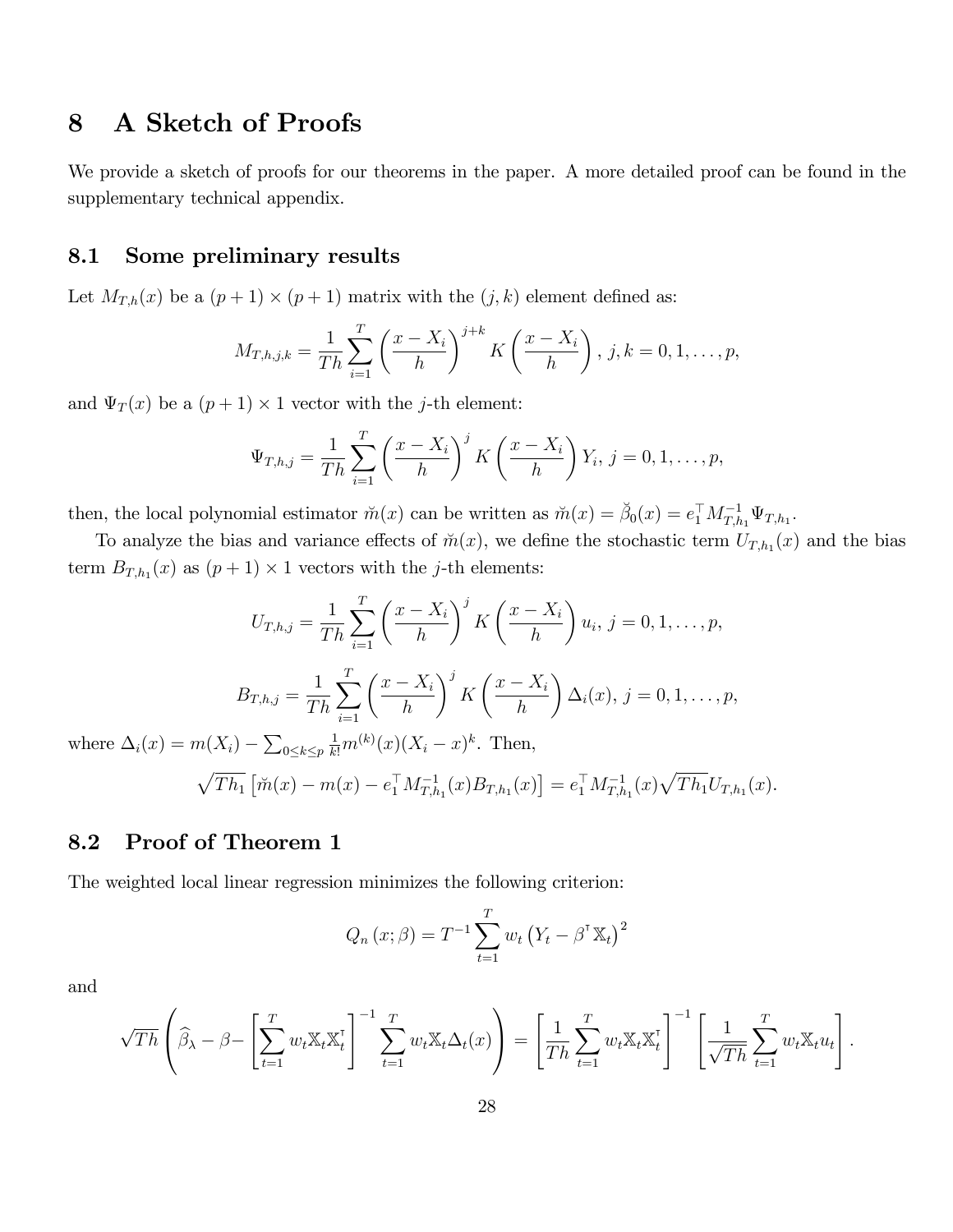Notice that, under Assumption A3, and by a Taylor expansion of  $m(X_t)$  around x, it can be verified that the leading bias term is given by

$$
\frac{1}{Th} \sum_{t=1}^{T} w_t \mathbb{X}_t \Delta_t(x) \approx h^{p+1} \frac{m^{(p+1)}(x) f_X(x) E(\lambda_t | X_t = x)}{(p+1)!} B(K).
$$

Second, under Assumption A4 and A5,

$$
\frac{1}{Th} \sum_{t=1}^{T} w_t \mathbb{X}_t \mathbb{X}_t^{\mathsf{T}} \to f_X(x) \mathbb{E} (\lambda_t | X_t = x) M(K),
$$

thus

$$
\frac{1}{h^{p+1}} \left[ \sum_{t=1}^T w_t \mathbb{X}_t \mathbb{X}_t^{\mathsf{T}} \right]^{-1} \sum_{t=1}^T w_t \mathbb{X}_t \Delta_t(x) \to \frac{m^{(p+1)}(x)}{(p+1)!} M(K)^{-1} B(K).
$$

Finally, we look at the effect of weighting on variance. Notice that  $\{\varepsilon_t\}$  is a m.d.s., and  $E\varepsilon_t^2 = 1$ , under Assumptions A2 - A4, by central limiting theorem for m.d.s. and application of the Cramer-Wold device, we have

$$
\frac{1}{\sqrt{Th}} \sum_{t=1}^{T} w_t \mathbb{X}_t u_t \Longrightarrow N\left(0, f_X\left(x\right) \mathbb{E}\left[\lambda_t^2 \sigma_t^2 | X_t = x\right] \Gamma(K)\right).
$$

Thus,

$$
\sqrt{Th}\left(\widehat{\beta}_{\lambda}-\beta-h^{p+1}\frac{m^{(p+1)}(x)}{(p+1)!}M(K)^{-1}B(K)\right) \Longrightarrow N\left(0,\frac{\mathcal{E}\left[\lambda_t^2u_t^2\middle|X_t=x\right]}{\left[\mathcal{E}\left(\lambda_t\middle|X_t=x\right)\right]^2} \frac{1}{f_X\left(x\right)}M(K)^{-1}\Gamma(K)M(K)^{-1}\right).
$$

## 8.3 Proof of Corollary 1

The results can be obtained from Theorem 1 by taking  $\lambda_t = \sigma_t^{-2}$  and calculate the corresponding expectations.

### 8.4 Proof of Theorem 2

Notice that  $\sqrt{Th} [\widetilde{m}(x) - m(x)] = \sqrt{Th} [\widehat{m}(x) - m(x)] + \sqrt{Th} [\widetilde{m}(x) - \widehat{m}(x)]$ , by result of Theorem 1, we only need to show:

$$
\sqrt{Th} \left[ \widetilde{m}(x) - \widehat{m}(x) \right] = o_p(1).
$$

By definition,  $\widetilde{m}(x)$  is obtained by minimizing

$$
\widetilde{Q}_T(x;\beta) = T^{-1} \sum_{t=1}^T \widehat{w}_t (Y_t - \beta^{\mathsf{T}} \mathbb{X}_t)^2,
$$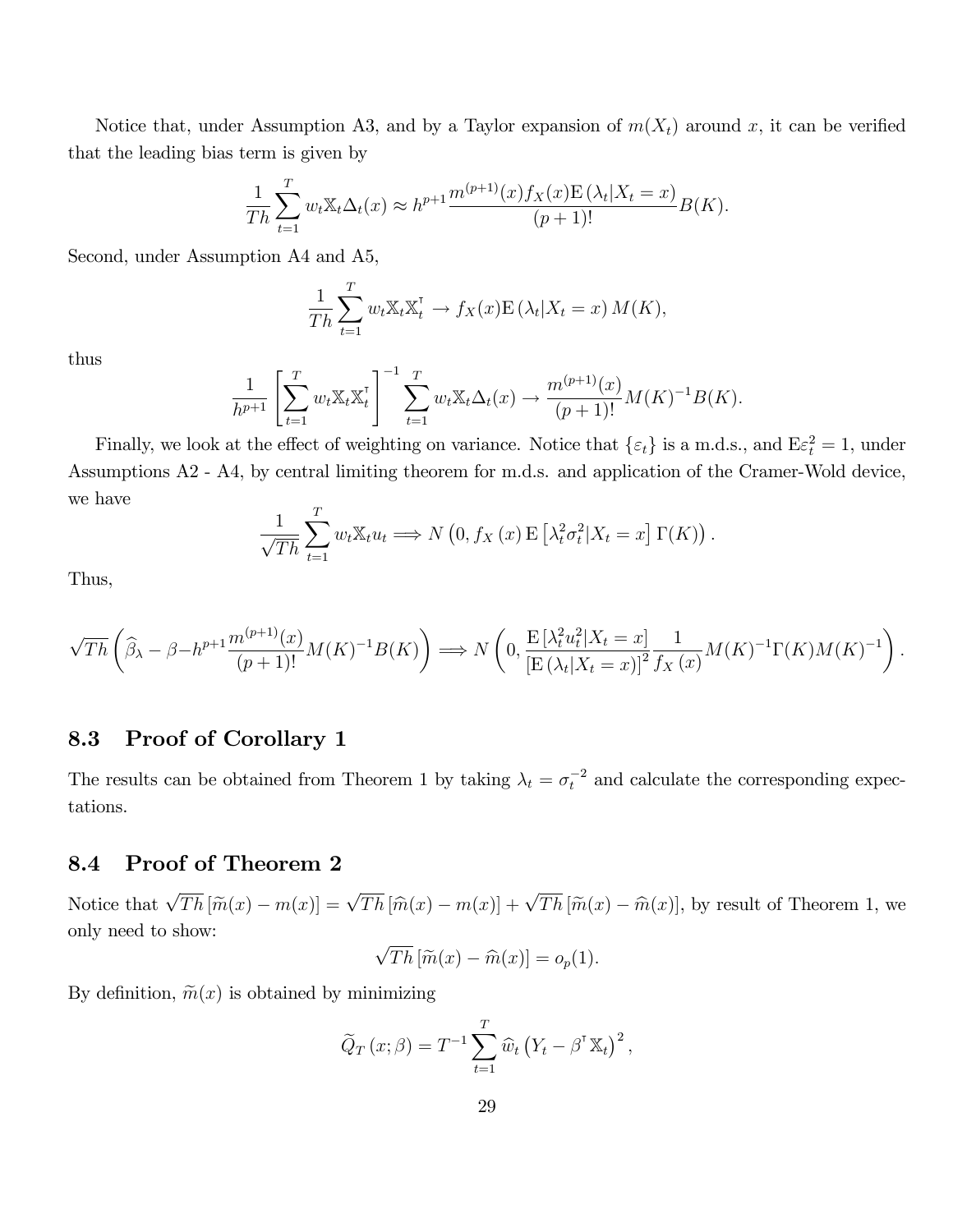and

$$
\widetilde{\beta} = \beta + \left[ \sum_{t=1}^{T} \widehat{\mathbf{w}}_t \mathbb{X}_t \mathbb{X}_t^{\mathsf{T}} \right]^{-1} \sum_{t=1}^{T} \widehat{\mathbf{w}}_t \mathbb{X}_t \Delta_t(\mathbf{x}) + \left[ \sum_{t=1}^{T} \widehat{w}_t \mathbb{X}_t \mathbb{X}_t^{\mathsf{T}} \right]^{-1} \sum_{t=1}^{T} \widehat{w}_t \mathbb{X}_t u_t.
$$

In addition, notice that

$$
\widehat{\beta} = \beta + \left[ \sum_{t=1}^{T} \mathbf{w}_t \mathbb{X}_t \mathbb{X}_t^{\mathsf{T}} \right]^{-1} \sum_{t=1}^{T} \mathbf{w}_t \mathbb{X}_t \Delta_t(\mathbf{x}) + \left[ \sum_{t=1}^{T} w_t \mathbb{X}_t \mathbb{X}_t^{\mathsf{T}} \right]^{-1} \sum_{t=1}^{T} w_t \mathbb{X}_t u_t,
$$

Thus,

$$
\sqrt{Th}\left(\tilde{\boldsymbol{\beta}}-\hat{\boldsymbol{\beta}}\right)=\left[\frac{1}{Th}\sum_{t=1}^{T}\hat{w}_{t}\mathbb{X}_{t}\mathbb{X}_{t}^{\mathsf{T}}\right]^{-1}\frac{1}{\sqrt{Th}}\sum_{t=1}^{T}\hat{w}_{t}\mathbb{X}_{t}Y_{t}-\left[\frac{1}{Th}\sum_{t=1}^{T}w_{t}\mathbb{X}_{t}\mathbb{X}_{t}^{\mathsf{T}}\right]^{-1}\sum_{t=1}^{T}\frac{1}{\sqrt{Th}}w_{t}\mathbb{X}_{t}Y_{t}
$$
\n
$$
=\left[\frac{1}{Th}\sum_{t=1}^{T}\hat{w}_{t}\mathbb{X}_{t}\mathbb{X}_{t}^{\mathsf{T}}\right]^{-1}\frac{1}{\sqrt{Th}}\sum_{t=1}^{T}\hat{w}_{t}\mathbb{X}_{t}\Delta_{t}(\mathbf{x})-\left[\frac{1}{Th}\sum_{t=1}^{T}\mathbf{w}_{t}\mathbb{X}_{t}\mathbb{X}_{t}^{\mathsf{T}}\right]^{-1}\frac{1}{\sqrt{Th}}\sum_{t=1}^{T}\mathbf{w}_{t}\mathbb{X}_{t}\mathbb{X}_{t}^{\mathsf{T}}\right]^{-1}\frac{1}{\sqrt{Th}}\sum_{t=1}^{T}\hat{w}_{t}\mathbb{X}_{t}\Delta_{t}(\mathbf{x})
$$
\n
$$
+\left[\frac{1}{Th}\sum_{t=1}^{T}\hat{w}_{t}\mathbb{X}_{t}\mathbb{X}_{t}^{\mathsf{T}}\right]^{-1}\frac{1}{\sqrt{Th}}\sum_{t=1}^{T}\hat{w}_{t}\mathbb{X}_{t}u_{t}-\left[\frac{1}{Th}\sum_{t=1}^{T}w_{t}\mathbb{X}_{t}\mathbb{X}_{t}^{\mathsf{T}}\right]^{-1}\frac{1}{\sqrt{Th}}\sum_{t=1}^{T}w_{t}\mathbb{X}_{t}u_{t}
$$

We need to analyze the following terms:

$$
\sum_{t=1}^T \widehat{w}_t \mathbb{X}_t \mathbb{X}_t^{\mathsf{T}}, \sum_{t=1}^T \widehat{w}_t \mathbb{X}_t \Delta_t(x), \frac{1}{\sqrt{Th}} \sum_{t=1}^T \widehat{w}_t \mathbb{X}_t u_t.
$$

Denote

$$
\widehat{A} = \frac{1}{Th} \sum_{t=1}^{T} \widehat{w}_t \mathbb{X}_t \mathbb{X}_t^{\mathsf{T}}, \text{ and } A = \frac{1}{Th} \sum_{t=1}^{T} w_t \mathbb{X}_t \mathbb{X}_t^{\mathsf{T}},
$$

$$
\widehat{B} = \frac{1}{\sqrt{Th}} \sum_{t=1}^{T} \widehat{w}_t \mathbb{X}_t \Delta_t(\mathbf{x}), \text{ and } B = \frac{1}{\sqrt{Th}} \sum_{t=1}^{T} w_t \mathbb{X}_t \Delta_t(\mathbf{x}),
$$

$$
\widehat{C} = \frac{1}{\sqrt{Th}} \sum_{t=1}^{T} \widehat{w}_t \mathbb{X}_t u_t, \text{ and } C = \frac{1}{\sqrt{Th}} \sum_{t=1}^{T} w_t \mathbb{X}_t u_t,
$$

then, notice that

$$
\widehat{A}^{-1} = A^{-1} - A^{-1} (\widehat{A} - A) A^{-1} + A^{-1} (\widehat{A} - A) A^{-1} (\widehat{A} - A) \widehat{A}^{-1},
$$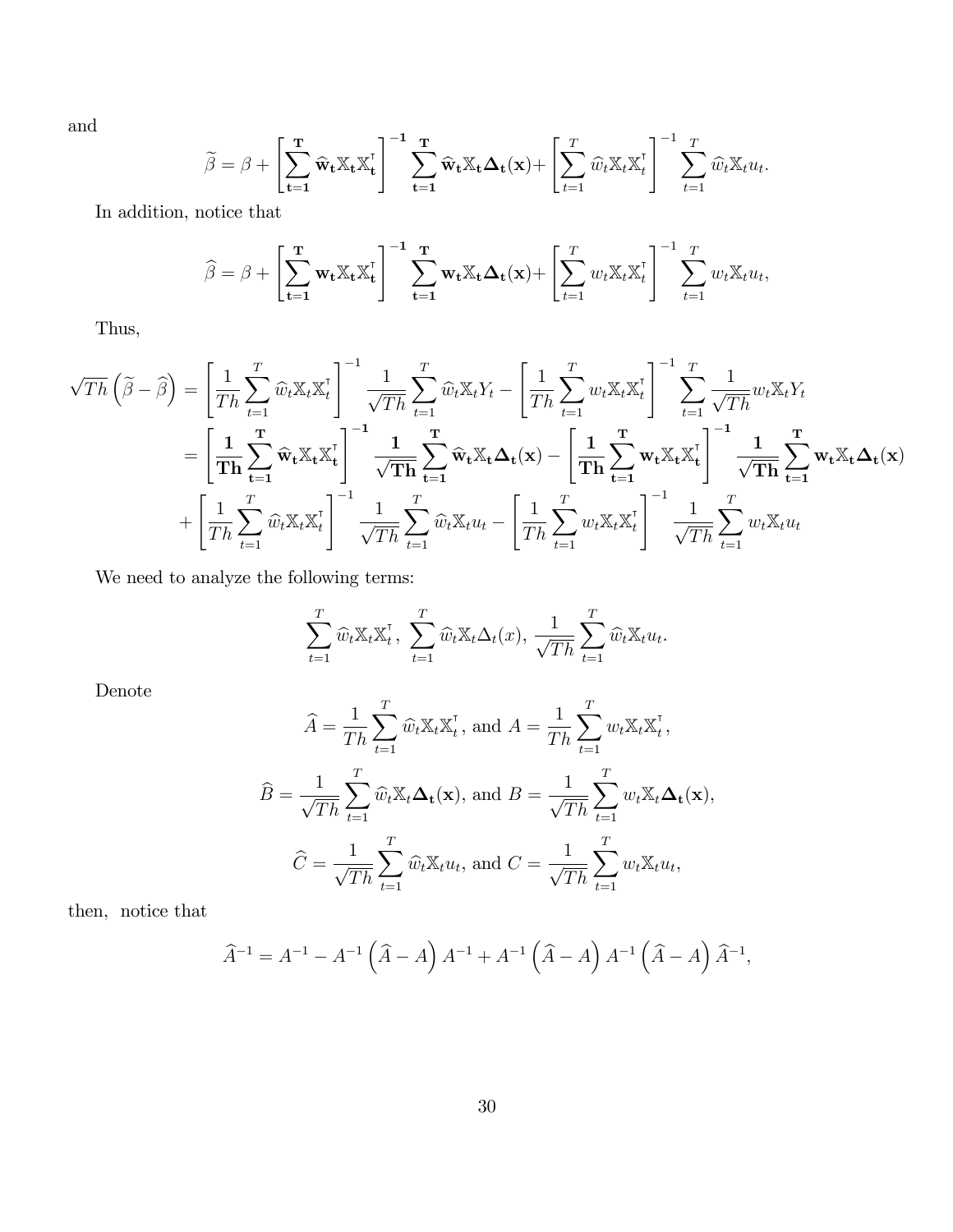we have

$$
\sqrt{Th} \left( \tilde{\beta} - \hat{\beta} \right)
$$
  
=  $\hat{A}^{-1} \hat{B} - A^{-1} B + \hat{A}^{-1} \hat{C} - A^{-1} C$   
=  $\left[ A^{-1} - A^{-1} \left( \hat{A} - A \right) A^{-1} + A^{-1} \left( \hat{A} - A \right) A^{-1} \left( \hat{A} - A \right) \hat{A}^{-1} \right] \left( B + \hat{B} - B \right) - A^{-1} B$   
+  $\left[ A^{-1} - A^{-1} \left( \hat{A} - A \right) A^{-1} + A^{-1} \left( \hat{A} - A \right) A^{-1} \left( \hat{A} - A \right) \hat{A}^{-1} \right] \left( C + \hat{C} - C \right) - A^{-1} C$   
=  $A^{-1} \left( \hat{B} - B \right) - A^{-1} \left( \hat{A} - A \right) A^{-1} B + A^{-1} \left( \hat{A} - A \right) A^{-1} \left( \hat{A} - A \right) \hat{A}^{-1} B - A^{-1} \left( \hat{A} - A \right) A^{-1} \left( \hat{B} - B \right)$   
+  $A^{-1} \left( \hat{A} - A \right) A^{-1} \left( \hat{A} - A \right) \hat{A}^{-1} \left( \hat{B} - B \right)$   
+  $A^{-1} \left( \hat{C} - C \right) - A^{-1} \left( \hat{A} - A \right) A^{-1} C + A^{-1} \left( \hat{A} - A \right) A^{-1} \left( \hat{A} - A \right) \hat{A}^{-1} C - A^{-1} \left( \hat{A} - A \right) A^{-1} \left( \hat{C} - C \right)$   
+  $A^{-1} \left( \hat{A} - A \right) A^{-1} \left( \hat{A} - A \right) \hat{A}^{-1} \left( \hat{C} - C \right)$ 

which is  $o_p(1)$  by (1) Assumption A7 and the fact that  $A = \frac{1}{T}$  $\frac{1}{Th} \sum_{t=1}^T w_t \mathbb{X}_t \mathbb{X}_t^{\mathsf{T}} \to f_X(x) \mathbb{E}(\lambda_t | X_t = x) M(K)$ which is positive definite.

Thus $\sqrt{Th}\left(\widehat{\beta}-\widetilde{\beta}\right)=o_p(1)$ . Consequently,

$$
\sqrt{Th}\left[\widetilde{m}(x)-m(x)-h^{(p+1)}b(x)\right] \Longrightarrow N\left(0,\frac{\omega_{11}(K)}{f_X(x)\mathbb{E}\left[\sigma_t^{-2}|X_t=x\right]}\right).
$$

#### 8.5 Proof of Theorem 3

Notice that the conditional variance follows a  $GARCH(1,1)$  process, then under Assumption A1',

$$
\sigma_t^2 = \omega + \beta \sigma_{t-1}^2 + \gamma u_{t-1}^2 = \frac{\omega}{1 - \beta} + \gamma \sum_{j=1}^{\infty} \beta^{j-1} u_{t-j}^2.
$$

Let  $\widehat{\theta} = (\widehat{\omega}, \widehat{\beta}, \widehat{\gamma})^{\dagger}$  be a preliminary root-T consistent estimator of  $\theta = (\omega, \beta, \gamma)$ , and  $\widehat{u}_t = y_t - \breve{m}(X_t)$ , we estimate  $\sigma_t^2$  by

$$
\widehat{\sigma}_t^2 = \frac{\widehat{\omega}}{1 - \widehat{\beta}} + \widehat{\gamma} \sum_{j=1}^{\min\{t-1, \tau\}} \widehat{\beta}^{j-1} \widehat{u}_{t-j}^2.
$$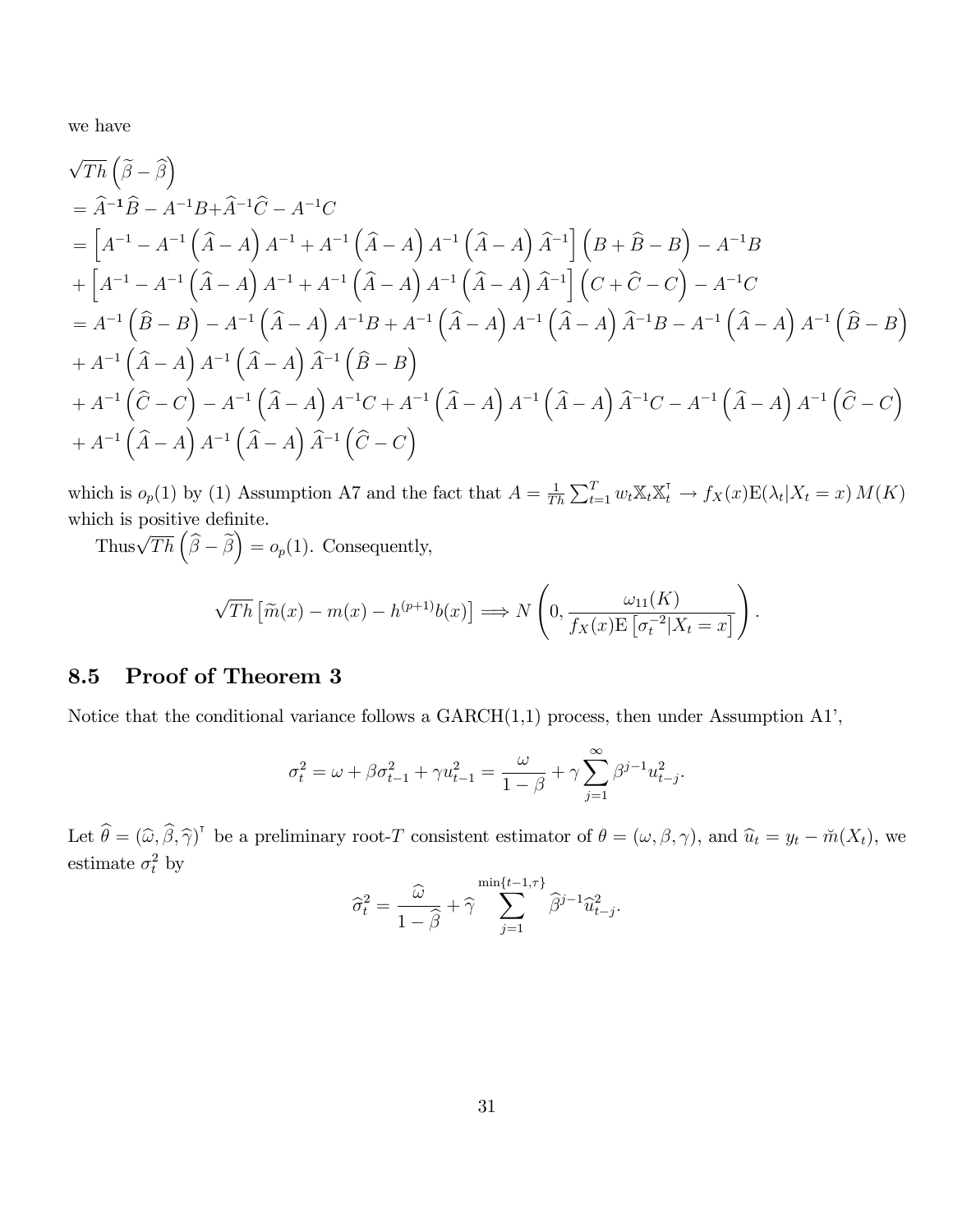Thus, for  $t > \tau$ ,

$$
\begin{split} &\widehat{\sigma}^2_t - \sigma^2_t \\ &= \frac{\widehat{\omega}}{1-\widehat{\beta}} - \frac{\omega}{1-\beta} + (\widehat{\gamma} - \gamma) \sum_{j=1}^\tau \widehat{\beta}^{j-1} \widehat{u}^2_{t-j} \\ &+ \gamma \sum_{j=1}^\tau \widehat{\beta}^{j-1} \left( \widehat{u}^2_{t-j} - u^2_{t-j} \right) + \gamma \sum_{j=1}^\tau \left( \widehat{\beta}^{j-1} - \beta^{j-1} \right) u^2_{t-j} - \gamma \sum_{j=\tau+1}^\infty \beta^{j-1} u^2_{t-j}. \end{split}
$$

We use the proof of Theorems 2 to the GARCH case. In particular, we verify that under the assumptions of Theorem 3, Assumptions 7(a), 7(b) and 7(c) (that were used in the proof of Theorem 2) still hold in the GARCH case. Let

$$
R_{T1} = \frac{1}{Th} \sum_{t=1}^{T} (\hat{w}_t - w_t) \mathbb{X}_t \mathbb{X}_t^{\mathsf{T}}, \ R_{T2} = \frac{1}{\sqrt{Th}} \sum_{t=1}^{T} (\hat{w}_t - w_t) \mathbb{X}_t u_t, \ R_{T3} = \frac{1}{\sqrt{Th}} \sum_{t=1}^{T} (\hat{w}_t - w_t) \mathbb{X}_t \Delta_t(\mathbf{x})
$$

we show each of these terms are  $o_p(1)$ .

For

$$
R_{T1} = \frac{1}{Th} \sum_{t=1}^{T} (\widehat{w}_t - w_t) \mathbb{X}_t \mathbb{X}_t^{\mathsf{T}}
$$
  
= 
$$
-\frac{1}{Th} \sum_{t=1}^{T} \frac{K\left(\left(x - X_t\right)/h\right)}{\sigma_t^4} (\widehat{\sigma}_t^2 - \sigma_t^2) \mathbb{X}_t \mathbb{X}_t^{\mathsf{T}} + \frac{1}{Th} \sum_{t=1}^{T} \frac{K\left(\left(x - X_t\right)/h\right)}{\sigma_t^4 \widehat{\sigma}_t^2} (\widehat{\sigma}_t^2 - \sigma_t^2)^2 \mathbb{X}_t \mathbb{X}_t^{\mathsf{T}},
$$

and under Assumption A1' we have

$$
-\frac{1}{Th} \sum_{t=1}^{T} \frac{K\left(\left(x - X_t\right)/h\right)}{\sigma_t^4} (\hat{\sigma}_t^2 - \sigma_t^2) \mathbb{X}_t \mathbb{X}_t^{\mathsf{T}}
$$
  

$$
= -\left(\frac{\hat{\omega}}{1 - \hat{\beta}} - \frac{\omega}{1 - \beta}\right) \frac{1}{Th} \sum_{t=1}^{T} \frac{K\left(\left(x - X_t\right)/h\right)}{\sigma_t^4} \mathbb{X}_t \mathbb{X}_t^{\mathsf{T}}
$$

$$
-\frac{1}{Th} \sum_{t=\tau+1}^{T} \frac{K\left(\left(x - X_t\right)/h\right)}{\sigma_t^4} \left(\hat{\gamma} \sum_{j=1}^{T} \hat{\beta}^{j-1} \hat{u}_{t-j}^2 - \gamma \sum_{j=1}^{\infty} \beta^{j-1} u_{t-j}^2\right) \mathbb{X}_t \mathbb{X}_t^{\mathsf{T}}
$$

$$
+ o_p(1)
$$

It's easy to verify that, under Assumption A7', the first term in the above expression is  $O_p(T^{-1/2}) =$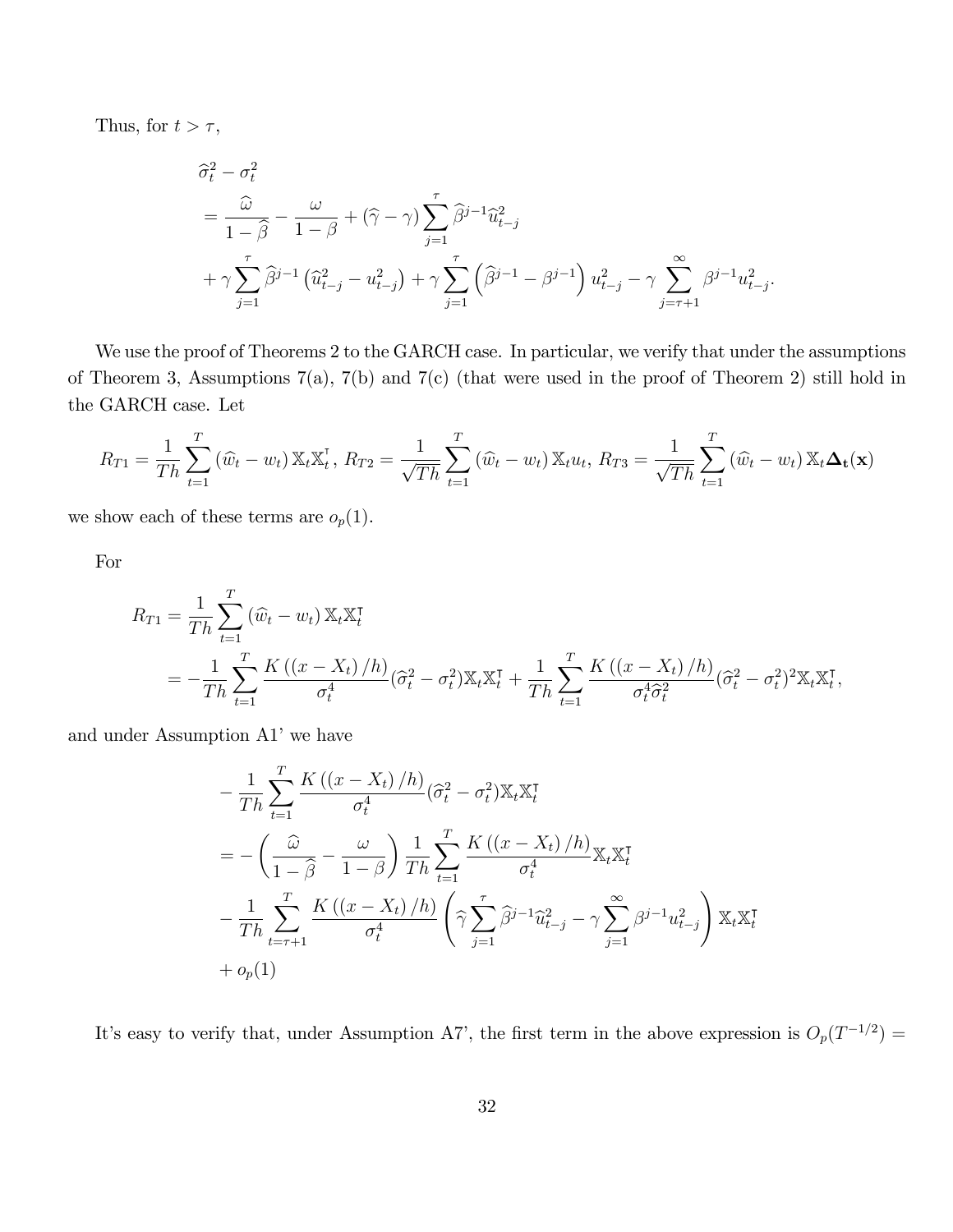$o_p(1)$ , and the second term can be decomposed into

$$
(\hat{\gamma} - \gamma) \frac{1}{Th} \sum_{t=\tau+1}^{T} \frac{K((x - X_t)/h)}{\sigma_t^4} \left( \sum_{j=1}^{\tau} \hat{\beta}^{j-1} \hat{u}_{t-j}^2 \right) \mathbb{X}_t \mathbb{X}_t^{\tau} + \frac{1}{Th} \sum_{t=\tau+1}^{T} \frac{K((x - X_t)/h)}{\sigma_t^4} \left( \gamma \sum_{j=1}^{\tau} \hat{\beta}^{j-1} (\hat{u}_{t-j}^2 - u_{t-j}^2) \right) \mathbb{X}_t \mathbb{X}_t^{\tau} + \frac{1}{Th} \sum_{t=\tau+1}^{T} \frac{K((x - X_t)/h)}{\sigma_t^4} \left( \gamma \sum_{j=1}^{\tau} (\hat{\beta}^{j-1} - \beta^{j-1}) u_{t-j}^2 \right) \mathbb{X}_t \mathbb{X}_t^{\tau} - \frac{1}{Th} \sum_{t=\tau+1}^{T} \frac{K((x - X_t)/h)}{\sigma_t^4} \left( \gamma \sum_{j=\tau+1}^{\infty} \beta^{j-1} u_{t-j}^2 \right) \mathbb{X}_t \mathbb{X}_t^{\tau}.
$$

Again, under Assumptions A1', A6', and A7', the first and the third term above are  $o_p(1)$ , and the second term can be written as

$$
\frac{1}{Th} \sum_{t=\tau+1}^{T} \frac{K((x - X_t)/h)}{\sigma_t^4} \left(\gamma \sum_{j=1}^{\tau} \hat{\beta}^{j-1} (\hat{u}_{t-j}^2 - u_{t-j}^2) \right) \mathbb{X}_t \mathbb{X}_t^{\tau} \n= \frac{1}{Th} \sum_{t=\tau+1}^{T} \frac{K((x - X_t)/h)}{\sigma_t^4} \left(2\gamma \sum_{j=1}^{\tau} \hat{\beta}^{j-1} u_{t-j} (\hat{u}_{t-j} - u_{t-j}) \right) \mathbb{X}_t \mathbb{X}_t^{\tau} \n+ \frac{1}{Th} \sum_{t=\tau+1}^{T} \frac{K((x - X_t)/h)}{\sigma_t^4} \left(\gamma \sum_{j=1}^{\tau} \hat{\beta}^{j-1} (\hat{u}_{t-j} - u_{t-j})^2 \right) \mathbb{X}_t \mathbb{X}_t^{\tau}.
$$

We first consider

$$
\frac{1}{Th} \sum_{t=\tau+1}^{T} \frac{K((x - X_t)/h)}{\sigma_t^4} u_{t-j} (\hat{u}_{t-j} - u_{t-j}) \mathbb{X}_t \mathbb{X}_t^{\tau}
$$
\n
$$
= \frac{1}{Th} \sum_{t=\tau+1}^{T} \frac{K((x - X_t)/h)}{\sigma_t^4} u_{t-j} e_1^{\top} M_{T,h_1}^{-1} (X_{t-j}) B_{T,h_1} (X_{t-j}) \mathbb{X}_t \mathbb{X}_t^{\tau}
$$
\n
$$
+ \frac{1}{Th} \sum_{t=\tau+1}^{T} \frac{K((x - X_t)/h)}{\sigma_t^4} u_{t-j} e_1^{\top} M_{T,h_1}^{-1} (X_{t-j}) U_{T,h_1} (X_{t-j}) \mathbb{X}_t \mathbb{X}_t^{\tau}
$$

By a direct calculation of the first and second moments, we can verify that the first (bias) term is of order  $h_1^{p+1}$  $_1^{p+1}$ , which is  $o_p(1)$ . The second term is asymptotically equivalent to

$$
\frac{1}{Th} \sum_{t=\tau+1}^{T} \frac{K((x - X_t)/h)}{\sigma_t^4 f_X(X_{t-j})} e_1^{T} M(K)^{-1} U_{T,h_1}(X_{t-j}) \mathbb{X}_t \mathbb{X}_t^{T} \sigma_{t-j} \varepsilon_{t-j}.
$$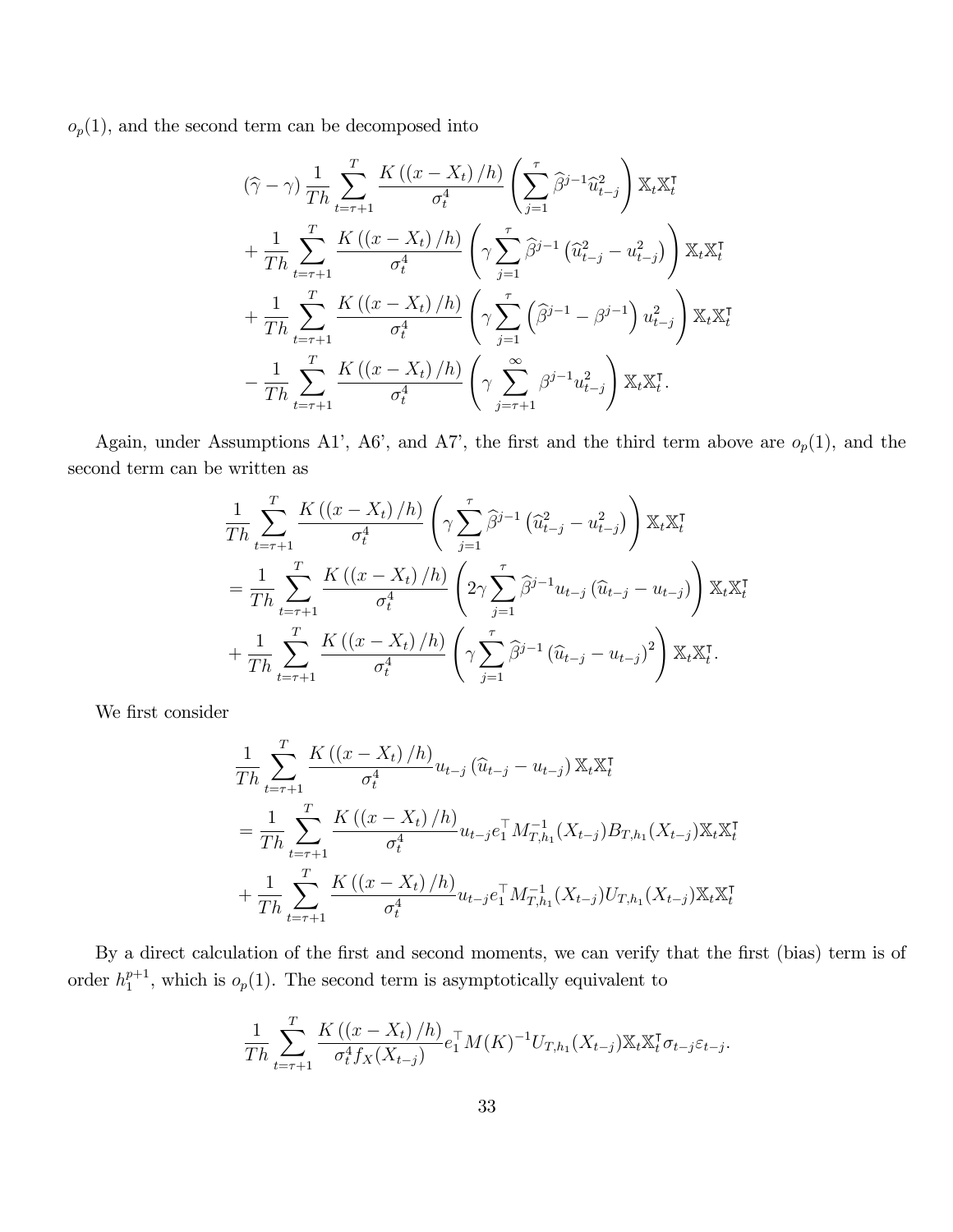For convenience, denote the  $(i, j)$ -th element of  $M^{-1}$  by  $\mu^{i,j}(K)$ , then the above term can be written as

$$
\frac{1}{Th} \sum_{l=1}^{p+1} \sum_{t=\tau+1}^{T} \frac{K\left(\left(x - X_t\right)/h\right)}{\sigma_t^4 f_X(X_{t-j})} \mu^{1,l}(K) U_{T,h_1,l-1}(X_{t-j}) \mathbb{X}_t \mathbb{X}_t^{\tau} \sigma_{t-j} \varepsilon_{t-j}.
$$

For  $l = 1, ..., p + 1$ ,

$$
\frac{1}{Th} \sum_{t=\tau+1}^{T} \frac{K((x - X_t)/h)}{\sigma_t^4 f_X(X_{t-j})} \mu^{1,l}(K) U_{T,h_1,l-1}(X_{t-j}) \mathbb{X}_t \mathbb{X}_t^{\tau} \sigma_{t-j} \varepsilon_{t-j}
$$
\n
$$
= \frac{1}{T^2 h_1 h} \sum_{t=\tau+1}^{T} \sum_{s=1}^{T} \frac{K((x - X_t)/h)}{\sigma_t^4 f_X(X_{t-j})} \mu^{1,l}(K) \left(\frac{X_{t-j} - X_s}{h_1}\right)^{l-1} K\left(\frac{X_{t-j} - X_s}{h_1}\right) \mathbb{X}_t \mathbb{X}_t^{\tau} \sigma_s \varepsilon_s \sigma_{t-j} \varepsilon_{t-j},
$$

and we consider three cases (1)  $t - j = s$ ; (2)  $t - j > s$ ; (3)  $t - j < s$ . In particular, when  $t - j = s$ , only when  $l = 1$  this term is non-zero, by a calculation of moments, it can be verified that its first moment is of order  $O(T^{-1}h_1^{-1})$ , and the second moment is  $O(T^{-2}h_1^{-2})$ . Thus this term is  $o_p(1)$  under the bandwidth assumption. For the other cases, using the inequality of Yoshihara (1976), we can verify that the term is of order  $O(T^{-3/2}h_1^{-1}h^{-1/2} + T^{-3/2}h^{1/2}) = O(T^{-3/2}h_1^{-1}h^{-1/2})$ . Thus we can verify that

$$
\frac{1}{Th} \sum_{t=\tau+1}^T \frac{K((x-X_t)/h)}{\sigma_t^4 f_X(X_{t-j})} e_1^{\top} M(K)^{-1} U_{T,h_1}(X_{t-j}) \mathbb{X}_t \mathbb{X}_t^{\top} \sigma_{t-j} \varepsilon_{t-j} = O_p\left(T^{-1} h_1^{-1} + T^{-1} h_1^{-1/2} h^{-1/2}\right) = o_p(1).
$$

Notice that  $\tau = O(\log T)$ , by similar methods, one can verify

$$
\frac{1}{Th} \sum_{t=\tau+1}^{T} \frac{K((x - X_t)/h)}{\sigma_t^4} \left(\gamma \sum_{j=1}^{\tau} \hat{\beta}^{j-1} (\hat{u}_{t-j} - u_{t-j})^2\right) \mathbb{X}_t \mathbb{X}_t^{\tau} = o_p(1),
$$

Thus,

$$
\frac{1}{Th} \sum_{t=\tau+1}^{T} \frac{K((x - X_t)/h)}{\sigma_t^4} \left( \gamma \sum_{j=1}^{\tau} \widehat{\beta}^{j-1} \left( \widehat{u}_{t-j}^2 - u_{t-j}^2 \right) \right) \mathbb{X}_t \mathbb{X}_t^{\tau} = o_p(1).
$$

Next, consider

$$
\frac{1}{Th} \sum_{t=\tau+1}^{T} \frac{K\left(\left(x - X_t\right)/h\right)}{\sigma_t^4} \left(\gamma \sum_{j=\tau+1}^{\infty} \beta^{j-1} u_{t-j}^2\right) \mathbb{X}_t \mathbb{X}_t^{\tau}.
$$

Notice that  $|\beta|$  < 1, direct calculations show that

$$
\mathbf{E}\left\|\frac{1}{Th}\sum_{t=\tau+1}^T \frac{K\left(\left(x-X_t\right)/h\right)}{\sigma_t^4} \left(\gamma \sum_{j=\tau+1}^\infty \beta^{j-1} u_{t-j}^2\right) \mathbb{X}_t \mathbb{X}_t^\intercal\right\| = O\left(|\beta|^{\tau}\right),\right.
$$

which is  $o(1)$  since  $\tau = c \ln T \to \infty$ .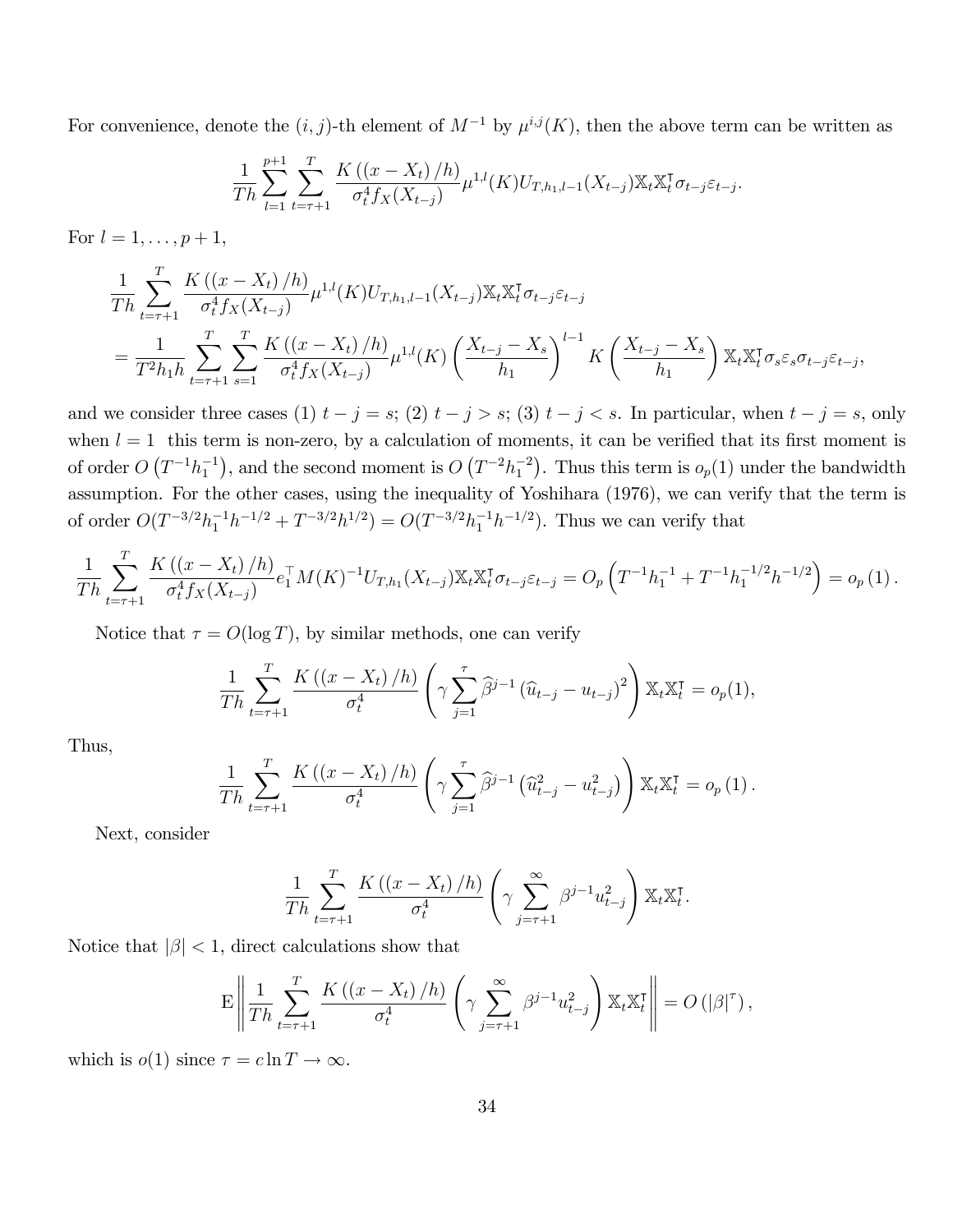By similar analysis we can show that

$$
\frac{1}{Th} \sum_{t=1}^{T} \frac{K\left(\left(x - X_t\right)/h\right)}{\sigma_t^4 \widehat{\sigma}_t^2} (\widehat{\sigma}_t^2 - \sigma_t^2)^2 \mathbb{X}_t \mathbb{X}_t^{\mathsf{T}} = o_p(1).
$$

Combining the above results, we have  $R_{T1} = o_p(1)$ .

The analysis of  $R_{T2}$  and  $R_{T3}$  is parallel to the analysis of  $R_{T1}$ .

## 8.6 Proof of Theorem 4

Again, notice that

$$
\sqrt{Th}\left[\widetilde{m}(x)-m(x)-h^{p+1}b(x)\right]=\sqrt{Th}\left[\widehat{m}(x)-m(x)-h^{p+1}b(x)\right]+\sqrt{Th}\left[\widetilde{m}(x)-\widehat{m}(x)\right],
$$

we show that, under our assumptions,

$$
\sqrt{Th}\left[\widehat{m}(x) - m(x) - h^{p+1}b(x)\right] \Longrightarrow N\left(0, \frac{1}{f_X(x)\int_0^1 \sigma(r)^{-2}dr}\omega^2\right). \tag{20}
$$

and

$$
\sqrt{Th} \left[ \widetilde{m}(x) - \widehat{m}(x) \right] = o_p(1). \tag{21}
$$

For result (20) for  $\widehat{\beta},$  notice that

$$
\sqrt{Th}\left(\widehat{\beta} - \beta - \left[\sum_{t=1}^T w_t \mathbb{X}_t \mathbb{X}_t^{\mathsf{T}}\right]^{-1} \sum_{t=1}^T w_t \mathbb{X}_t \Delta_t(x)\right)
$$

$$
= \left[\frac{1}{Th} \sum_{t=1}^T w_t \mathbb{X}_t \mathbb{X}_t^{\mathsf{T}}\right]^{-1} \left[\frac{1}{\sqrt{Th}} \sum_{t=1}^T w_t \mathbb{X}_t u_t\right].
$$

It can be verified that

$$
\frac{1}{Th} \sum_{t=1}^T w_t \mathbb{X}_t \mathbb{X}_t^{\mathsf{T}} \to \int_0^1 \sigma(r)^{-2} dr f_X(x) M(K),
$$

and, by Taylor expansion,

$$
\frac{1}{Th} \sum_{t=1}^{T} w_t \mathbb{X}_t \Delta_t(x) \approx h^{p+1} \frac{m^{(p+1)}(x) f_X(x) \int_0^1 \sigma(r)^{-2} dr}{(p+1)!} B(K),
$$

thus,

$$
\frac{1}{h^{p+1}} \left[ \sum_{t=1}^T w_t \mathbb{X}_t \mathbb{X}_t^\mathsf{T} \right]^{-1} \sum_{t=1}^T w_t \mathbb{X}_t \Delta_t(x) \to \frac{m^{(p+1)}(x)}{(p+1)!} M(K)^{-1} B(K),
$$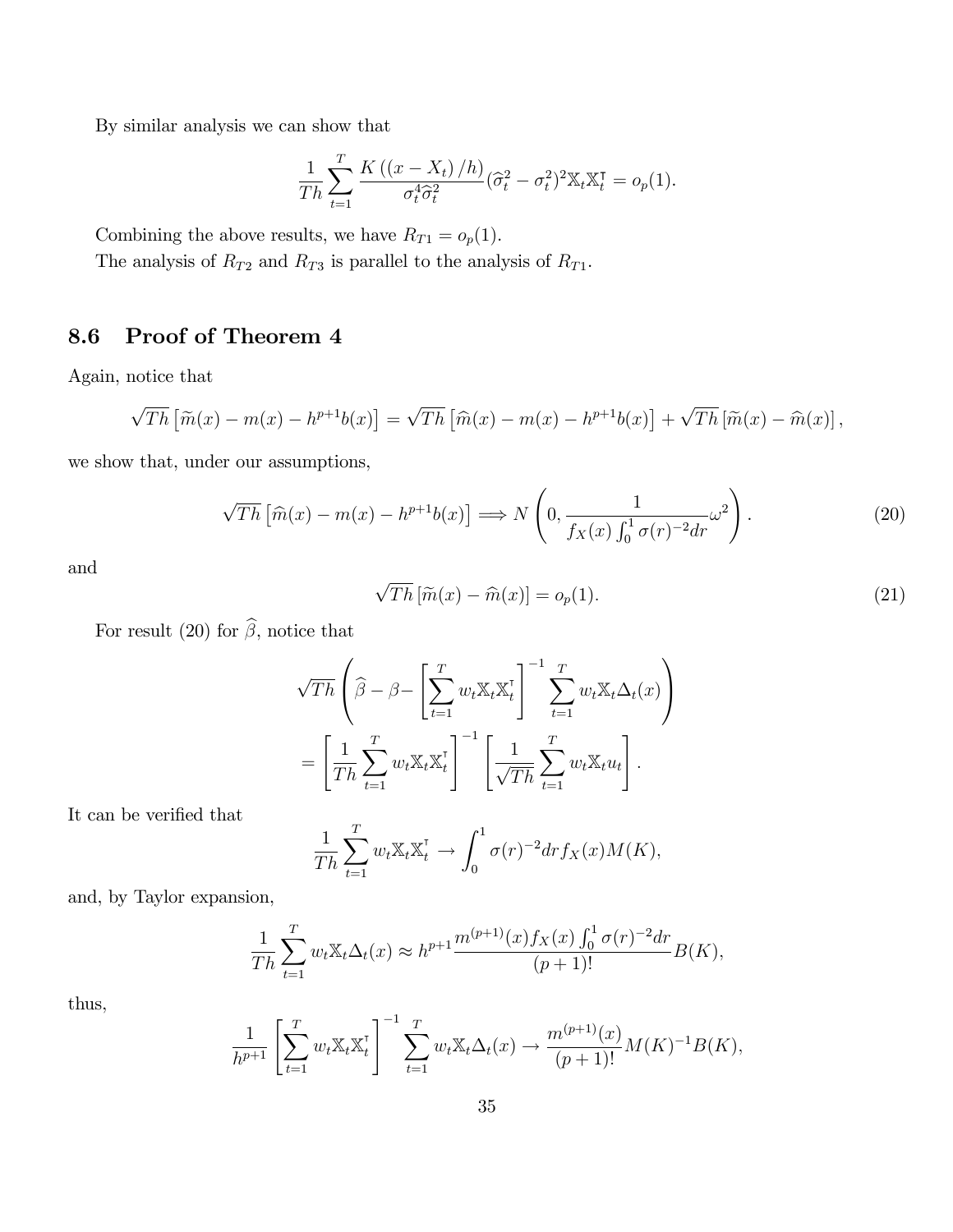For the stochastic component, notice that:

$$
\frac{1}{\sqrt{Th}}\sum_{t=1}^T w_t \mathbb{X}_t u_t = \frac{1}{\sqrt{Th}}\sum_{t=1}^T \mathbb{X}_t K\left(\frac{x - X_t}{h}\right) \sigma_t^{-1} \varepsilon_t,
$$

First,

$$
\frac{1}{Th} \sum_{i=1}^T \left[ \frac{K\left(\left(x - X_i\right)/h\right)}{\sigma_i^2} \right]^2 \left(\frac{x - X_i}{h}\right)^{j+l} u_i^2 \to f_X(x) \left[ \int_0^1 \sigma(r)^{-2} dr \right] \int K\left(u\right)^2 u^{j+l} du.
$$

in addition, for every fixed  $(p+1)\text{-vector } \lambda$ 

$$
\frac{1}{Th} \sum_{i=1}^{T} \lambda^{\dagger} \mathbb{X}_{t} \mathbb{X}_{t}^{\dagger} \lambda \left[ \frac{K\left(\left(x - X_{i}\right)/h\right)}{\sigma_{i}^{2}} \right]^{2} u_{i}^{2} \to f_{X}(x) \int_{0}^{1} \sigma(r)^{-2} dr \lambda^{\dagger} \Gamma(K) \lambda
$$

notice that  $\left\{ \lambda^{\dagger} \mathbb{X}_t K\left( \frac{x - X_t}{h} \right) \sigma_t \varepsilon_t, \mathcal{F}_t \right\}$  is a martingale difference sequence,

$$
\frac{1}{\sqrt{Th}}\sum_{t=1}^T \lambda^{\mathsf{T}} \mathbb{X}_t \frac{K\left(\left(x - X_i\right)/h\right)}{\sigma_i^2} u_t \Longrightarrow N\left(0, f_X(x) \int_0^1 \sigma(r)^{-2} dr \lambda^{\mathsf{T}} \Gamma(K)\lambda\right).
$$

Thus, by the Cramér–Wold device, we have

$$
\frac{1}{\sqrt{Th}}\sum_{t=1}^T w_t \mathbb{X}_t u_t \to N\left(0, f_X(x) \int_0^1 \sigma(r)^{-2} dr \Gamma(K)\right).
$$

Thus, together with the analysis with the bias effect, we obtain

$$
\sqrt{Th}\left(\widehat{\beta} - \beta - h^{p+1}\frac{m^{(p+1)}(x)}{(p+1)!}M(K)^{-1}B(K)\right) \Longrightarrow N\left(0, \frac{1}{f_X(x)\cdot \int_0^1 \sigma(r)^{-2}dr}M(K)^{-1}\Gamma(K)M(K)^{-1}\right),
$$

and

$$
\sqrt{Th}\left[\widehat{m}(x) - m(x) - h^{p+1}b(x)\right] \Longrightarrow N\left(0, \frac{1}{f_X(x)\int_0^1 \sigma(r)^{-2}dr}\omega^2\right)
$$

.

Next we prove (21). Notice that

$$
\widehat{w}_t = \frac{K\left(\left(x - X_t\right)/h\right)}{\widehat{\sigma}_t^2},
$$

following a similar argument as the previous Theorems, we only need to show the following results hold for the locally varying volatility model:

$$
R_{T1} = \frac{1}{\sqrt{Th}} \sum_{t=1}^{T} (\widehat{w}_t - w_t) \mathbb{X}_t Y_t = o_p(1),
$$
  

$$
R_{T2} = \left(\frac{1}{\sqrt{Th}} \sum_{t=1}^{T} (\widehat{w}_t - w_t) \mathbb{X}_t \mathbb{X}_t^{\mathsf{T}}\right) = o_p(1).
$$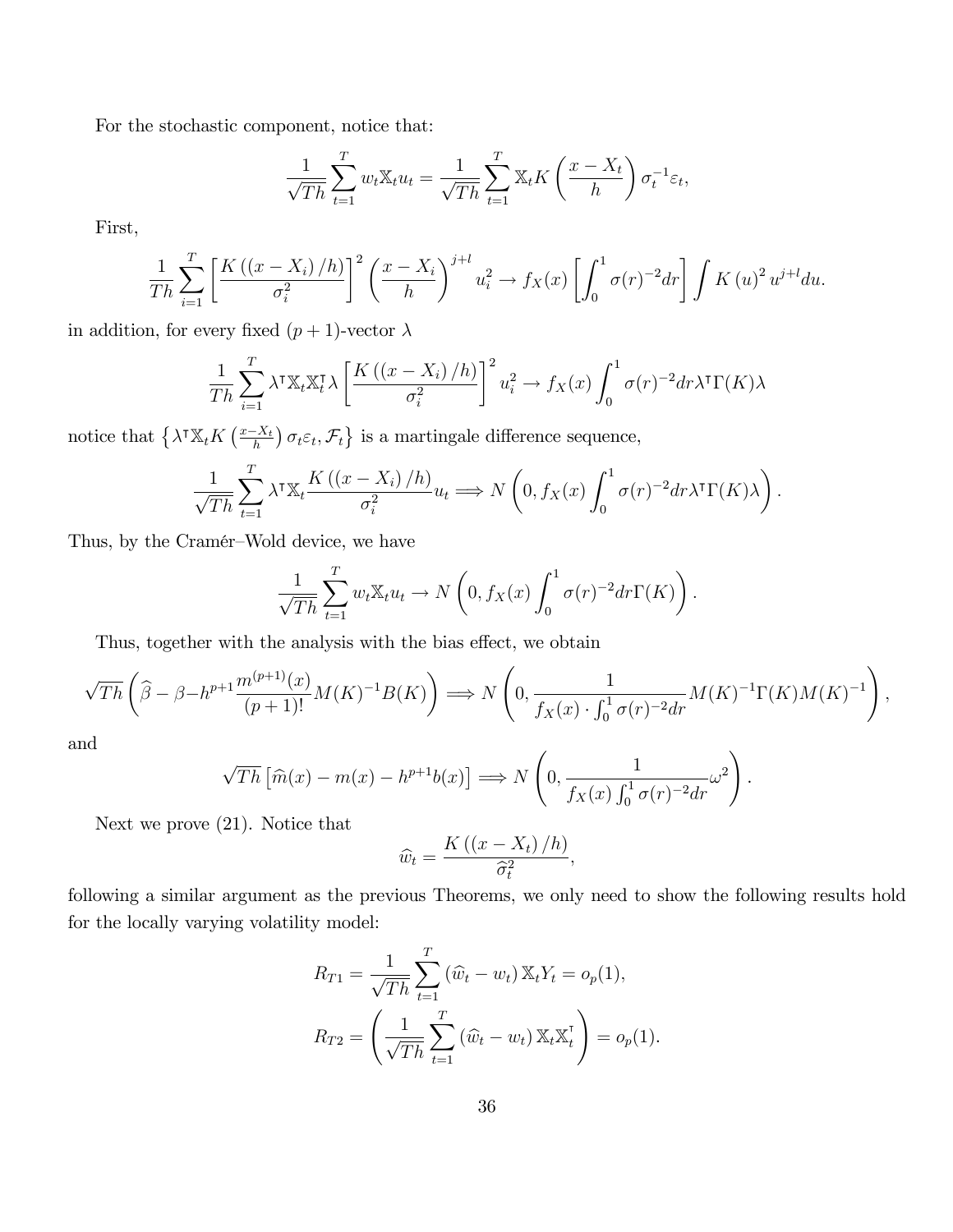Notice that  $R_{T1} = R_{T11} + R_{T12}$ , where

$$
R_{T11} = \frac{1}{\sqrt{Th}} \sum_{t=1}^{T} (\hat{w}_t - w_t) \mathbb{X}_t m(X_t), R_{T12} = \frac{1}{\sqrt{Th}} \sum_{t=1}^{T} (\hat{w}_t - w_t) \mathbb{X}_t u_t.
$$

We first consider  $R_{T12}$ . Let

$$
W_{ts} = \frac{G\left(\left(\left(s-t\right)/T\right)/h_{\sigma}\right)}{\sum_{i=1}^{T} G\left(\left(\left(i-t\right)/T\right)/h_{\sigma}\right)}
$$

then  $R_{T12} = R_{T12A} + R_{T12B} + R_{T12C}$ , where

$$
R_{T12A} = \frac{1}{\sqrt{Th}} \sum_{t=1}^{T} K((X_t - x_0)/h) \left[ \frac{1}{\hat{\sigma}_t^2} - \frac{1}{\hat{\sigma}_t^2} \right] \mathbb{X}_t u_t,
$$
  
\n
$$
R_{T12B} = \frac{1}{\sqrt{Th}} \sum_{t=1}^{T} K((X_t - x_0)/h) \left[ \frac{1}{\hat{\sigma}_t^2} - \frac{1}{\hat{\sigma}_t^2} \right] \mathbb{X}_t u_t,
$$
  
\n
$$
R_{T12C} = \frac{1}{\sqrt{Th}} \sum_{t=1}^{T} K((X_t - x_0)/h) \left[ \frac{1}{\hat{\sigma}_t^2} - \frac{1}{\hat{\sigma}_t^2} \right] \mathbb{X}_t u_t.
$$

and

$$
\widehat{\sigma}_t^2 = \sum_{s=1}^T W_{ts} \widehat{u}_s^2, \, \widetilde{\sigma}_t^2 = \sum_{s=1}^T W_{ts} u_s^2, \, \overline{\sigma}_t^2 = \sum_{s=1}^T W_{ts} \sigma_s^2.
$$

We can show each of these terms are  $o_p(1)$ . For  $R_{T12A}$ , notice that, under Assumption A1", we have

$$
0 < c_L \le \min_t \overline{\sigma}_t^2 \le \min_t \widetilde{\sigma}_t^2 + \max_t |\widetilde{\sigma}_t^2 - \overline{\sigma}_t^2| = \min_t \widetilde{\sigma}_t^2 + o_p(1)
$$

and

$$
0 < c_L \le \min_t \tilde{\sigma}_t^2 \le \min_t \hat{\sigma}_t^2 + \max_t |\tilde{\sigma}_t^2 - \hat{\sigma}_t^2| = \min_t \hat{\sigma}_t^2 + o_p(1)
$$

In addition,  $\sum_{t=1}^{T} (\tilde{\sigma}_t^2 - \tilde{\sigma}_t^2)^2$  is bounded by

$$
C_1 \sum_{t=1}^T \left( \sum_{s=1}^T W_{ts} (\widehat{u}_s - u_s) u_s \right)^2 + C_2 \sum_{t=1}^T \left( \sum_{s=1}^T W_{ts} (\widehat{u}_s - u_s)^2 \right)^2,
$$

where  ${\cal C}_1$  and  ${\cal C}_2$  are constants. It can be verified that

$$
\sum_{s=1}^{T} W_{ts}^2 u_s^2 \le \max |W_{ts}| \sum_{s=1}^{T} W_{ts} u_s^2 = O\left(\frac{1}{Th_{\sigma}}\right).
$$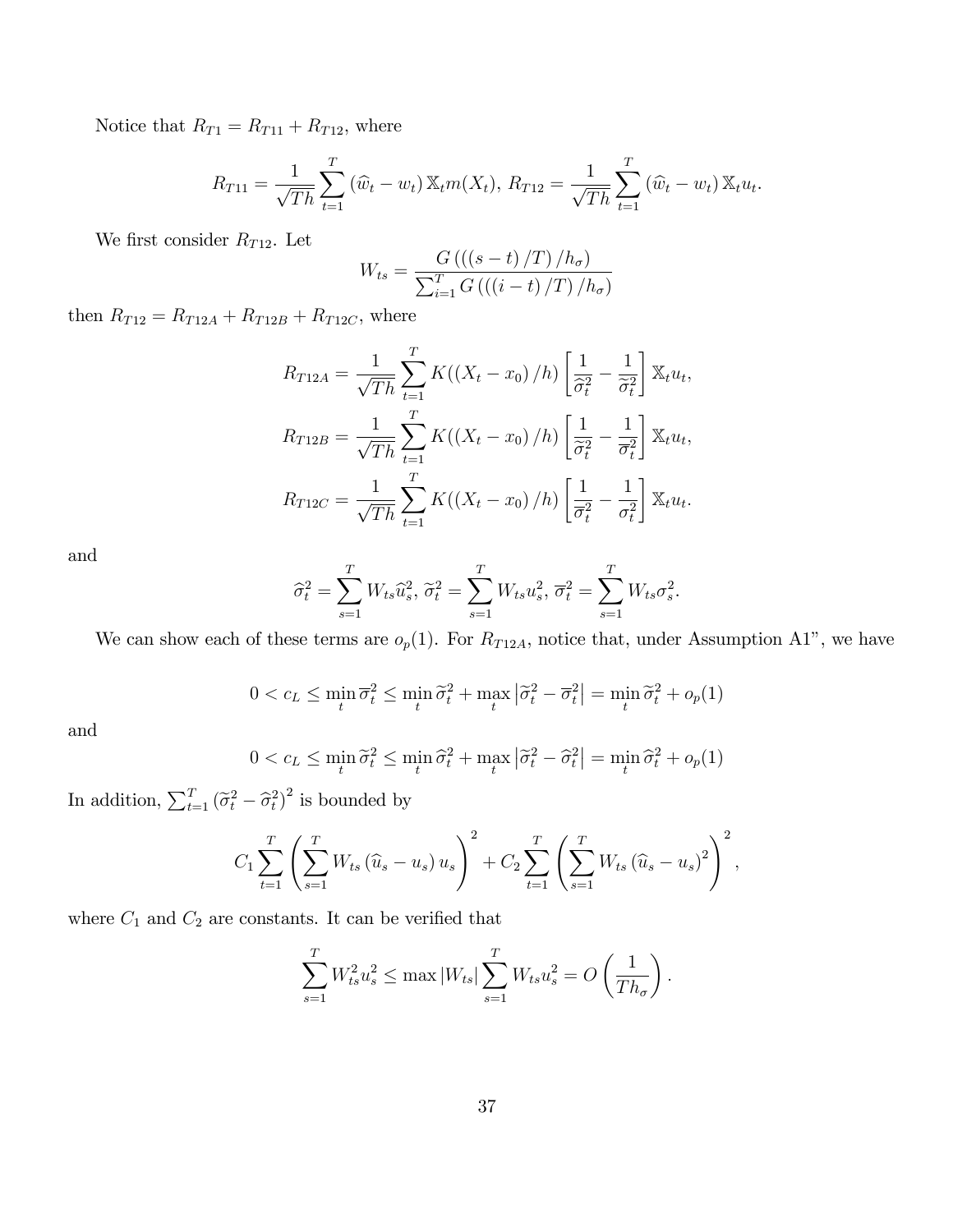Denote  $C$  to be a generic constant term, then

$$
\sum_{t=1}^{T} \left( \sum_{s=1}^{T} W_{ts} (\hat{u}_s - u_s) u_s \right)^2
$$
\n
$$
\leq C \sum_{t=1}^{T} \left( \left( \max_t |\hat{u}_s - u_s| \right)^2 \cdot \sum_{s=1}^{T} W_{ts}^2 u_s^2 \right)
$$
\n
$$
= O_p \left( h_1^{2q} h_\sigma^{-1} + T^{-1} h_1^{-1} h_\sigma^{-1} \log(T) \right) = o_p \left( 1 \right).
$$

The other term can be analyzed similarly. Thus,  $\sum_{t=1}^{T} (\tilde{\sigma}_t^2 - \hat{\sigma}_t^2)^2 = o_p(1)$ . For any  $j = 0, 1, \ldots, p$ ,

$$
\left| \frac{1}{\sqrt{Th}} \sum_{t=1}^{T} \left[ \frac{\tilde{\sigma}_t^2 - \hat{\sigma}_t^2}{\hat{\sigma}_t^2 \tilde{\sigma}_t^2} \right] K((X_t - x_0) / h) \left( \frac{X_t - x}{h} \right)^j u_t \right|
$$
  
\n
$$
\leq \left[ \frac{1}{(\min_t \hat{\sigma}_t^2) (\min_t \tilde{\sigma}_t^2)} \right] \left[ \sum_{t=1}^{T} \left( \tilde{\sigma}_t^2 - \hat{\sigma}_t^2 \right)^2 \right]^{1/2} \left[ \frac{1}{Th} \sum_{t=1}^{T} K((X_t - x_0) / h)^2 \left( \frac{X_t - x}{h} \right)^{2j} u_t^2 \right]^{1/2}
$$
  
\n
$$
\to 0
$$

thus,  $R_{T12A} \rightarrow 0$ .

The second term  $R_{T12B}$ ,

$$
R_{T12B} = \frac{1}{\sqrt{Th}} \sum_{t=1}^{T} K((X_t - x_0)/h) \left[\overline{\sigma}_t^2 - \widetilde{\sigma}_t^2\right] \overline{\sigma}_t^{-4} \mathbb{X}_t u_t
$$

$$
+ \frac{1}{\sqrt{Th}} \sum_{t=1}^{T} K((X_t - x_0)/h) \left[\overline{\sigma}_t^2 - \widetilde{\sigma}_t^2\right]^2 \widetilde{\sigma}_t^{-2} \overline{\sigma}_t^{-4} \mathbb{X}_t u_t
$$

It can be verified that both of these two terms are  $o_p(1)$ .

For  $R_{T12C}$ ,

$$
R_{T12C} = -\frac{1}{\sqrt{Th}} \sum_{t=1}^{T} K((X_t - x_0)/h) \left[ \frac{\overline{\sigma}_t^2 - \sigma_t^2}{\overline{\sigma}_t^2 \sigma_t^2} \right] \mathbb{X}_t u_t,
$$

notice that  $\overline{\sigma}_t^2$  and  $\sigma_t^2$  are deterministic functions of t, for  $j = 0, ..., p$ ,  $K((X_t - x_0)/h) \left[ \frac{\overline{\sigma}_t^2 - \sigma_t^2}{\overline{\sigma}_t^2 \sigma_t^2} \right]$  $\int \left(\frac{X_t-x}{h}\right)^j u_t$ are martingales, and

$$
\mathbf{E}\left|\frac{C}{\sqrt{Th}}\sum_{t=1}^{T}K((X_t-x_0)/h)\left[\overline{\sigma}_t^2-\sigma_t^2\right]\left(\frac{X_t-x}{h}\right)^j u_t\right|^2=O\left(h_\sigma^2\right)\to 0,
$$

thus  $R_{T12C} \to 0$ . Consequently,  $R_{T12} = R_{T12A} + R_{T12B} + R_{T12C} \to 0$ .

The proofs for  $R_{T11}$  and  $R_{T2}$  are similar.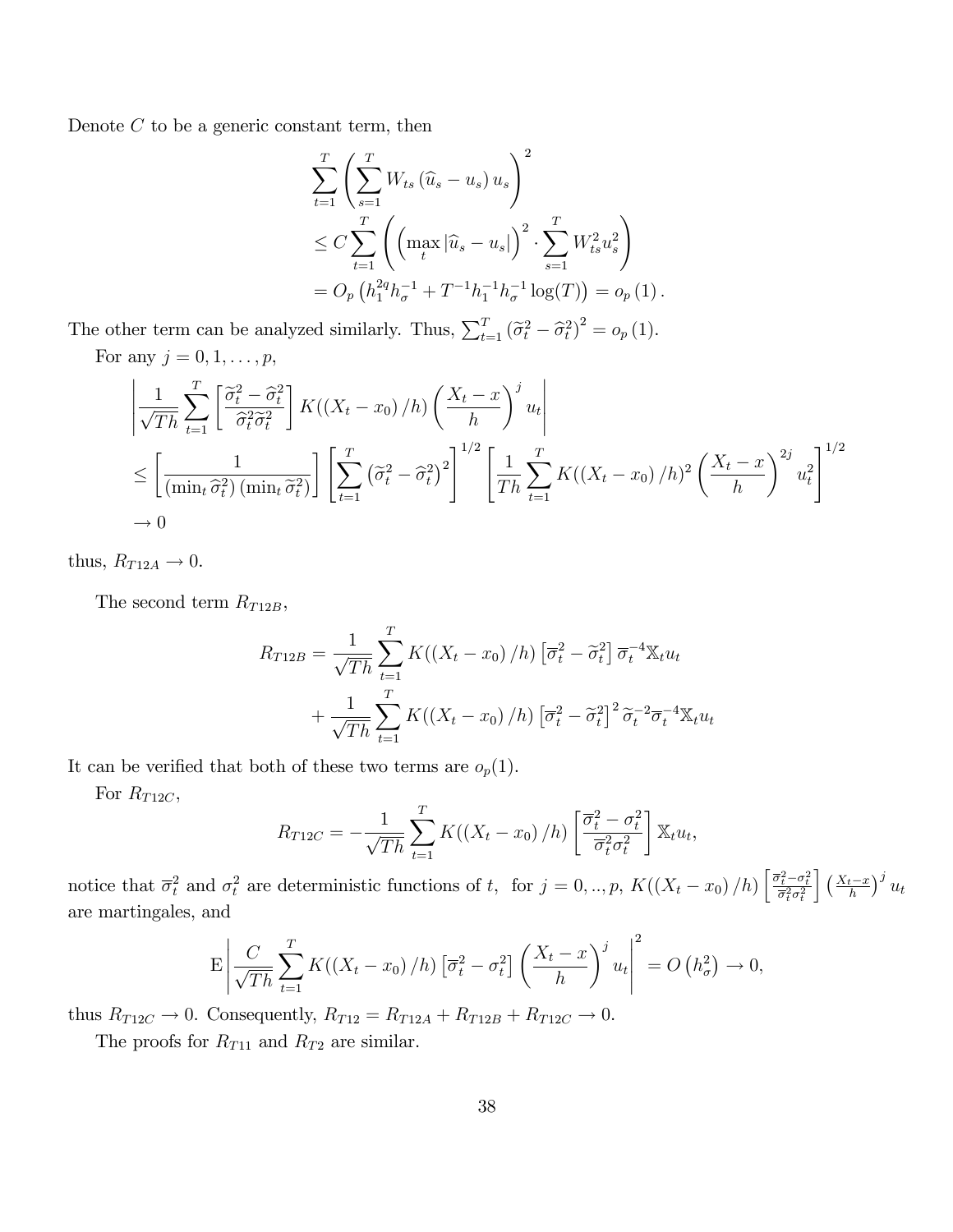## References

- [1] Amemiya, Takeshi, 1983, Partially generalized least squares and two-stage least squares estimators, Journal of Econometrics 23
- [2] Amemiya, Takeshi. Advanced econometrics. Harvard university press, 1985.
- [3] Ang, A., Kristensen, D., 2012. Testing conditional factor models. Journal of Financial Economics 106, 132-156.
- [4] Ang, A. and Liu, J. and K. Schwarz (2008). , Using Individual Stocks or Portfolios in Tests of Factor Models. AFA 2009 San Francisco Meetings Paper. Available at SSRN: https://ssrn.com/abstract=1106463 or http://dx.doi.org/10.2139/ssrn.1106463
- [5] Avramidis, Panagiotis (2016) Adaptive likelihood estimator of conditional variance function, Journal of Nonparametric Statistics, 28:1, 132-151, DOI: 10.1080/10485252.2015.1122189
- $[6]$  Bai, J. and S. Ng  $(2002)$ , Determining the number of factors in approximate factor models'. Econometrica  $70(1)$ , 191–221.
- [7] Bollerslev, Tim (1986). "Generalized Autoregressive Conditional Heteroskedasticity". Journal of Econometrics 31 (3):  $307-327$ .
- [8] Brennan, M.J., T. Chordia, and A.Subrahmanyam (1998). Alternative factor specifications, security characteristics, and the cross-section of expected stock returns. Journal of Financial Economics 49, 345-373
- [9] Cai, Z., Fan, J., Yao, Q., 2000. Functional-coefficient regression models for nonlinear time series. Journal of American Statistical Association 95, 941–956.
- [10] Cai, Z., Y. Ren, and B. Yang (2015) A semiparametric conditional CAPM. Journal of Banking and Finance 61, 117-126.
- [11] Calonico, S, M. D. Cattaneo, and M. H. Farrell (2014): "On the Effect of Bias Estimation on Coverage Accuracy in Nonparametric Estimation," Working Paper, University of Michigan.
- [12] Chen, Xiaohong, David T. Jacho-Chávez, and Oliver Linton. "Averaging of an increasing number of moment condition estimators." Econometric Theory 32.01 (2016): 30-70.
- [13] Chen, Y., Q Wang, W Yao (2015). Adaptive estimation for varying coefficient models. Journal of Multivariate Analysis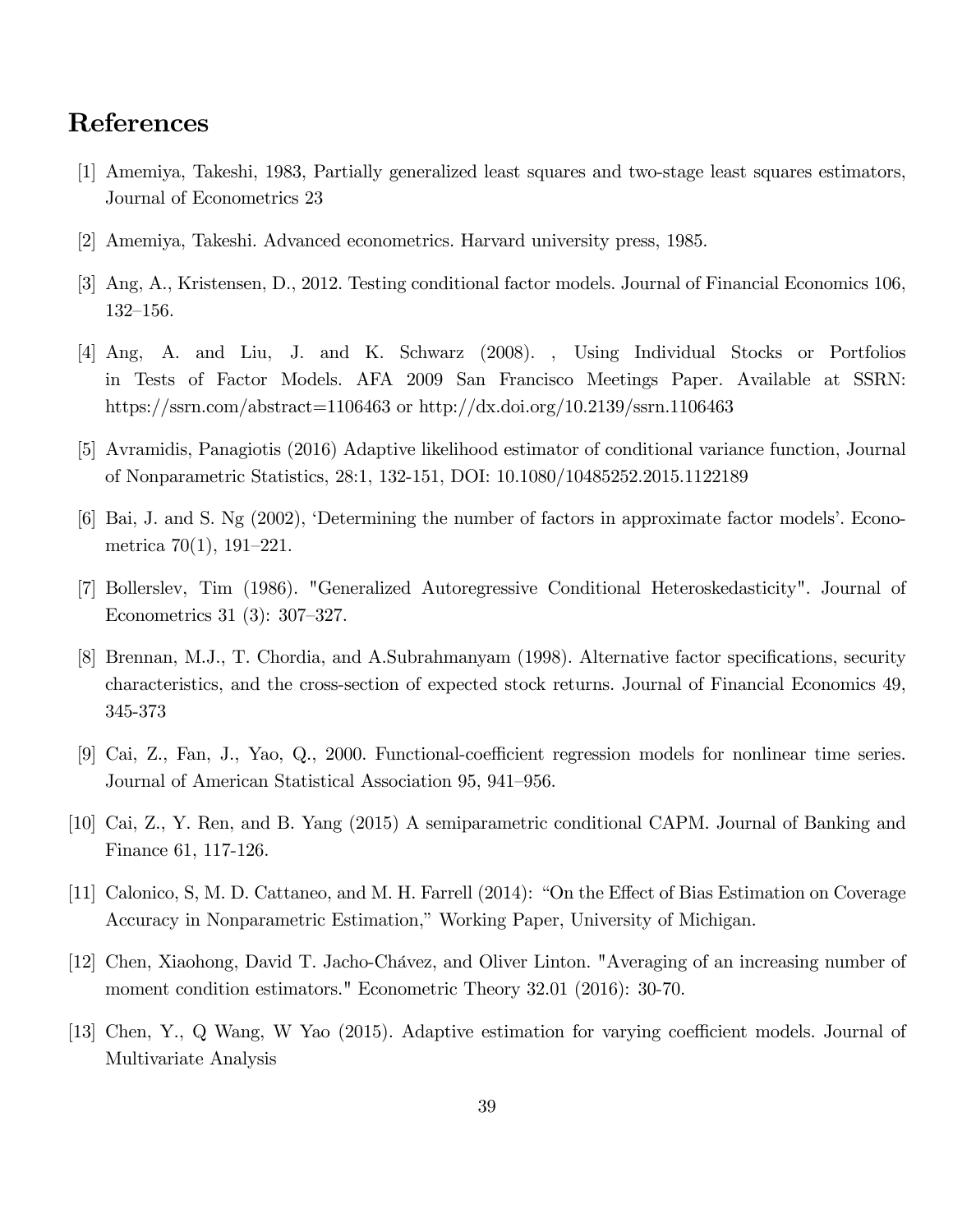- [14] Chu, B, D. Jacho-Chavez, and O. Linton (2017) Standard Errors for Nonparametric Regression. Forthcoming in Econometric Reviews
- [15] Connor, G. and R.A. Korajczyk, (1993). "A Test for the Number of Factors in an Approximate Factor Model," The Journal of Finance, vol.  $48$ , no.  $4 \frac{1263 - 92}{50}$ .
- [16] Connor, G. and R. Korajzcyk (1998), ëRisk and return in an equilibrium APT application of a new test methodology'. Journal of Financial Economics 21, 225–289
- [17] Connor, G. and Linton, O. (2007). Semiparametric estimation of a characteristic-based factor model of stock returns. Journal of Empirical Finance, 14, 694-717.
- [18] Connor, G., M. Hagmann, and Linton, O. (2012). Efficient semiparametric estimation of the famafrench model and extensions. Econometrica, 80, 713-754.
- [19] Dahlhaus, R. (1997). Fitting time series models to nonstationary processes. Ann. Statist.  $25 \text{ } 1\text{--}3$
- [20] Diebold, F., and J. A. Nason (1990), Nonparametric exchange rate prediction? Journal of International Economics, Volume 28, Issue 3, Pages 315-332, ISSN 0022-1996.
- [21] Engle, Robert F. (1982). "Autoregressive Conditional Heteroscedasticity with Estimates of the Variance of United Kingdom Inflation". Econometrica 50 (4):  $987-1007$ .
- [22] Robert F. Engle, Jose Gonzalo Rangel (2008). The Spline-GARCH Model for Low-Frequency Volatility and Its Global Macroeconomic Causes. Rev Financ Stud; 21 (3): 1187-1222. doi: 10.1093/rfs/hhn004
- [23] Efromovich, Sam. "Nonparametric regression with the scale depending on auxiliary variable." The Annals of Statistics 41.3 (2013): 1542-1568.
- [24] Fama, Eugene F.; MacBeth, James D. (1973). "Risk, Return, and Equilibrium: Empirical Tests". Journal of Political Economy. 81 (3): 607–636. doi:10.1086/260061. JSTOR 1831028.
- [25] Fan, J. (1992). Design-Adaptive Nonparametric Regression. Journal of the American Statistical Association, 87 , 998-1004.
- [26] Fan, J., M. Farmen, and I. Gijbels (1998). Local Maximum Likelihood Estimation and Inference. Journal of the Royal Statistical Society, Series B. 60, 591-608.
- [27] Fan, J. and I. Gijbels (1996). Local Polynomial Modelling and Its Applications, Chapman & Hall.
- [28] Fan, J., Liao, Y., & Yao, J. (2015). Power Enhancement in High-Dimensional Cross-Sectional Tests. Econometrica, 83(4), 1497-1541.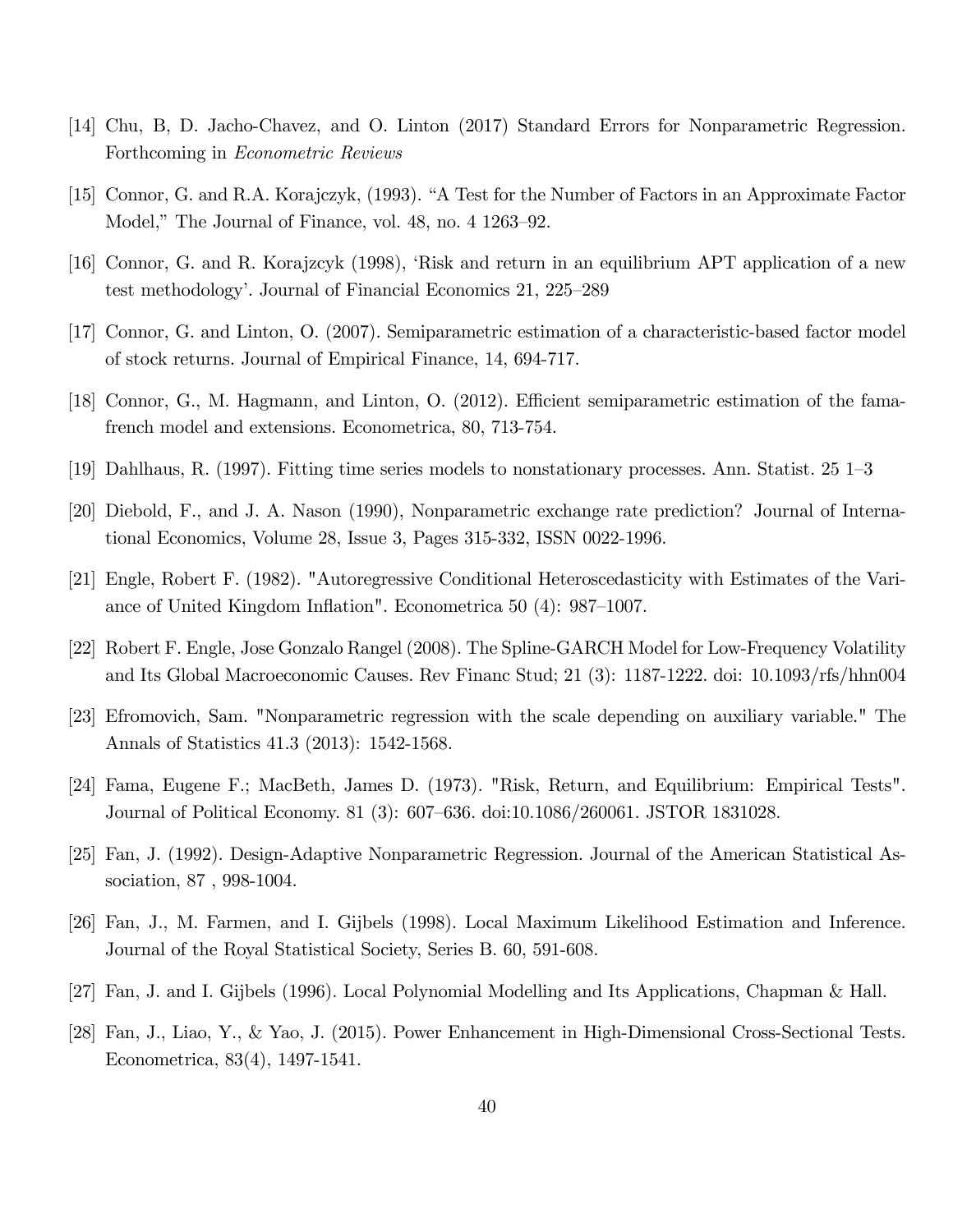- [29] Francq, C. and Zakoian, J. M. (2004). Maximum likelihood estimation of pure GARCH and ARMA-GARCH processes. Bernoulli, 10:605-637.
- [30] Francq, C. and Zakoian, J.-M. (2010). GARCH Models: Structure, Statistical Inference and Financial Applications. John Wiley & Sons, Chichester, UK.
- [31] Geller, Juliane & Michael H. Neumann (2018) Improved local polynomial estimation in time series regression, Journal of Nonparametric Statistics, 30:1, 1-27, DOI: 10.1080/10485252.2017.1402118
- [32] Hall, P. (1992a): "Effect of Bias Estimation on Coverage Accuracy of Bootstrap Confidence Intervals for a Probability Density," Annals of Statistics,  $20(2)$ , 675–694.
- [33] Hall, P. (1992b): "On Bootstrap Confidence Intervals in Nonparametric Regression," Annals of Statistics,  $20(2)$ ,  $695-711$ .
- [34] Hall, Peter G., and Jeffrey S. Racine. "Infinite order cross-validated local polynomial regression." Journal of Econometrics 185.2 (2015): 510-525.
- [35] Liu, Jun M. Rong Chen, and Qiwei Yao (2010). Nonparametric transfer function models, Journal of Econometrics, Volume 157, Issue 1, Pages 151-164
- [36] Henderson, Daniel J., Raymond J. Carroll, and Qi Li (2008). Nonparametric estimation and testing of fixed effects panel data models, Journal of Econometrics, Volume 144, Issue 1, Pages 257-275,
- [37] Fan, J., Yao, Q., Cai, Z., 2003. Adaptive varying-coefficient linear models. Journal of Royal Statistical Society B  $65, 57-80.$
- [38] Han, H. (2013). Asymptotic Properties of GARCH-X Processes, Journal of Financial Economics doi: 10.1093/jjÖnec/nbt023
- [39] Jin, S., Su, L., & Xiao, Z. (2015). Adaptive Nonparametric Regression with Conditional Heteroskedasticity. Econometric Theory, 31(06), 1153-1191.
- [40] Jones, M.C. (1993), Do not weight for heteroscedasticity in nonparametric regression. Australian & New Zealand Journal of Statistics, 35(1), 89-92.
- [41] Kristensen, D., & Linton, O. (2006). A Closed-Form Estimator for the GARCH(1,1) Model. Econometric Theory, 22(2), 323-337. Retrieved from http://www.jstor.org/stable/4093228
- [42] Linton, O.B. (1997). Efficient estimation of additive nonparametric regression models. Biometrika, 84, 469-474.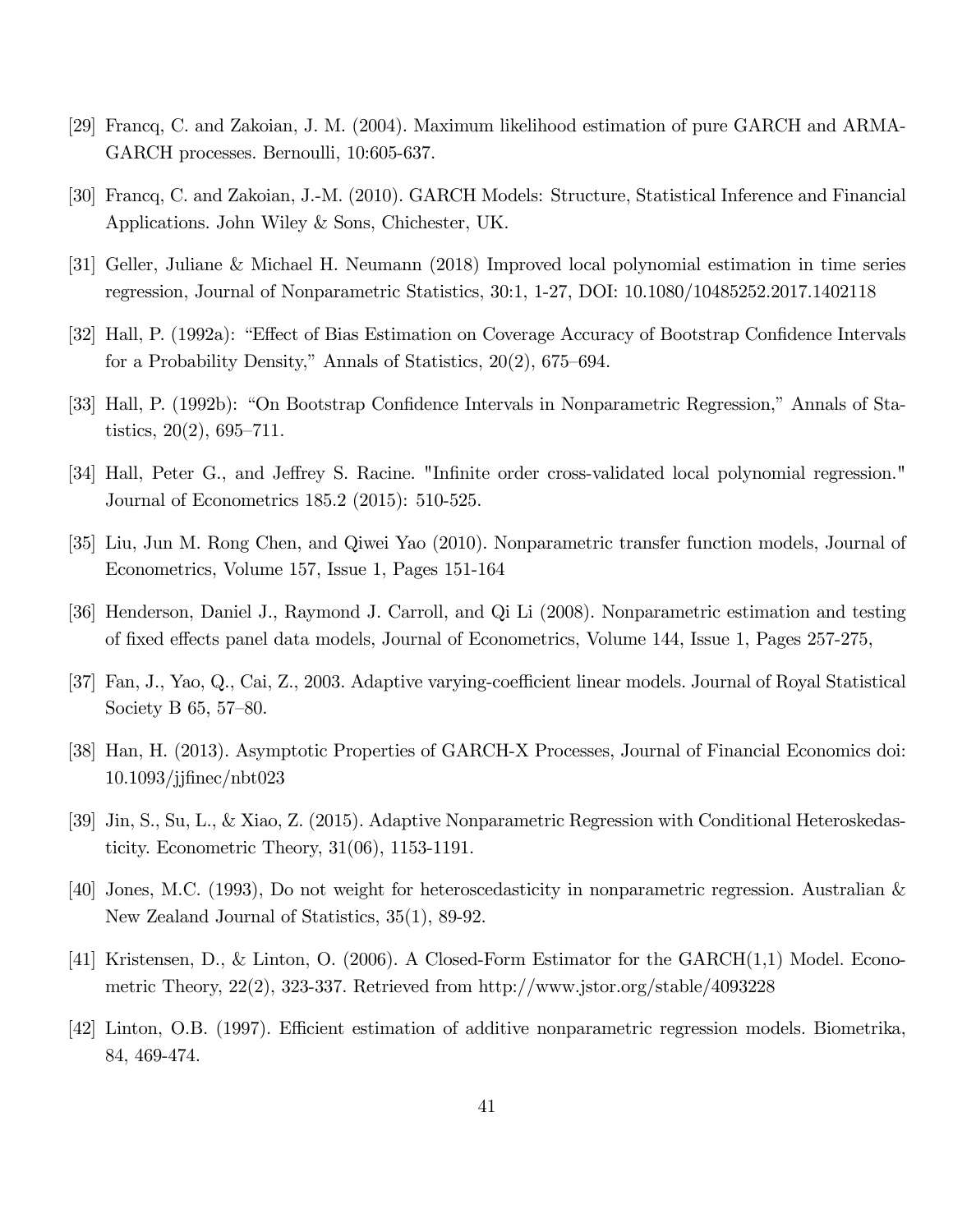- [43] Linton, Oliver, and Enno Mammen. "Estimating Semiparametric ARCH  $(\infty)$  Models by Kernel Smoothing Methods1." Econometrica 73.3 (2005): 771-836.
- [44] Linton, Oliver; Mammen, Enno; Nielsen, Jens Perch; Van Keilegom, Ingrid (2011). Nonparametric regression with filtered data. Bernoulli 17, no. 1,  $60–87$ . doi:10.3150/10-BEJ260. https://projecteuclid.org/euclid.bj/1297173833
- [45] Linton, O., & Wang, Q. (2016). NONPARAMETRIC TRANSFORMATION RE-GRESSION WITH NONSTATIONARY DATA. Econometric Theory, 32(1), 1-29. doi:http://dx.doi.org/10.1017/S026646661400070X
- [46] Linton, O. & Z. Xiao (2007) A nonparametric regression estimator that adapts to error distribution of unknown form. Econometric Theory  $23, 371-413$
- [47] Lo, Andrew W., and A. Craig MacKinlay. "Stock market prices do not follow random walks: Evidence from a simple specification test." Review of financial studies  $1.1$  (1988):  $41-66$ .
- [48] Martins-Filho, Carlos and Feng Yao (2009). Nonparametric regression estimation with general parametric error covariance, Journal of Multivariate Analysis, Volume 100, Issue 3, Pages 309-333,
- [49] Masry, E. (1996a). Multivariate local polynomial regression for time series: Uniform strong consistency and rates. Journal of Time Series Analysis 17, 571-599.
- [50] Masry, E. (1996b). Multivariate regression estimation local polynomial Ötting for time series, Stochastic Processes and Their Applications, 65, 81-101.
- [51] Muller, Hans-Georg and Stadtmuller, Ulrich (1987). Estimation of Heteroscedasticity in Regression Analysis. Ann. Statist. 15, no. 2, 610–625. doi:10.1214/aos/1176350364. http://projecteuclid.org/euclid.aos/1176350364.
- [52] Nelson, D. (1990). Stationarity and Persistence in the GARCH(1,1) Model. Econometric Theory, 6(3), 318-334. Retrieved from http://www.jstor.org/stable/3532198
- [53] Pesaran, M. Hashem and Yamagata, Takashi, Testing for Alpha in Linear Factor Pricing Models with a Large Number of Securities (March 11, 2017). USC-INET Research Paper No. 17-13. Available at SSRN: https://ssrn.com/abstract=2943640 or http://dx.doi.org/10.2139/ssrn.2943640
- [54] Robinson, P.M., (1987). Asymptotically efficient estimation in the presence of heteroskedasticity of unknown form. Econometrica 55, 875–891